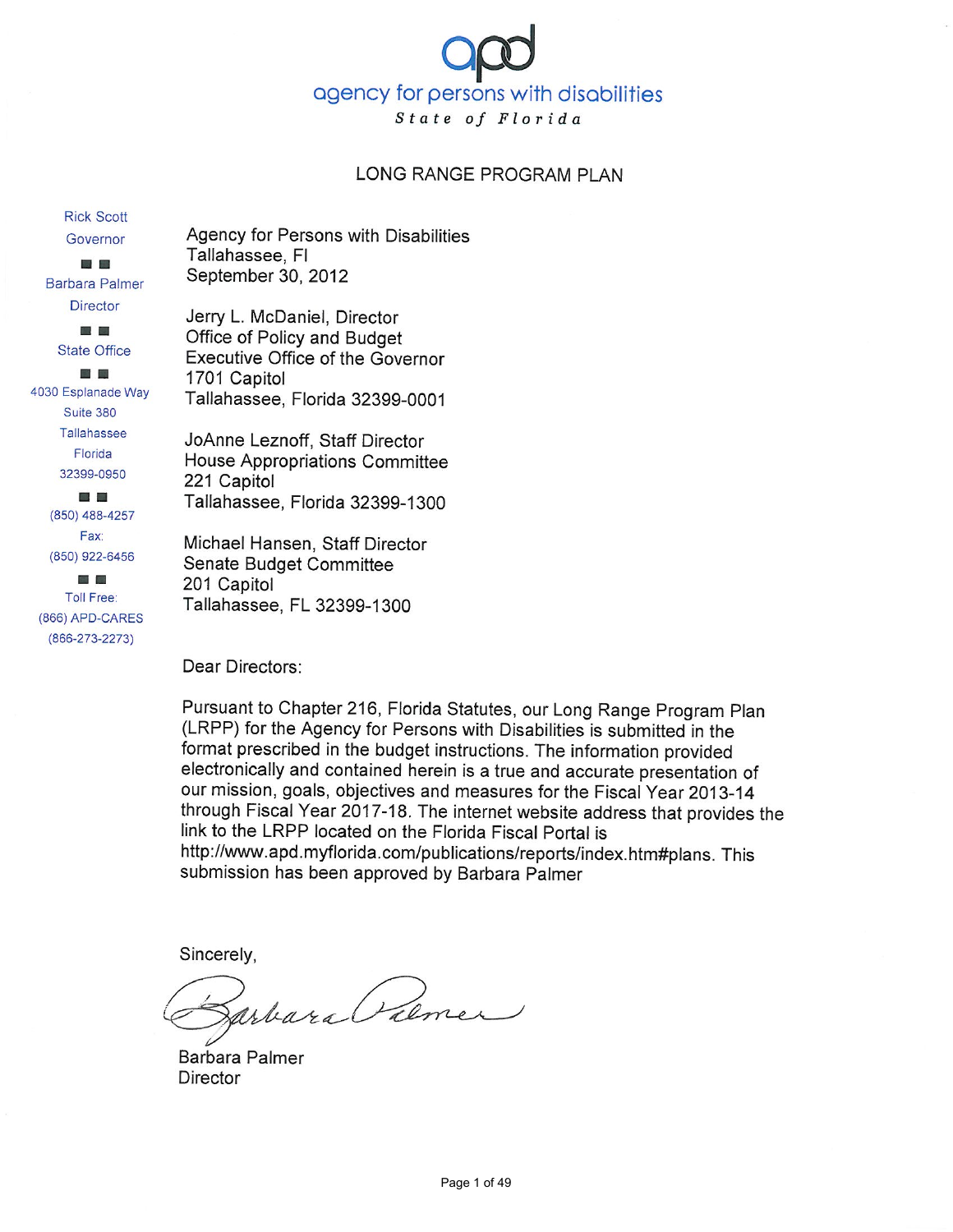

# **Long Range Program Plan**

# **Fiscal Years 2013-2014 through 2017-2018**



**Barbara Palmer, Scott, Rick Scott, Rick Scott, Director** Governor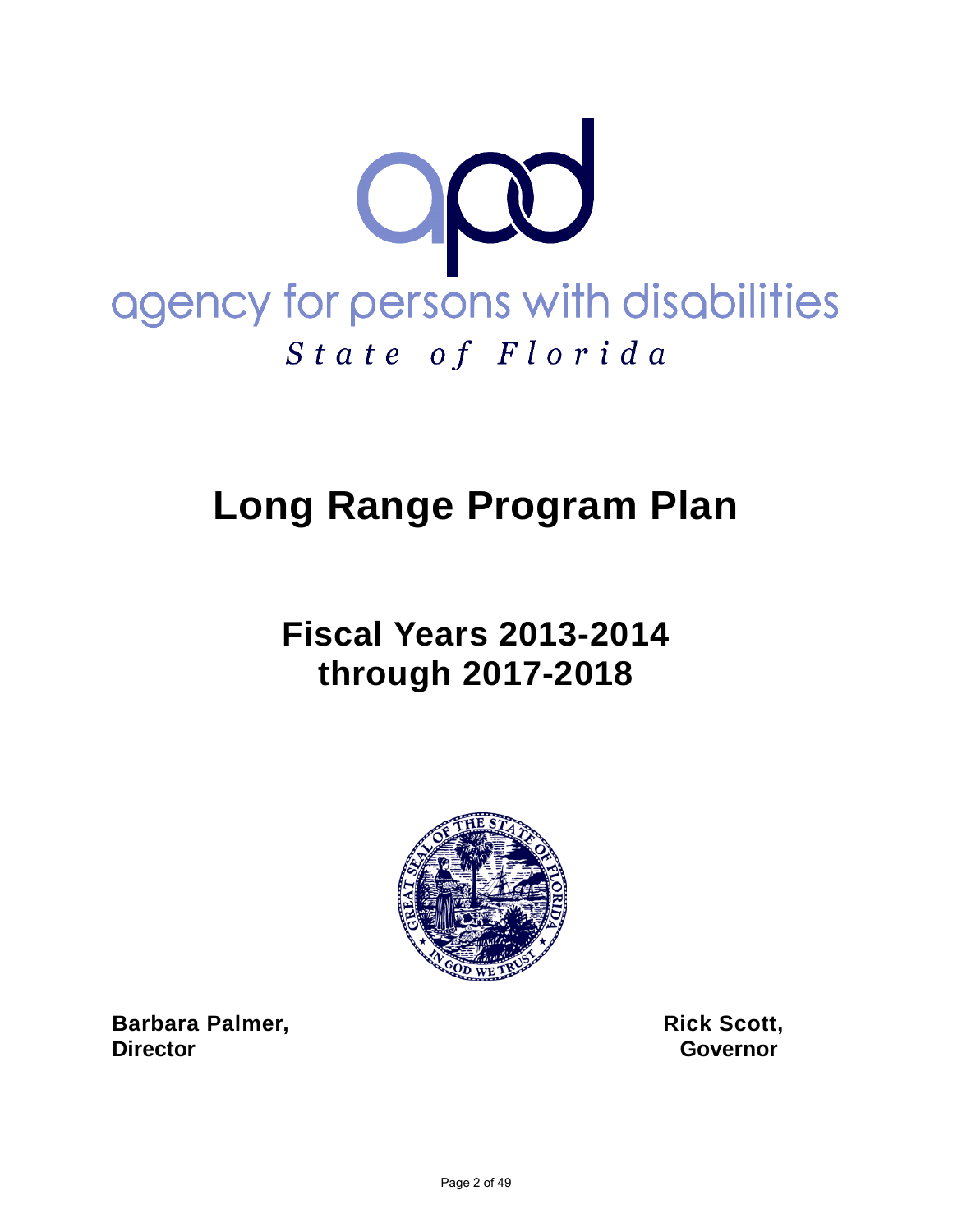

# **Mission Statement**

The Agency supports persons with disabilities in living, learning, and working in their communities.

# **Goals**

- 1. Efficiently manage Agency budget within fiscal allocation
- 2. Increase employment opportunities for individuals with developmental disabilities
- 3. Increase access to community-based services, treatment, and residential options for persons on the waitlist and not eligible for the waiver
- 4. Improve management and oversight of Agency and provider services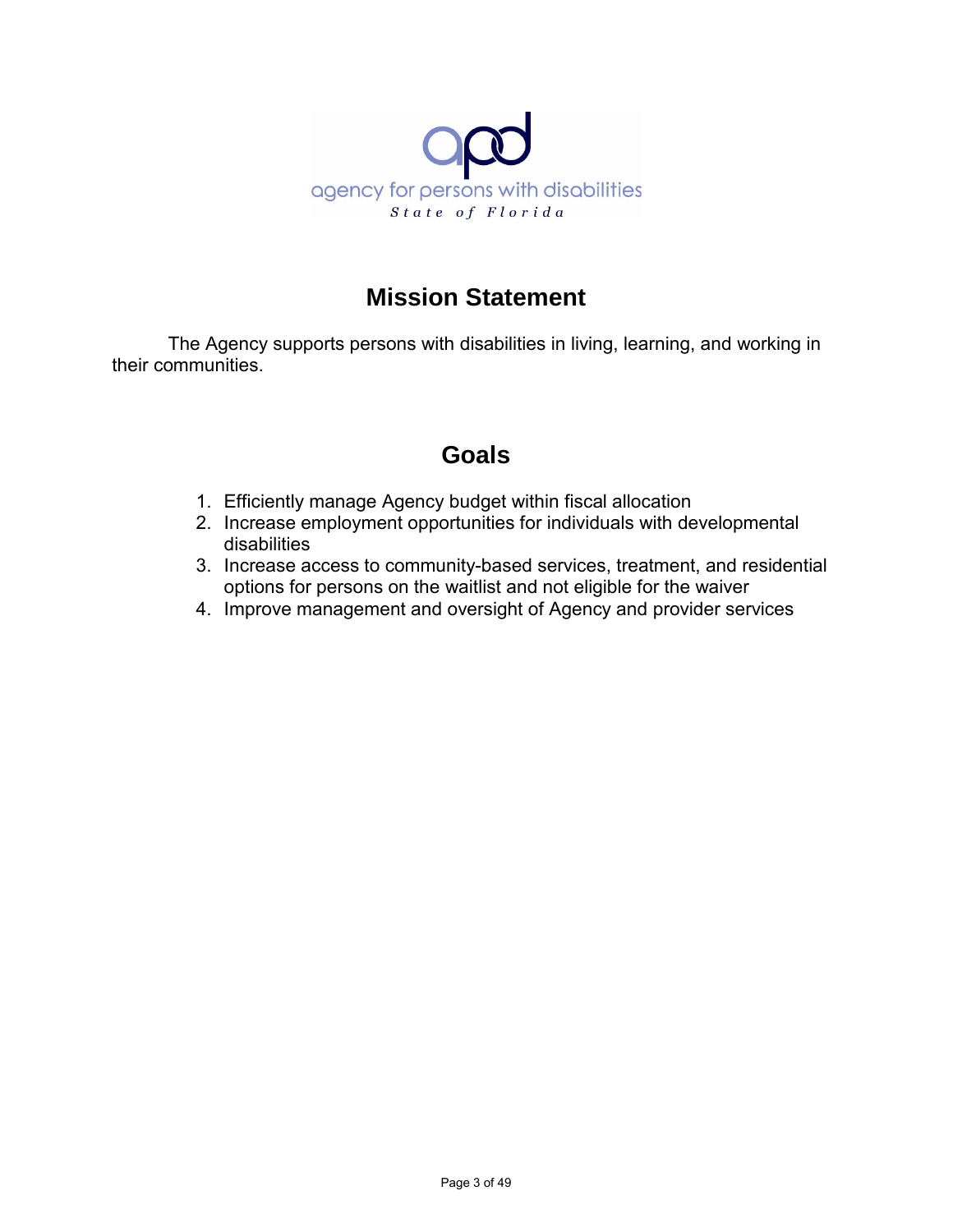

# **Agency Objectives**

**Objective 1.1**: Develop Systems and Controls for Cost Containment

 **Objective 2.1**: Increase Competitive Employment

**Objective 3.1**: Identify and Improve Access to Services and Supports

 **Objective 4.1**: Develop an Integrated Quality Management System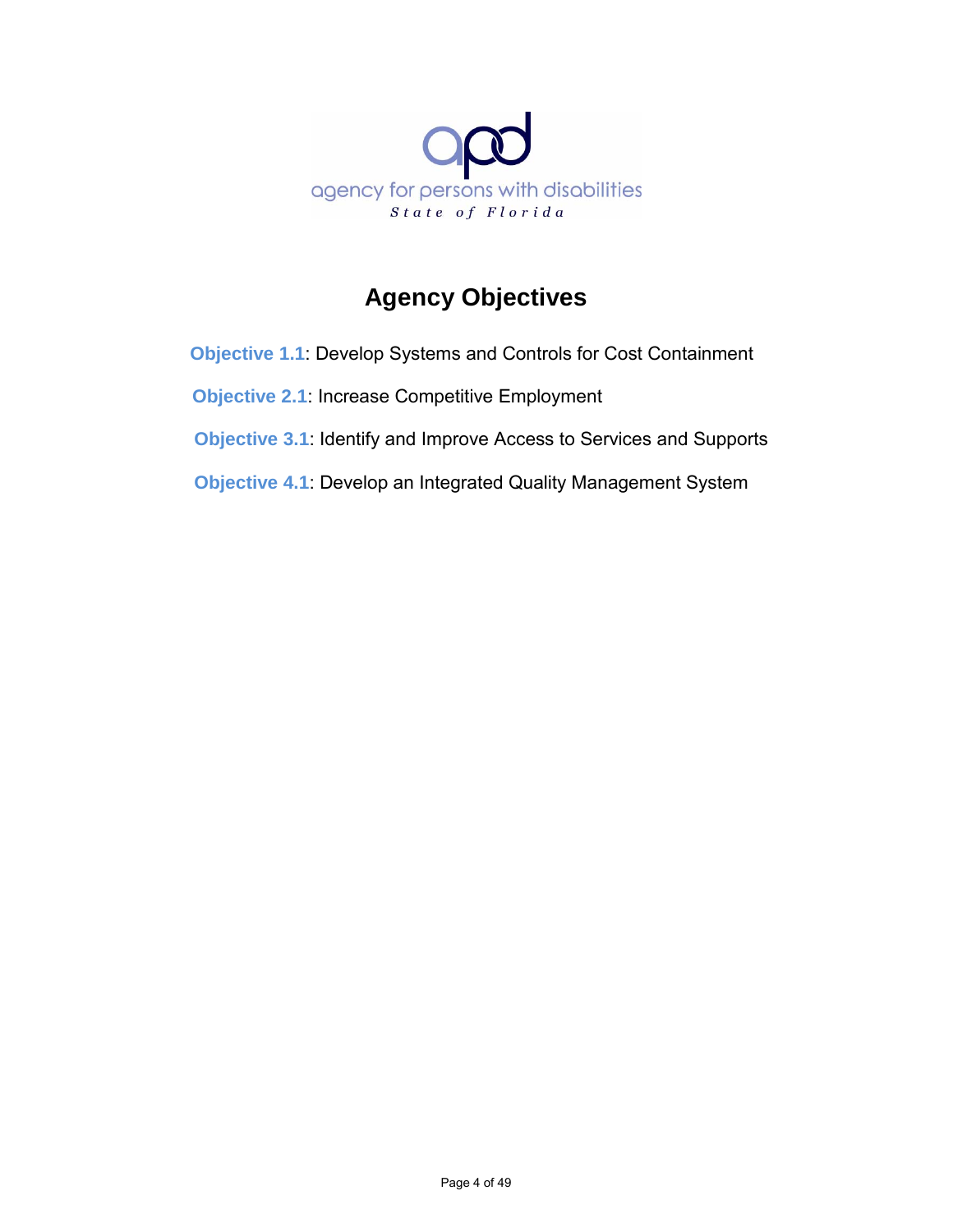

# **Agency Service Outcomes and Performance Projections Tables**

**Objective 1.1**: Develop Systems and Controls for Cost Containment

**Outcome 1.1**: Administrative cost as a percent of total program costs

| <b>Baseline</b><br>I FY<br>2007/2008 | <b>FY</b><br>2013/2014 | FΥ<br>2014/2015 | FΥ<br>2015/2016 | FΥ<br>2016/2017 | EY<br>2017/2018 |
|--------------------------------------|------------------------|-----------------|-----------------|-----------------|-----------------|
| 4.0%                                 | 4.0%                   | 4.0%            | 4.0%            | 4.0%            | 4.0%            |

**Objective 2.1**: Increase Competitive Employment

**Outcome 2.1**: Percent of People who are Employed in Integrated Settings

| <b>Baseline</b><br>FY2011/2012 |     |     |     |     | , FY 2013/2014 FY 2014/2015 FY 2015/2016 FY 2016/2017 FY 2017/2018 |
|--------------------------------|-----|-----|-----|-----|--------------------------------------------------------------------|
| 23%                            | 22% | 25% | 28% | 31% | 34%                                                                |

**Objective 3.1**: Identify and Improve Access to Services and Supports

**Outcome 3.1**: Reduce Reliance on State-funded Services in Home or Community-based Programs

| <b>Baseline</b><br>EY<br>2011/2012 | FΥ<br>2013/2014 | FΥ<br>2014/2015 | FΥ<br>2015/2016 | EY<br>2016/2017 | EV<br>2017/2018 |
|------------------------------------|-----------------|-----------------|-----------------|-----------------|-----------------|
| (\$107,460)                        | N/A             | N/A             | N/A             | N/A             | N/A             |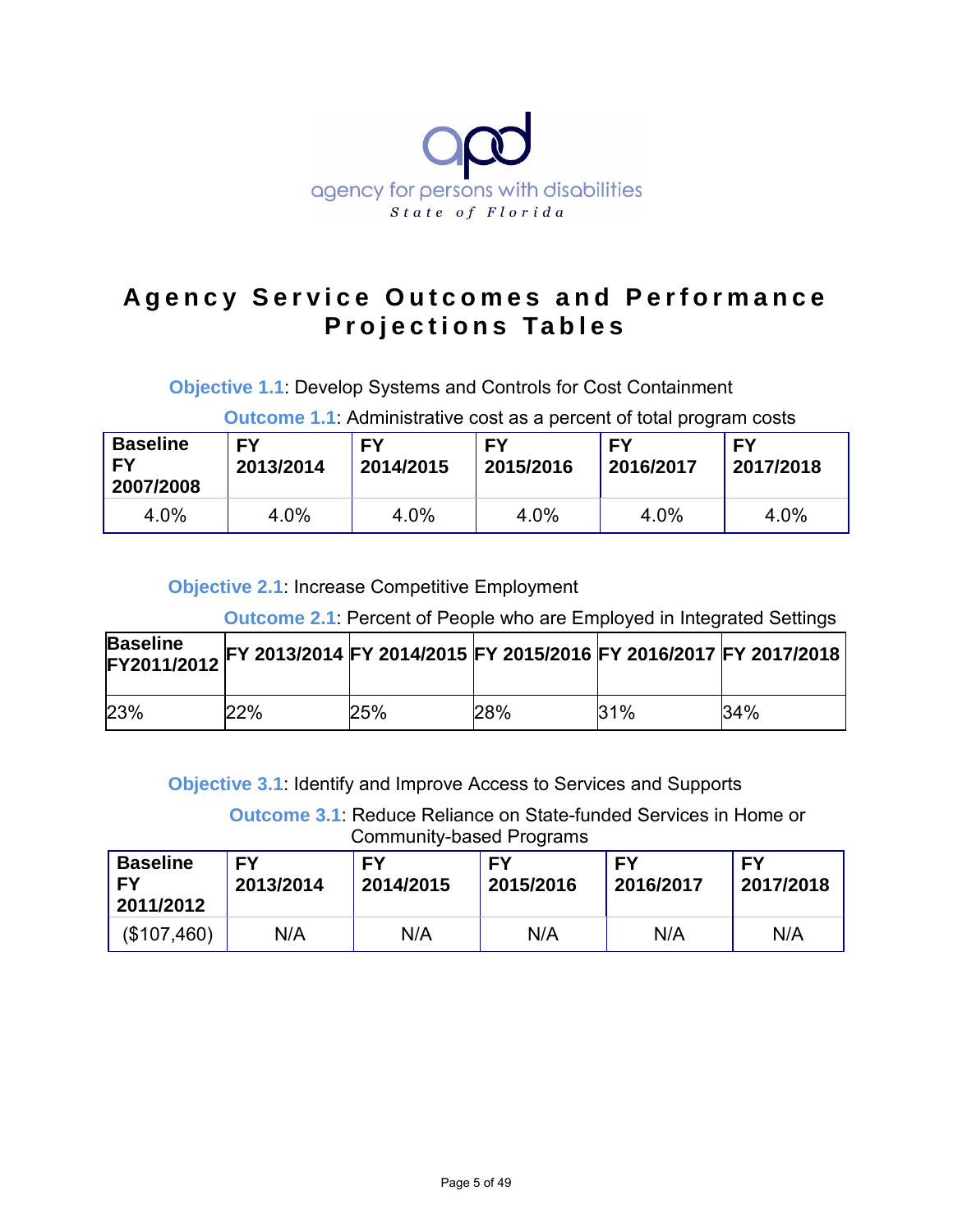|                                           |                 | Living          |                 |                 |                        |
|-------------------------------------------|-----------------|-----------------|-----------------|-----------------|------------------------|
| <b>Baseline</b><br><b>FY</b><br>2011/2012 | FΥ<br>2013/2014 | FΥ<br>2014/2015 | FΥ<br>2015/2016 | FY<br>2016/2017 | <b>FY</b><br>2017/2018 |
| 4,139                                     | 5,700           | 5,800           | 5,900           | 6,000           | 6,100                  |

**Outcome 3.2**: Number of Persons with Disabilities Served in Supported

**Outcome 3.3**: Increase Use of Services and Opportunities that are not Funded by the Medicaid Home and Community-Based Waiver or Other Appropriation.

| <b>Baseline</b><br>1 FY<br>2011/2012 | EY<br>2013/2014 | FΥ<br>2014/2015 | EV<br>2015/2016 | FΥ<br>2016/2017 | FΥ<br>2017/2018 |
|--------------------------------------|-----------------|-----------------|-----------------|-----------------|-----------------|
| N/A                                  | N/A             | N/A             | N/A             | N/A             | N/A             |

Baseline information will be determined during the first quarter of FY 2014-2015.

**Objective 4.1**: Develop an Integrated Quality Management System

**Outcome 4.1**: Annual Number of Reportable Incidents per 100 Persons with Developmental Disabilities Living in Developmental Disabilities Centers

| <b>Baseline</b><br>EV<br>2011/2012 | FΥ<br>2013/2014 | EV<br>2014/2015 | FΥ<br>2015/2016 | FΥ<br>2016/2017 | FΥ<br>2017/2018 |
|------------------------------------|-----------------|-----------------|-----------------|-----------------|-----------------|
| 30                                 | 20              | 20              | 20              | 20              | 20              |

 **Outcome 4.2**: Number of Adults Found Incompetent to Proceed to Trial who are Provided Competency Training and Custodial Care in the Mentally Retarded Defendant Program

|     |     |     |            |            | Published FY 2013/2014 FY 2014/2015 FY 2015/2016 FY 2016/2017 FY 2017/2018 |
|-----|-----|-----|------------|------------|----------------------------------------------------------------------------|
| 390 | 300 | 300 | <b>300</b> | <b>300</b> | 300                                                                        |

 **Outcome 4.3**: Percent of People Receiving Services who Meet Key Health, Safety, and Quality of Life Outcome Measures\*

| <b>Baseline</b><br>l FY<br>2011/2012 | <b>FY</b><br>2013/2014 | FΥ<br>2014/2015 | FΥ<br>2015/2016 | FΥ<br>2016/2017 | EY<br>2017/2018 |
|--------------------------------------|------------------------|-----------------|-----------------|-----------------|-----------------|
| 50.8%                                | 50.8%                  | 52.9%           | 52.9%           | 52.9%           | 52.9%           |

\*Based upon the current data trend, APD is unable to make five year projections at this time. FYs 2015- 2018 are a flat-line projection of the expected FY 2014/2015 result.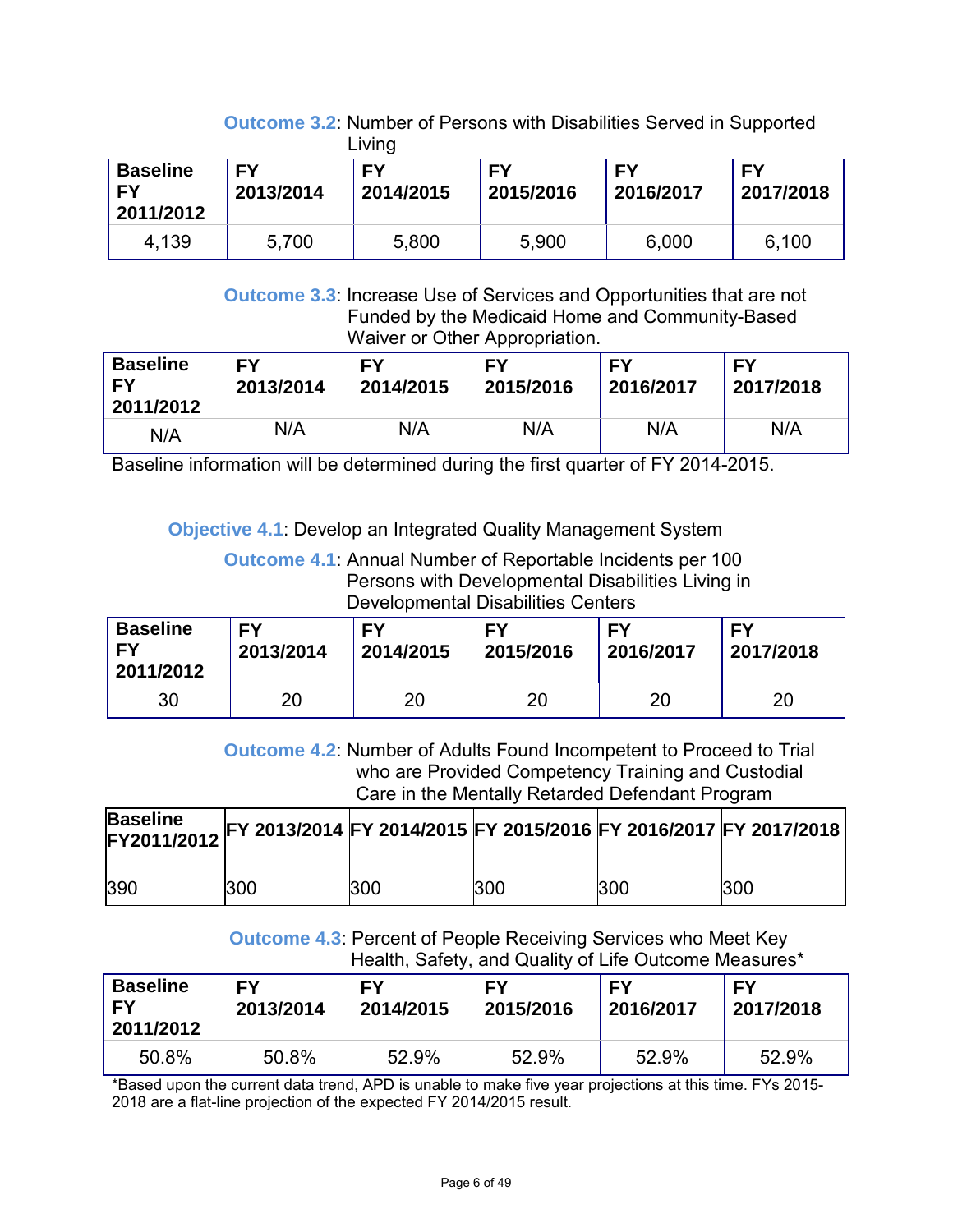

# **Linkage to Governor's Priorities**

## **1. Accountability Budgeting**

• Agency Goal 1: Efficiently Manage Agency Budget within Fiscal Allocation

### **2. Reduce Government Spending**

• Agency Goal 3: Increase Access to Community-Based Services, Treatment, and Residential Options for Persons on the Waitlist and not Eligible for the Waiver

### **3. Regulatory Reform**

• Agency Goal 4: Improve Management and Oversight of Agency and Provider **Services** 

### **4. Focus on Job Growth and Retention**

• Agency Goal 2: Increase Employment Opportunities for Individuals with Developmental Disabilities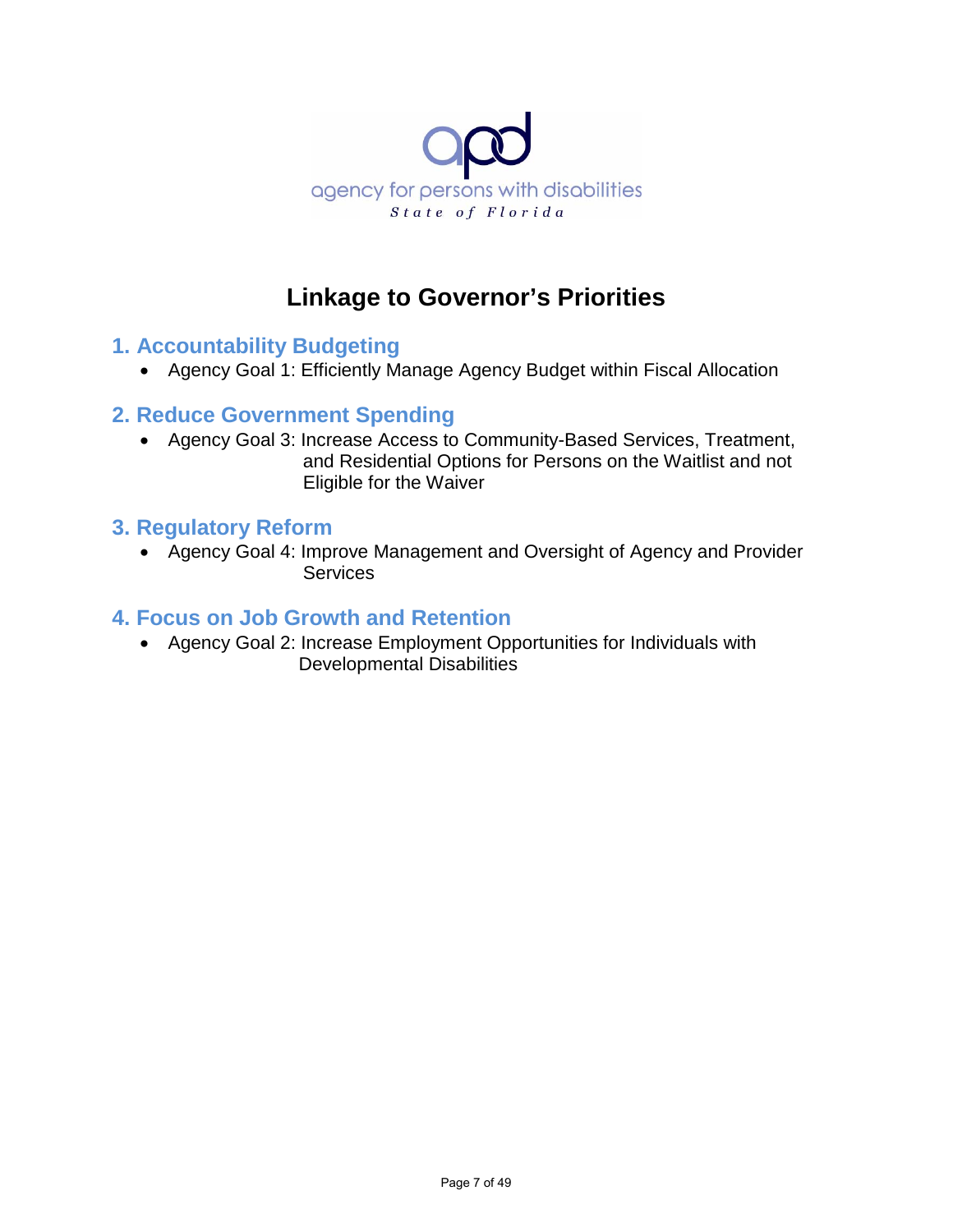

# **Trends and Conditions Statement**

### **Agency Primary Responsibilities Based on Statute**

The Agency for Persons with Disabilities (Agency) serves persons with developmental disabilities – Autism, Cerebral Palsy, Down Syndrome, Mental Retardation, Prader-Willi Syndrome, and Spina Bifida - through collaboration with service providers, communities, families, and individuals served. Chapter 393 and subsection 916.301-916.304 (3), Florida Statutes, mandate that the Agency:

 (1) Serve individuals in the least restrictive and most communityintegrated setting available.

(2) Provide competency restoration services to individuals accused of a felony and deemed incompetent to stand trial

The Agency serves more than 29,000 people in the community through the Developmental Disabilities Home and Community-based Services (HCBS) Tier Waiver. The purpose of the Developmental Disabilities HCBS Waivers is to provide services to customers in the community and maximize their independence and community integration. Supported employment, job-coaching, supported living, and in-home companion services are some of the services provided through the waiver. Waiver Support Coordinators (WSCs) assist customers and their families in developing support plans and assessing non-waiver funded services in the community. When the nonwaiver funded services are not sufficient to meet customer needs, the WSC assists the customer with assessing providers of waiver-funded services.

Some customers are also served in state-operated institutional care facilities, Developmental Disability Centers (DDCs). DDCs provide services to individuals who need intensive levels of care and whose needs may not be met in a group or family home setting. DDCs are an all-inclusive residential facility where customers receive clothing, meals, therapies, and recreational activities provided by the residential facility.

 Individuals who are deemed incompetent to stand trial due to a developmental disability are provided competency restoration services at the Mentally Retarded Defendant Program (MRDP), a secure forensic facility located in Chattahoochee, FL. The program trains individuals on elements of trial competency and evaluates competency for the courts. The program also evaluates the defendants to determine if they are suitable to return to community settings or require longer term treatment to acquire skills that will prepare them for success in their future environments. Forensic competency services are also provided in the community.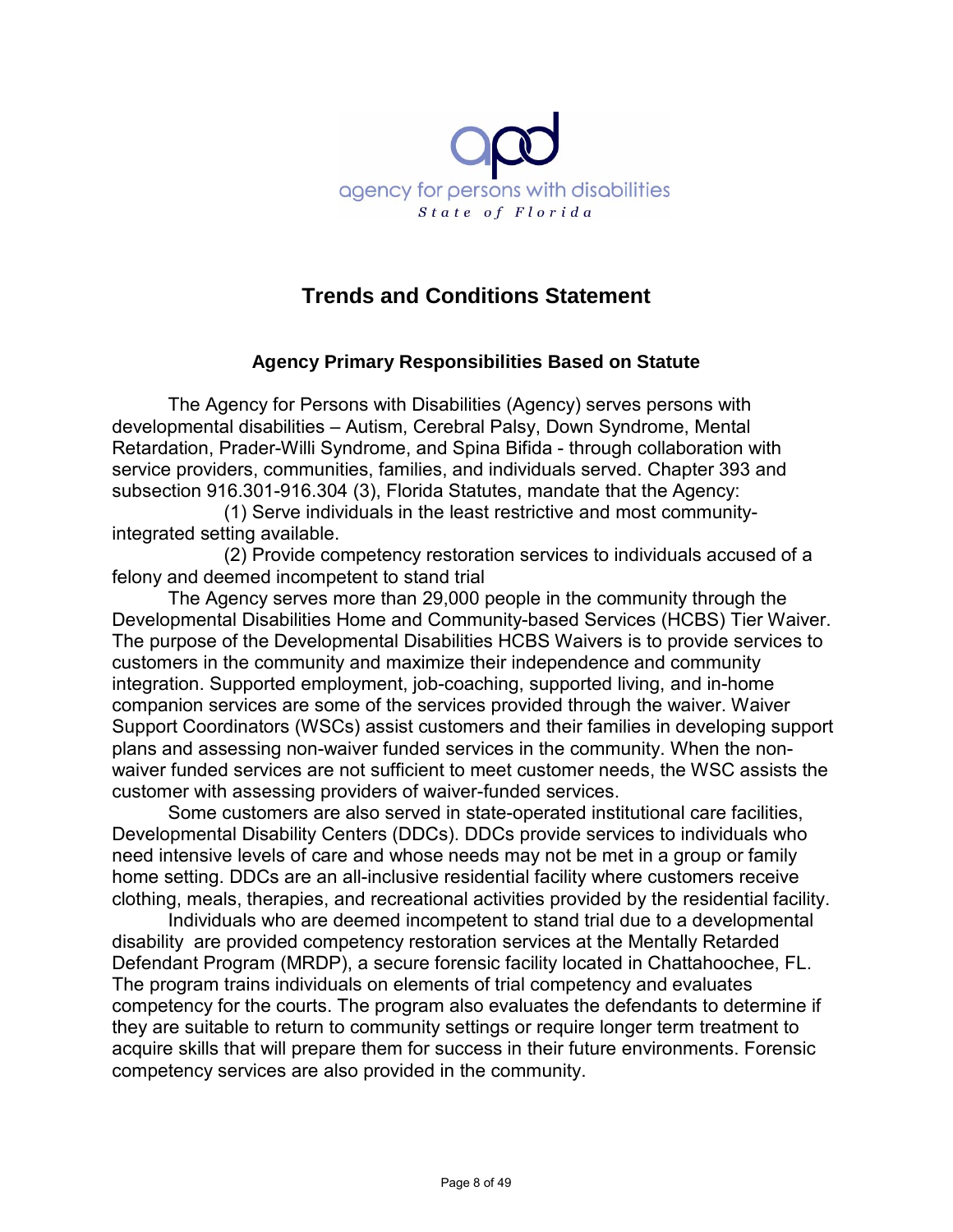#### **Agency Priorities**

The Agency's priorities, selected to support the vision, are focused on more efficiently managing waiver funds; addressing the service needs of individuals on the waitlist; increasing employment opportunities, and improving training of persons with developmental disabilities; and better developing and utilizing non-waiver funded supports and services. The Agency is working toward a model of service to persons with developmental disabilities that uses non-waiver funded services procured through the development of strong community partnerships as the cornerstone of service provision. The community-partnership focused model will allow customers to meet their health and safety needs while supporting them in being fully-integrated members of their communities. The Agency will focus on allowing customers and their families more control; fostering and strengthening community partnerships with organizations that can provide services, including integrated employment , internship, and volunteer opportunities; and finding ways of connecting people on the waiting list with services in the community. Administrative streamlining, quality oversight of service providers, and improvements in data collection and reporting are also important components in helping the Agency achieve its vision. Over the next five years, the Agency will implement and maintain an ongoing process of streamlining administrative processes, increasing employment opportunities, strengthening community resources, and implementing and maintaining quality monitoring measures and budget management tools.

The Agency is focused on streamlining Agency functions in order to maximize the amount of resources devoted to helping customers meet their health and safety needs and maximize their quality of life. Tactics the Agency will examine in the pursuit of efficiently manage the budget and streamlining the organizational structure will include consolidating the number of field offices and reducing the number of building leases held, reviewing the use of services for which customers are approved, and standardizing employee positions and processes across the state. These changes will free up funds currently directed to leases and rentals as well as introduce the possibility of telecommuting for more employees. In addition, service utilization reviews will allow the Agency to gain a better understanding of what services, and how many units of them, are most often needed by customers. Having better information of how much of an allocated service is actually used will help prevent the over-allocation of services and the over-commitment of funds that happens as a result. Funds that are no longer allocated to services that go unused will allow for increased funding of other services and the provision of services to more individuals.

Strengthening community resources will further the vision of waiver-funded services being a last result. Customers will be able to connect to community organizations and businesses that are capable of providing services at no, or reduced, costs to the state. The use of community businesses, organizations, and individuals will promote the integration of customers in their community and help them achieve a better quality of life built around community and family supports. In order to address this priority, the Agency is working to build a more robust and up-to-date online directory for customers to find resources and services in their communities, redesigning the functions of community affairs coordinators at the local level, and reviewing best practices on how to match existing community resources to identified customer needs.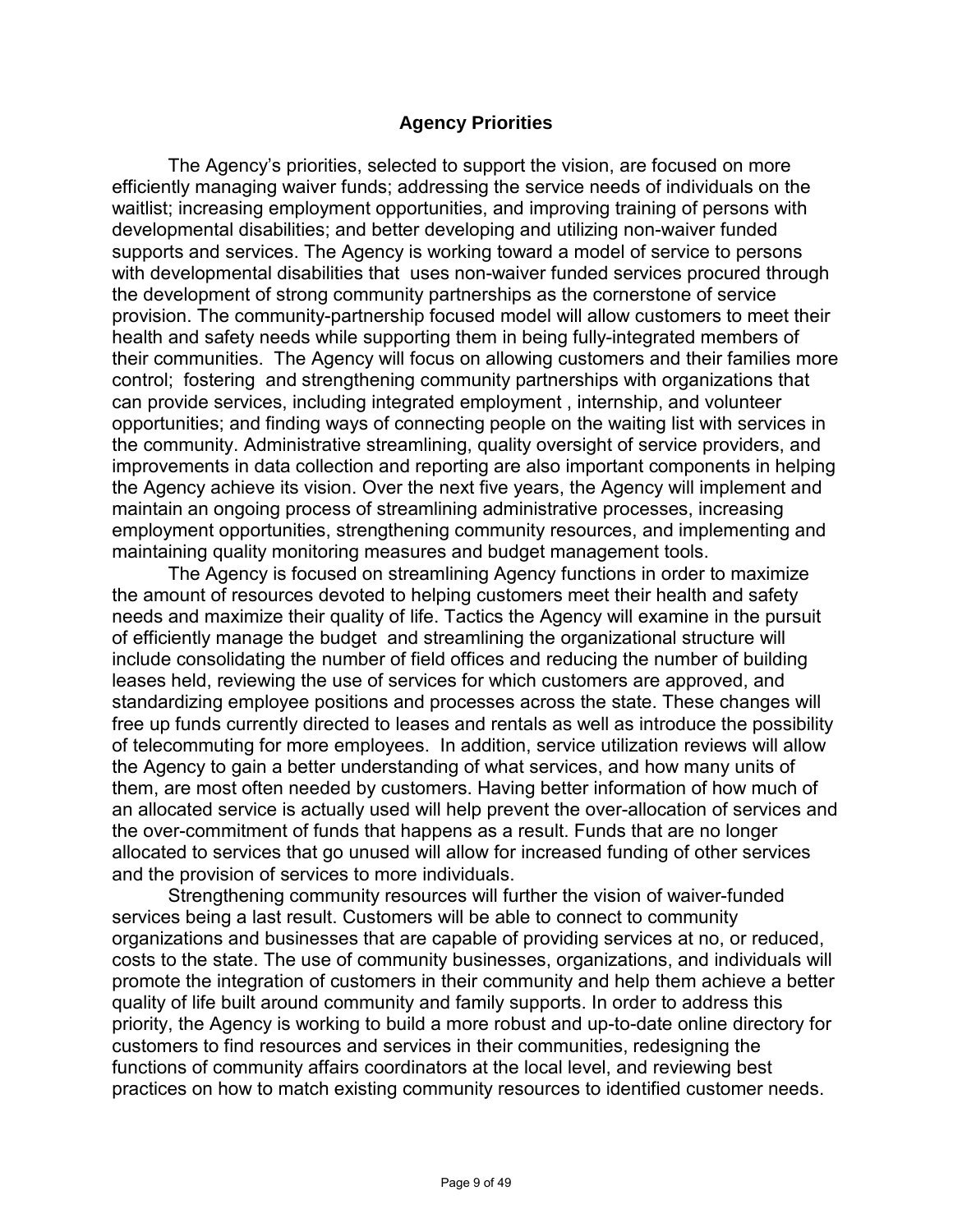Employment and opportunities for training are a major concern for many of our customers and employment serves as a means of independence, social engagement, and community integration. The Agency is working to identify new employers open to providing employment and internship opportunities to persons with developmental disabilities. In addition to developing a stronger network of employers, the Agency will also focus on increasing training and educational opportunities, as well as educating customers on how to gain and maintain employment benefits.

To further the goal of improving quality and oversight, the Agency is implementing an enterprise quality management and electronic client-centered record system to:

- 1. Ensure the well-being and safety of the consumers we serve, and maximize selfsufficiency through the programs we provide:
	- o Reduce the wait list for services by enhancing community and natural supports.
	- o Increase the number of people employed in integrated settings.
	- o Increase the independence of people receiving services through expansion of the Consumer-Directed Care Plus program.
	- o Reduce reliance on large institutions as service settings.
- 2. Improve customer outcomes and service quality:
	- o Increase provider focus on achieving customer outcomes through quality assurance reviews and quality improvement initiatives.
	- $\circ$  Emphasize a customer-service approach to quality management in community-based service programs, to enhance results.

Strengthen core competency training for all persons providing direct care. This project takes into consideration the business and technical environments of APD that require continual monitoring, analysis and enhancements. Customer outcomes and service quality provide the core foundation upon which clients can be served. This project is instrumental in supporting the Agency in its achievement of these goals. The final product, an integrated, enterprise system, will support the Agency in meeting its client-focused goals of: (1) improved customer service, (2) improved quality assurance, (3) improved quality monitoring of all providers, (4) accountability to the clients served, and (5) development of outcome-based performance scorecards that rank provider performance and service commitments to our clients. In addition, we will work with the Agency to develop requirements for a Quality Management system to ensure outcomes can be measured.

The system will produce the data necessary to populate robust agency and provider scorecards that measure health and safety standards, provider license requirements, employment trends, fiscal accountability, client goals and objectives, provider implementation activities, and client progress. The system is scheduled to go-live in mid to late 2013.

 The efforts to address the Agency's priorities will be focused around utilizing the Agency's strengths and capitalizing on opportunities while remaining cognizant of threats and means of addressing any impact they might have on the Agency.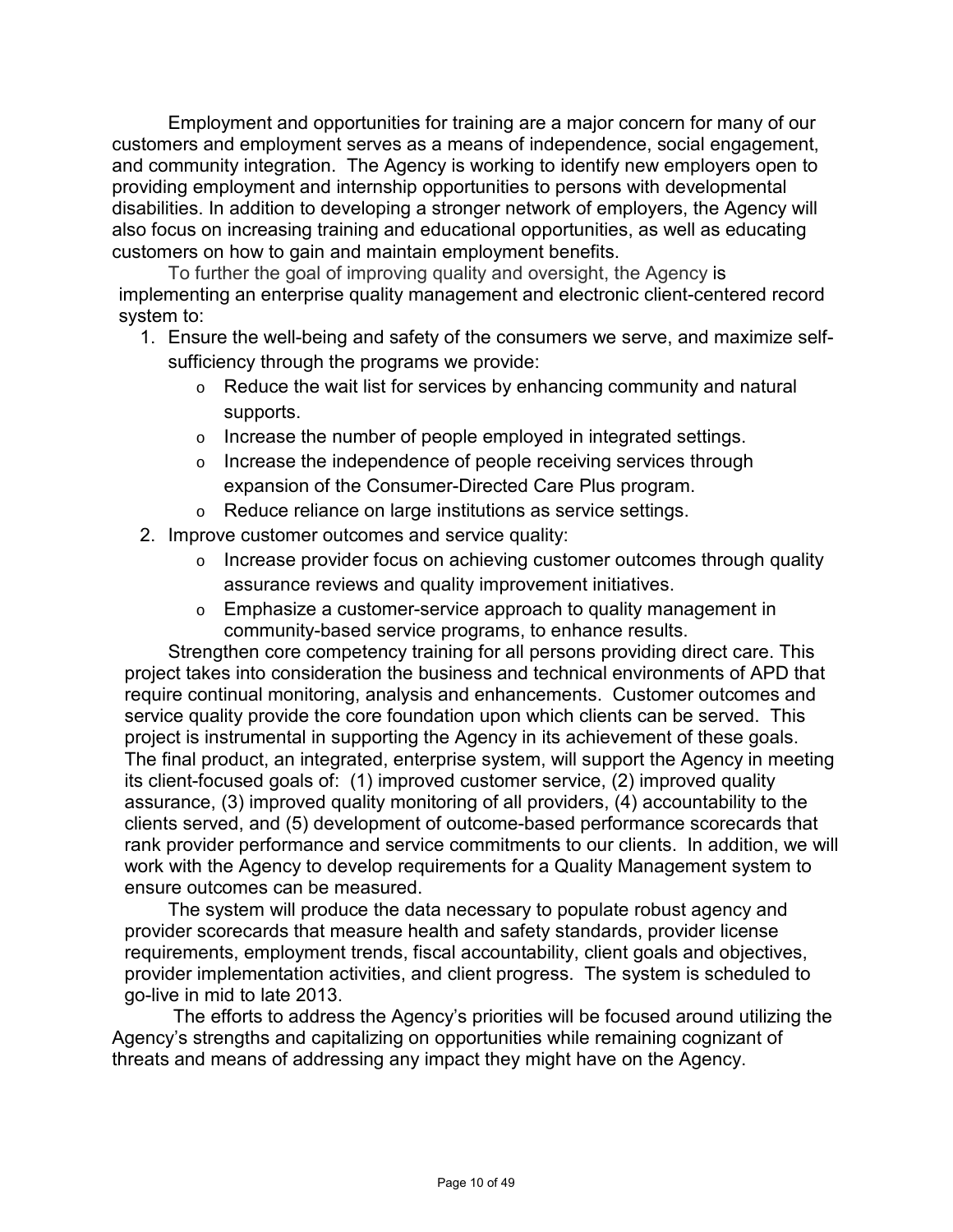### **Strengths and Opportunities**

• iBudget Florida

The Agency is progressing toward the goal of enrolling all individuals receiving services through the Developmental Disabilities HCBS Waivers into iBudget Florida. While there have been individual challenges to the revised cost plans under iBudget, the enrollment efforts overall have been a success. In addition to revising spending plans, the system presents the opportunity for better data collection on spending and service utilization patterns and justifications. The iBudget implementation plan is on schedule with over 13,000 customers enrolled.

• Agency redesign

The agency is undergoing a redesign in order to streamline Agency functions, reduce administrative costs, better use valuable human and other resources in a manner that will strengthen capacity for local communities to better serve both waiver and non-waiver persons with disabilities. The Agency is undergoing transition from 14 areas to 6 regions that geographically is aligned with the Department of Children and Families (DCF).

• Development of relationships at the local level

In order to insure the long-term stability of Developmental Disabilities HCBS Waivers services to persons with developmental disabilities, the Agency needs to look at ways to effectively and efficiently manage the budget. Over 29,000 people are currently served on the waiver with another 21,000 waiting to be enrolled in the waiver program. One of the largest challenges facing the Agency is the provision of services to individuals on the waiting list for the Developmental Disabilities HCBS Waivers. Increasing the availability of and access to non-waiver funded community resources is a key component in providing services to those on the wait list as well as reducing the amount of waiver-funded services used by those persons enrolled on the waiver. The Agency is working to identify more sources of services that are available in the community and do not use waiver funds, as well as increase access to these services through updating and refinement of the resource directory. A more robust network of community partners, along with awareness of the services offered, will allow people not currently enrolled on the waiver to receive more services, as well as reduce reliance on waiver-funded services for those people enrolled on the waiver.

### **Weaknesses and Threats**

• Lack of transition plans for customers exiting the K-12 school system 5,300 of the 29,000 people on the waiver, are in the 15 to 22 years old age group and will be leaving the school system. Persons with developmental disabilities leaving the school system without supports and a transition plan often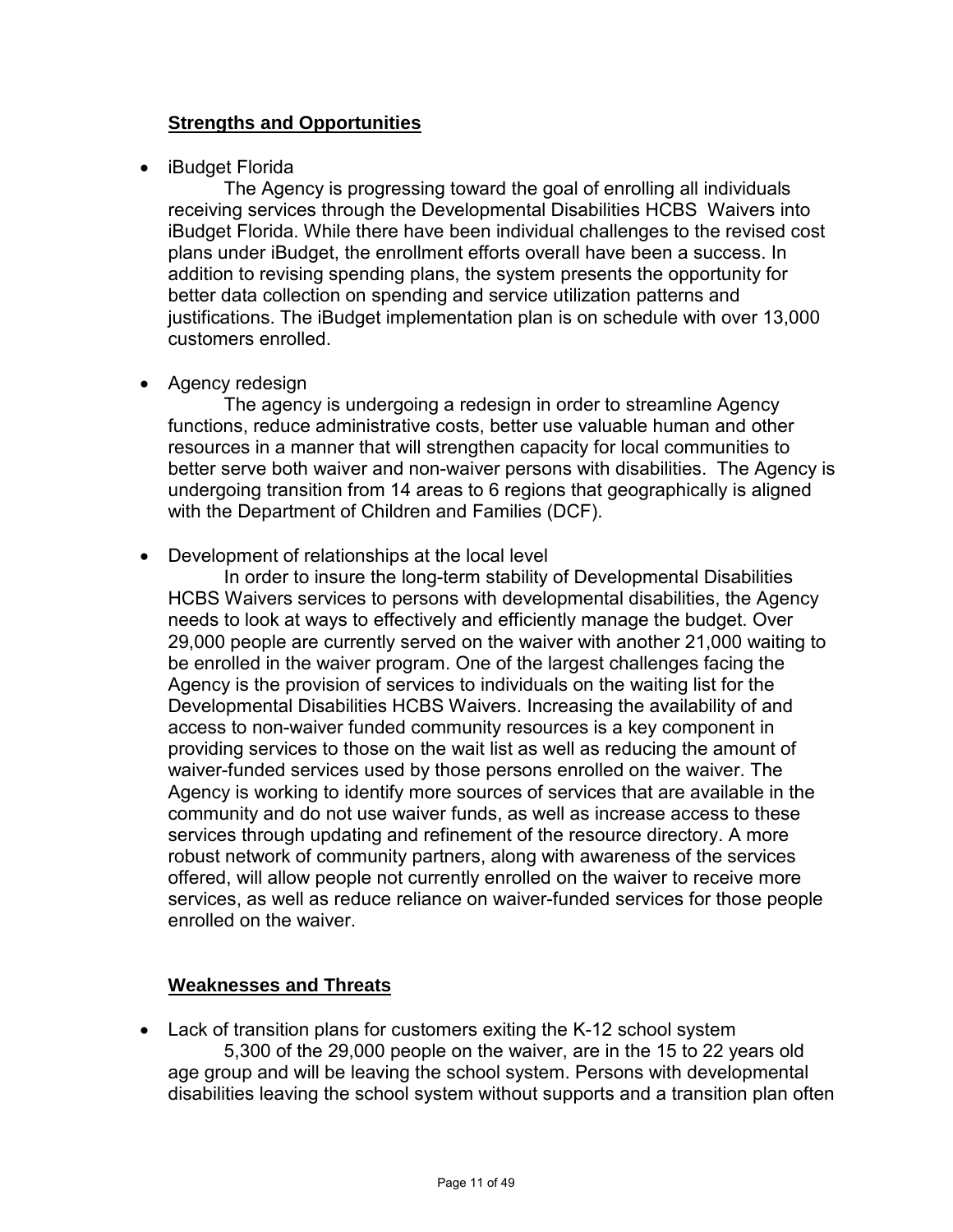face the risk of losing productive and meaningful sources of activity, socialization, and community integration. Transition plans for students leaving the education system are needed to insure they have a clear post-school path that make use of their abilities and engages them in the community.

• Lack of standardization in processes and procedures

The Agency is working to standardize procedures and practices across the state. Standardizing organizational structure and policies and procedures will enable the Agency to operate more efficiently and streamline communication between regional offices and the state office.

- Large caseloads for support coordinators Large caseloads mean that support coordinators and employment liaisons have less time for individualized attention to customers.
- Lack of staff to devote to cost plan reviews

Cost plan reviews provide an opportunity to review the necessity of recommended services. The reviews can serve as a means of determining if certain services must be paid by the waiver or if there might be community providers, and can also be an opportunity to see if there might be more costeffective means of delivering a service.

• Sheltered workshops might pose a litigation threat

Employment is a goal for many persons served by the Agency and serves as a means of community integration and independence. The Agency's employment efforts are focused on integrated and competitive employment as opposed to employment in sheltered workshops where customers are not integrated into the wider community and are often paid an insubstantial wage. The practice of sheltered workshops may also pose a litigation threat. There is currently a class-action lawsuit in Oregon challenging the reliance on sheltered workshops as a violation of the Americans with Disabilities Act and the Rehabilitation Act. Integrated employment opportunities will be increased for persons with developmental disabilities through educational campaigns on gaining and maintaining employment benefits, increasing access to vocational training, and reviewing performance standards for supported employment service providers. The Agency is also looking at different models of self-employment and increasing the availability of internship and volunteer opportunities for persons with developmental disabilities.

• Lack of clarity on the role of, and expectations from, providers

Ensuring that customers receive effective and high-quality services that meet their health and safety needs, as well as promote community-integration, requires strong management and oversight of the Agency and service providers. The Agency has developed provider scorecards to track the performance of service providers and is in the process of developing an Agency scorecard.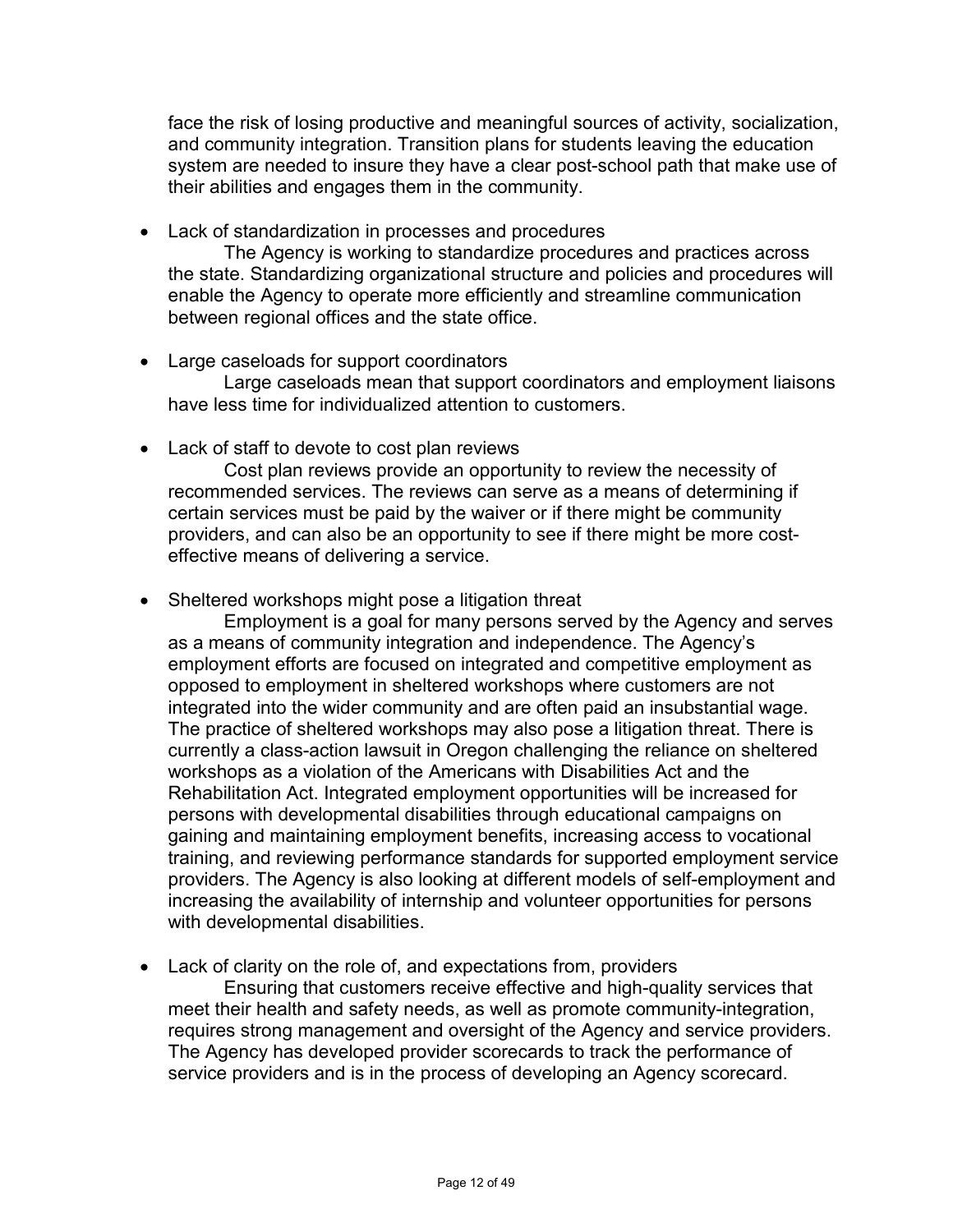### • Fraud and abuse in Medicaid

Historically, Medicaid programs have been vulnerable to fraud and abuse. The agency wishes to begin a concerted initiative to address fraud and abuse as it impacts APD programs and to cooperate with other Medicaid agencies in their fights against fraud, waste and abuse. Our initiative will entail study and evaluation of anti-fraud programs and operations and the education of staff and providers. We will adopt those initiatives that offer the best return and where possible use programs adopted by other Medicaid agencies to reduce cost and increase effectiveness across the Medicaid program. We would like to commit 2 FTE to this program. Because this is will be a management task, we believe that FS 20.055 precludes assigning this initiative to the Office of Inspector General.

• Aging caregivers

The Agency needs to be able to address the needs of customers with ageing caregivers once their caregivers are no longer able to care for them. As their caregivers age, the companion, home-care needs, and residential settings of the customers may change. As caregivers age and are less able to provide care for persons receiving services, the companion or in-home medical care of customers may increase and their residential settings may need to change as well. The ability of caregivers for persons on the wait list also needs to be considered, as one of the means of crisis enrollment on the waiver is the inability of the guardian to provide care. Proactive planning is needed to insure that customers with aging caregivers do not experience a lapse in necessary services if their guardian is unable to continue providing care for them.

### **Justification of Revised or Proposed New Programs and/or Services**

No new programs or revisions to programs are being proposed by the Agency.

### **Justification of the Final Projection for each Outcome**

### **Administrative cost as a percent of total program costs.**

 This objective measures APD's administrative costs in relation to total program costs. Administrative costs are defined as all costs captured within the Program Management and Compliance budget entity. Total program costs are defined as the Agency's total operating budget as approved by the Governor and Legislature in the General Appropriations Act (GAA). The standard set by the legislature for this measure is 4%.

For FY 2011/2012, APD's administrative costs were 3.4%. This measure decreased by 0.6% from the previously fiscal year. The decline in administrative costs was caused by two significant impacts to the Agency's appropriations: continued Legislative reductions in administrative funding and non-recurring appropriations for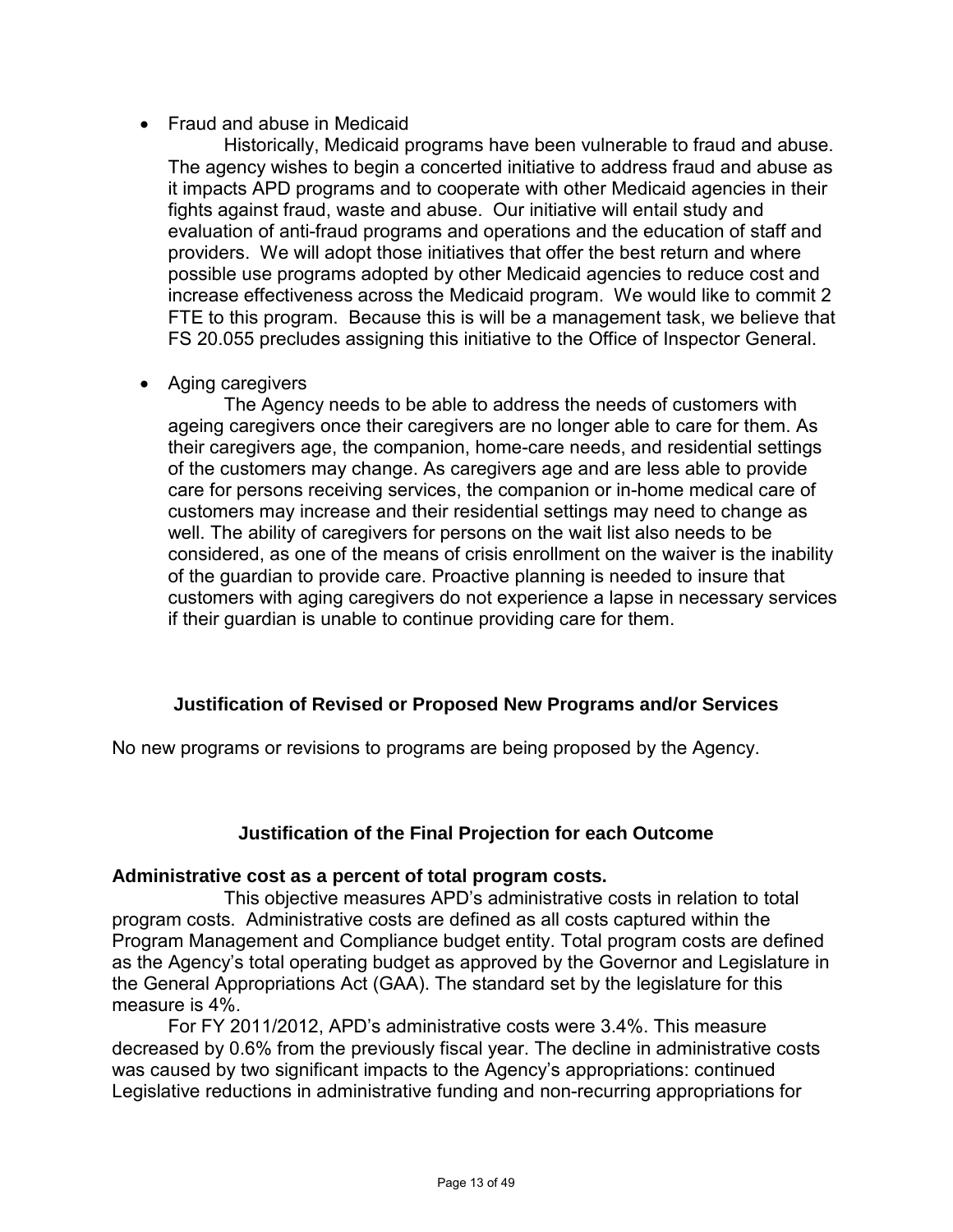APD programs. The Agency will continue to meet or exceed this standard by streamlining the organization and developing tools to monitor and control cost.

#### **Percent of people who are employed in integrated settings.**

Individuals with developmental disabilities seek employment and training opportunities for self development, gaining independence and interacting with others in the community. Employment of people with developmental disabilities has declined for the second straight year and is being addressed by building a wider network of potential employers, increasing access to vocational training and institutions of higher learning, developing internships, providing volunteer opportunitites, and educating individuals receiving APD services on how to gain and maintain employment benefits. The Agency requesting a revision in methodology to better reflect those efforts.

#### **Number of persons with disabilities served in supported living.**

Supported living continues to be the fastest growing residential option outside of the family home. In 1988, there were 200 people in supported living. This July, that number rose to 5400. Living at home or elsewhere in the community costs far less than institutional care. . The supported living program is designed to offer people with developmental disabilities greater freedom, control and choice of living arrangement, and the opportunity for full integration in their communities. Participants have a variety of natural supports, but also have the opportunity to select from a variety of supports and services available through both Tier and iBudget Waivers.

Major barriers toward further expansion are affordable housing options throughout the state and shrinking Individual and Family Supports funding. Staff report that as long as the Agency has the capability to provide start-up funds (particularly rental security and utility deposits) and ongoing monthly subsidy payments, they can assist people to live in their own home.

#### **Increase use of services and opportunities that are not funded by the Medicaid Home and Community-Based waiver or other appropriation.**

The agency is projecting to have a reliable data source available to report on this measure during the last quarter of FY 2013/14. Baseline information will be determined during the first quarter of FY 2014/15.

#### **Annual number of reportable incidents per 100 persons in DDCs.**

Within the developmental disabilities population are people in fragile health or with medically complex conditions that require round-the-clock care. Hundreds of these individuals reside in two state operated developmental disabilities centers in Gainesville and Marianna. These individuals and others, who were grandfathered by law to live there, receive all their services onsite.

The measure for monitoring their health and safety was revised in the FY 2011- 2012 LRPP to reflect a policy change to incident reporting. Whereas the measure previously counted only significant reportable incidents the revised measure captures all reportable incidents for analyzing trends to ensure the health and safety of residents and staff. The Agency is requesting a revision to the target now that there is data to estimate the frequency of incidents.. APD proposes re-setting the benchmark to 20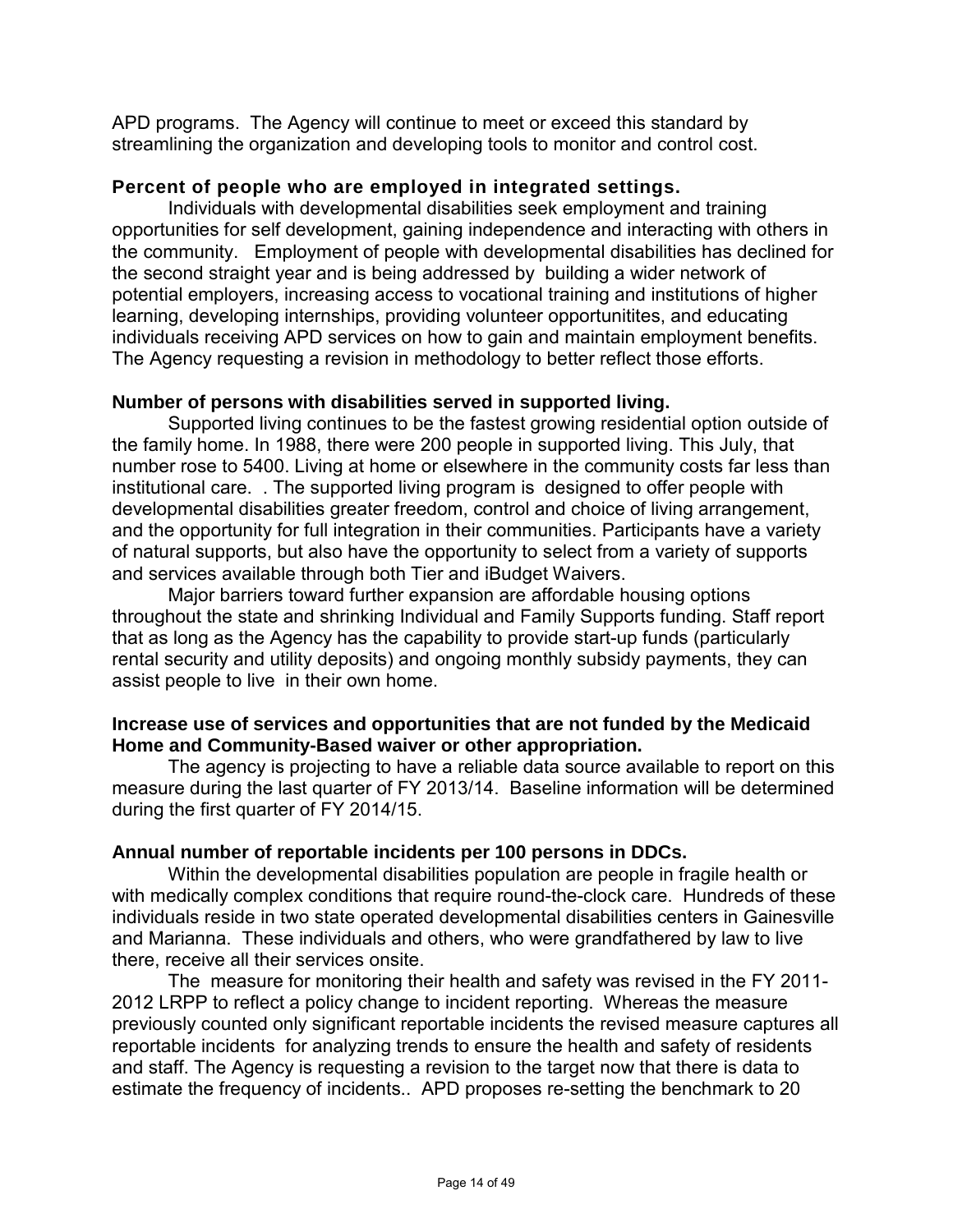reportable incidents per 100 residents and collecting another 12 months of data to determine whether the revised benchmark is in the appropriate range or just the reflection a year with an unusually low number of incidents.

#### **Number of adults found incompetent to proceed who are provided competency training and custodial care in the Mentally Retarded Defendant Program.**

Other people requiring care and 24-hour supervision are those facing trial and deemed incompetent to proceed. Numbers served are determined by the courts. These individuals receive competency training in both secure and none secure facilities.

The Agency proposes a language modification for this measure to better reflect the number of people served by APD forensic programs. The measure would change to: "Number of individuals served in the APD Forensic Services Program". This is a measure of program participants at MRDP, Sunland and Tacachale. It reflects the number of unduplicated admissions to secure and non-secure APD forensic programs. The measure counts the number of residents as of the first day of the fiscal year, and adds the total admissions over the course of the fiscal year to calculate the number servedrather than a bed count. The measure is a census Pathways, Seguin and Step-Out program participants added to the census of MRDP.

### **Percent of people receiving services who meet key health, safety, and quality of life outcome measures.**

 The Agency is part of a majority of states that use National Core Indicators (NCI) to measure their performance on Centers of Medicare and Medicaid requirements. The agency looks at seven health, safety, and quality of life indicators for the Long-Range Program Plan. The seven indicators measures the extent to which a person is:

- free from abuse and neglect;
- connected to family and natural support networks;
- empowered to direct the design of services to accomplish desired goals;
- exercises his/her rights;and
- in best possible health.

The percentage of individuals sampled attaining at least five of the seven indicators provided the basis of measurement for this objective.The distribution of outcomes is represented in a scale of zero (0) to seven (7). A score of zero (0) indicates that none of the indicators were attained by an individual. A score of seven (7) indicates that all of the indicators were met for the individual. The FY2011-2012 standard was established as 68.5%. The percent of individuals attaining five or more indicators for 2011 / 2012 was 50.8% and serves as a level of performance. Possible factors for the percentage score attained for FY2011-2012 can be associated with (a) limited resources such as dental services, behavioral analysis providers, transportation providers, etc., (b) aging population with increased health issues, natural supports, not enough health coverage, (c) legal/legislative change associated with limited budget to fund services, (d) staff capacity of providers associated with low wages, turnover and training that may limit the number of available providers.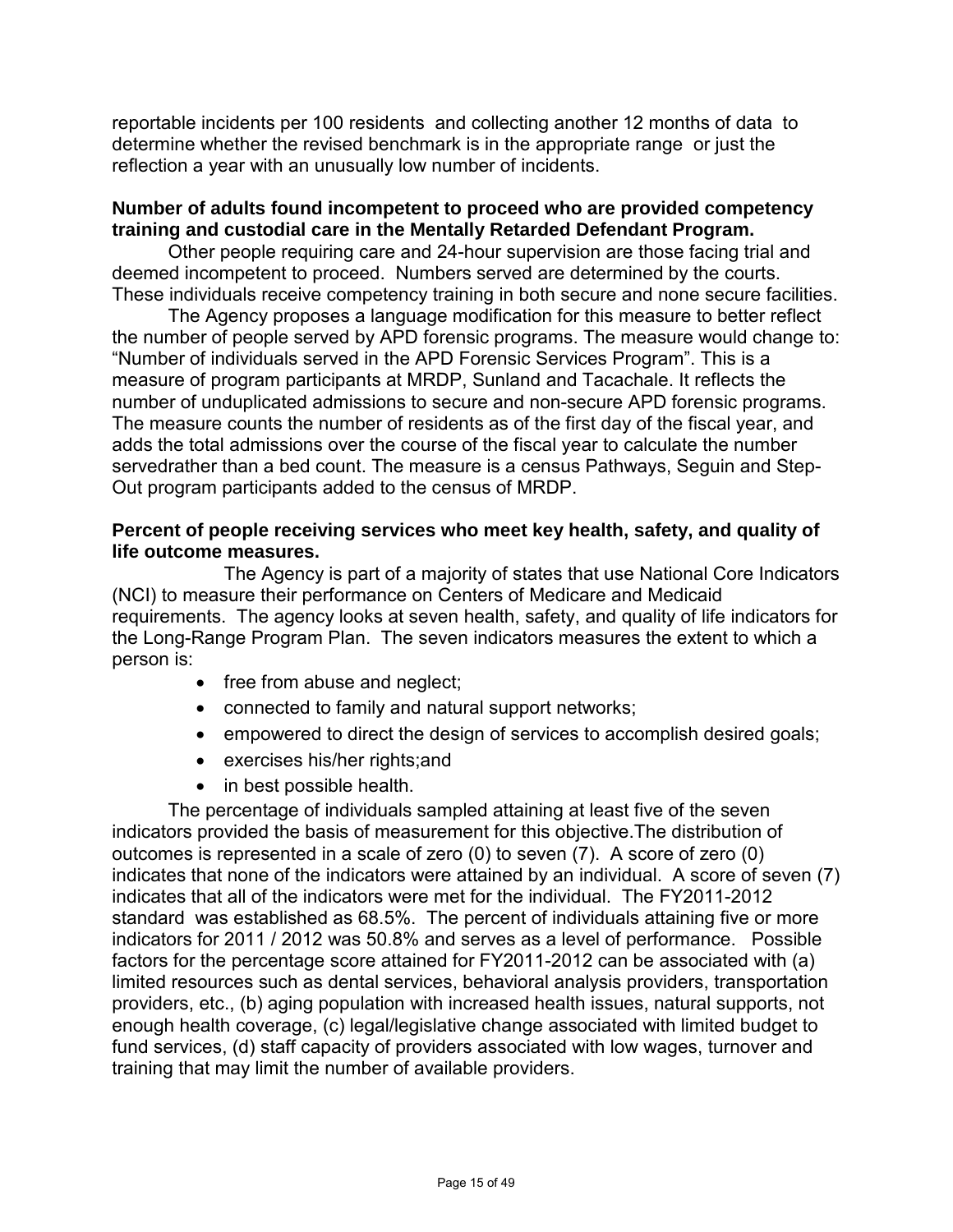A revision in methodology is proposed to align this measure with the Director's performance measure reported to the Governor on a quarterly basis. The scoring recommended reflects an overall quality-of-life indicator is the average percentage score for all seven response indicators . Using this methodology, the baseline for FY2010-2011 was 86.7% and for FY2011-2012 is 77.9%.

### **List of Potential Policy Changes Affecting the Agency Budget Requests**

No policy changes affect the Agency's budget request.

### **List of Changes which would Require Legislative Action**

There are no changes at this time requiring legislative action.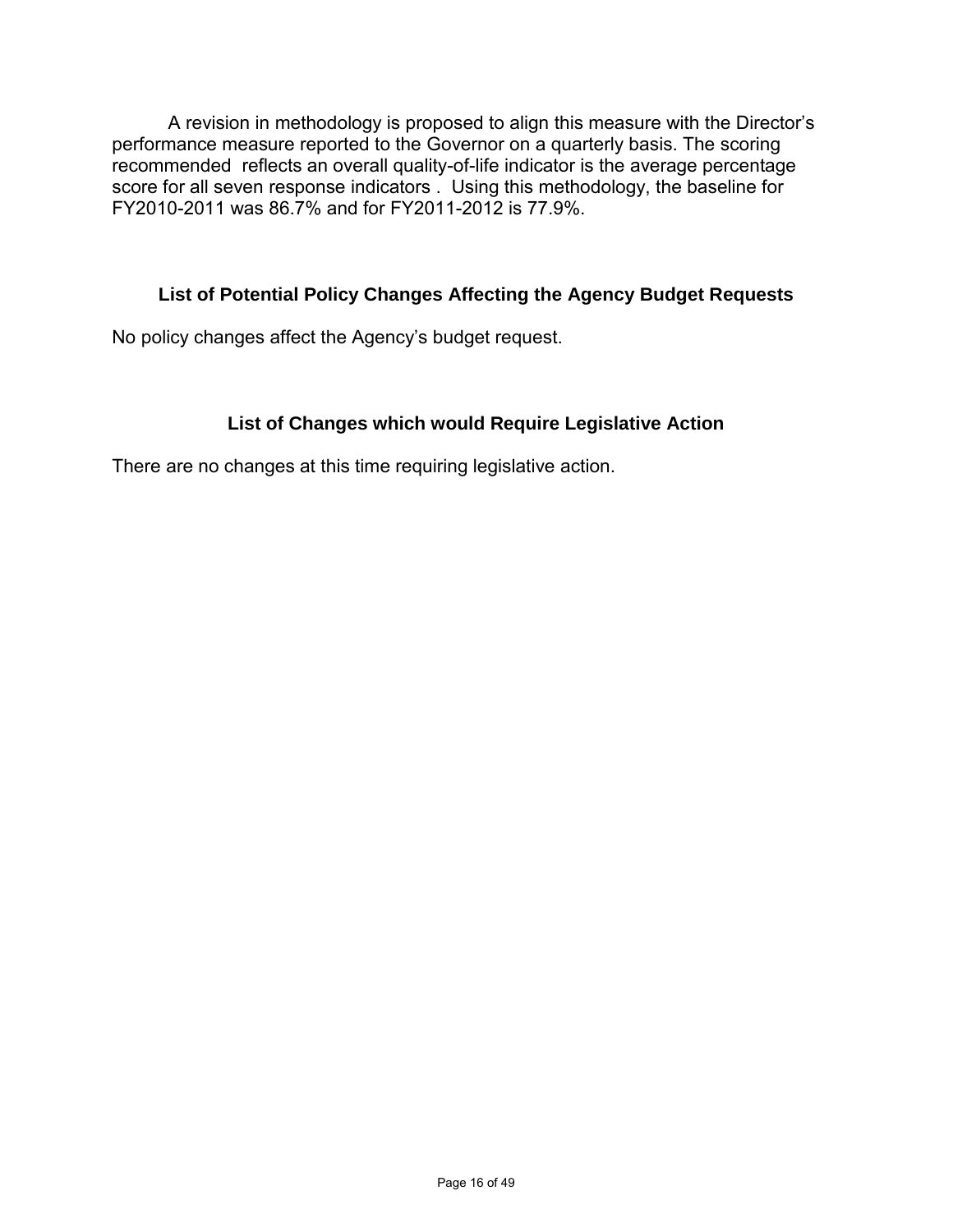# **List of Taskforces and Workgroup in Progress**

| $\mathbf{1}$   | 1915j Waiver State Plan                                                                            |
|----------------|----------------------------------------------------------------------------------------------------|
| $\overline{2}$ | 3rd National Guardianship Summit Standard of Excellence                                            |
| 3              | <b>APD/AHCA Policy Group</b>                                                                       |
| 4              | Big Bend Chapter, Florida State Guardianship Association-chairperson                               |
| 5              | Child Abuse Prevention and Permananency Planning Advisory Council                                  |
| 6              | Children and Youth Cabinet Technology Collaboration                                                |
| $\overline{7}$ | Commission for the Transportation Disadvantaged                                                    |
| 8              | DOE Stakeholder's Workgroup                                                                        |
| 9              | <b>DOEA-ARDC Expansion</b>                                                                         |
| 10             | DOH-APD Oral Health Collaboration                                                                  |
| 11             | Florida Cabinet on Children and Youth                                                              |
| 12             | Florida Center for Inclusive Communities, Community Advisory Council                               |
| 13             | Florida Developmental Disabilities Council (The Agency has multiple partnerships with the Council) |
| 14             | Florida Genetics and Newborn Screening Advisory Council                                            |
| 15             | Florida Independent Living Council                                                                 |
| 16             | Florida State Guardianship Association- board member                                               |
| 17             | Foundation for Indigent Guardianship - chairperson                                                 |
| 18             | iBudget Florida Stakeholders' Group                                                                |
| 19             | Interagency Agreement Workgroup for Educational Services to Children, served by DCF                |
| 20             | Inter-agency Medical Fraud Committee                                                               |
| 21             | Multi-Agency Headquarters Interagency Workgroup for Children being served by DCF                   |
| 22             | National Guardianship Association                                                                  |
| 23             | Northwood Shared Resource Center (NSRC) Data Center Board                                          |
| 24             | NSRC Data Center Board Finance and Auditing Committee                                              |
| 25             | Oral Health Florida Special Needs work group                                                       |
| 26             | <b>Quality Council</b>                                                                             |
| 27             | Residential Services Roundtable Chair                                                              |
| 28             | <b>Restoration of Capacity</b>                                                                     |
| 29             | Select Advisory Panel on Adult Protective Services                                                 |
| 30             | Special Needs Shelter Committee (DOH)                                                              |
| 31             | State Secondary Transition Interagency Committee (SSTIC) Family Involvement Subcommittee           |
| 32             | <b>Taskforce on Fostering Success</b>                                                              |
| 33             | Volunteers of Florida, Inclusion Council                                                           |
| 34             | Wait List Task Force                                                                               |
| 35             | Workforce Florida, Inc Board of Directors                                                          |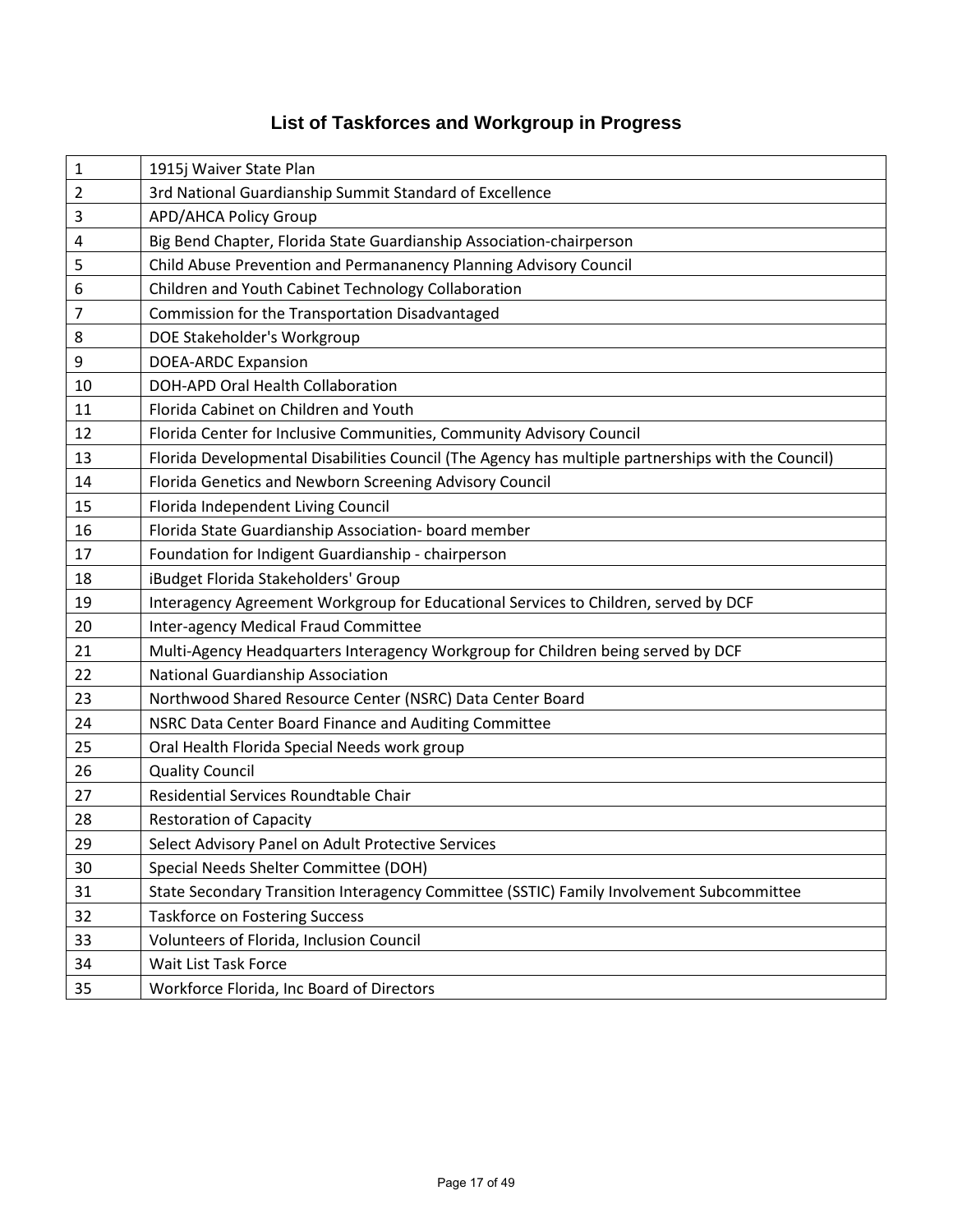

# **Performance Measures and Standards**

# **LRPP Exhibit II**

Page 18 of 49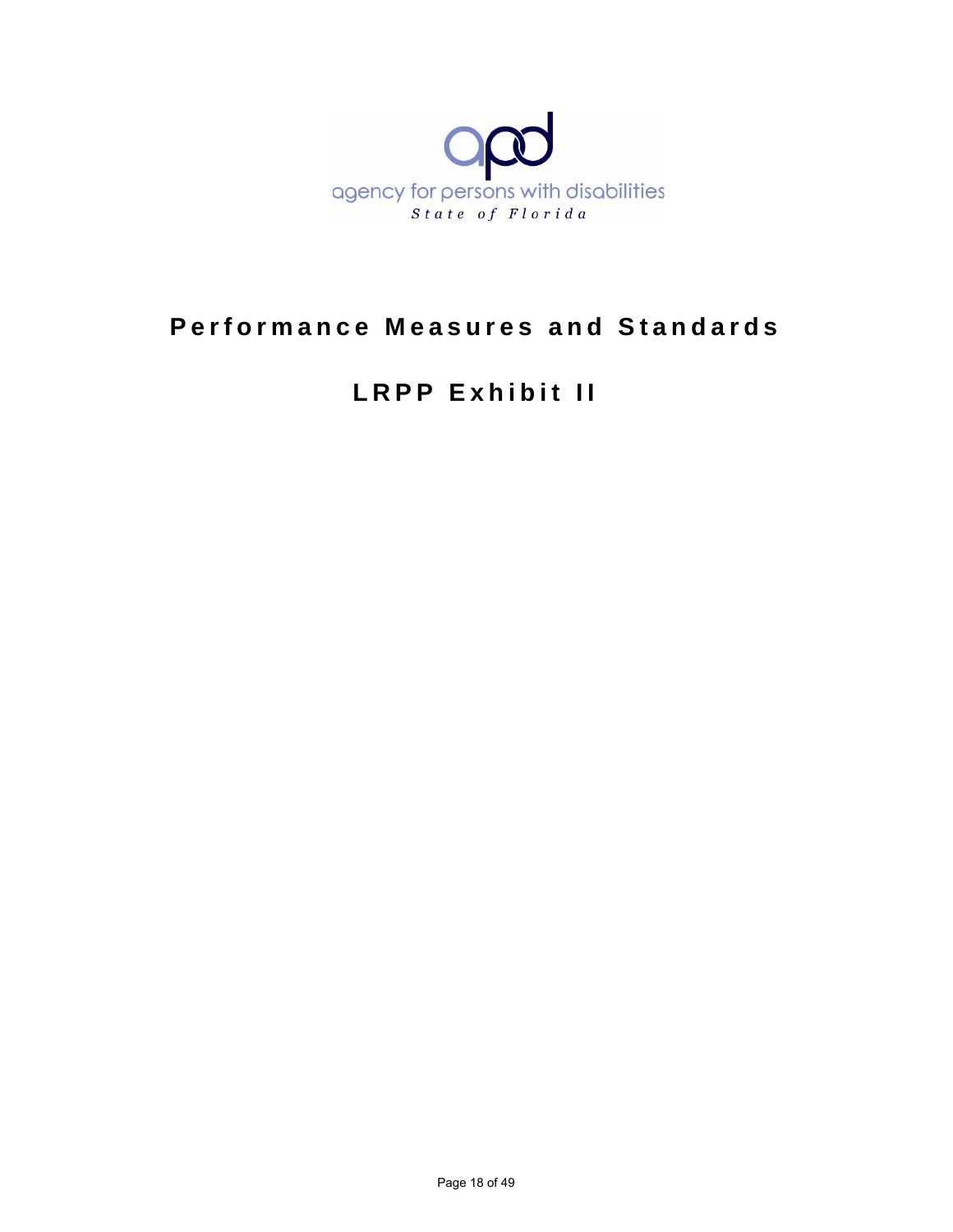# **LRPP Exhibit II - Performance Measures and Standards**

Department: Agency for Persons with Disabilities Department No.: 6700000

| Program: Services to Disabled                                  | Code: 67100000       |                          |               |            |
|----------------------------------------------------------------|----------------------|--------------------------|---------------|------------|
| Service/Budget Entity: Home and Community Services             | Code: 67100100       |                          |               |            |
| Approved Performance Measures for<br>FY 2012-13                | Approved Prior       |                          | Approved      | Requested  |
|                                                                | <b>Year Standard</b> | <b>Prior</b> Year Actual | Standards for | FY 2013-14 |
|                                                                | FY 2011-12           | FY 2011-12               | FY 2012-13    | Standard   |
| Percent of people who are employed in integrated settings      | 31.0%                | 17.0%                    | 23.0%         | 22.0%      |
| Reduce reliance on state-funded services in home or community- | N/A                  | (\$107,460)              | N/A           | N/A        |
| based programs                                                 |                      |                          |               |            |
| Number of persons with disabilities served in supported living | 5.066                | 5.400                    | 4.319         | 5.600      |

| Program: Services to Disabled                                                                                                               | Code: 67100000 |                          |               |                  |
|---------------------------------------------------------------------------------------------------------------------------------------------|----------------|--------------------------|---------------|------------------|
| Service/Budget Entity: Program Management and Compliance                                                                                    | Code: 67100200 |                          |               |                  |
| Approved Performance Measures for<br>FY 2012-13                                                                                             | Approved Prior |                          | Approved      | <b>Requested</b> |
|                                                                                                                                             | Year Standard  | <b>Prior</b> Year Actual | Standards for | FY 2013-14       |
|                                                                                                                                             | FY 2011-12     | FY 2011-12               | FY 2012-13    | Standard         |
| Administrative costs as a percent of total program costs                                                                                    | 4.0%           | 3.4%                     | $4.0\%$       | 4.0%             |
| Increase use of services and opportunities that are not funded by<br>the Medicaid home and community-based waiver or other<br>appropriation | N/A            | N/A                      | N/A           | N/A              |
| Percent of people receiving services who meet key health, safety<br>and quality of life outcome indicators                                  | N/A            | 50.8%                    | 68.5%         | 77.9%            |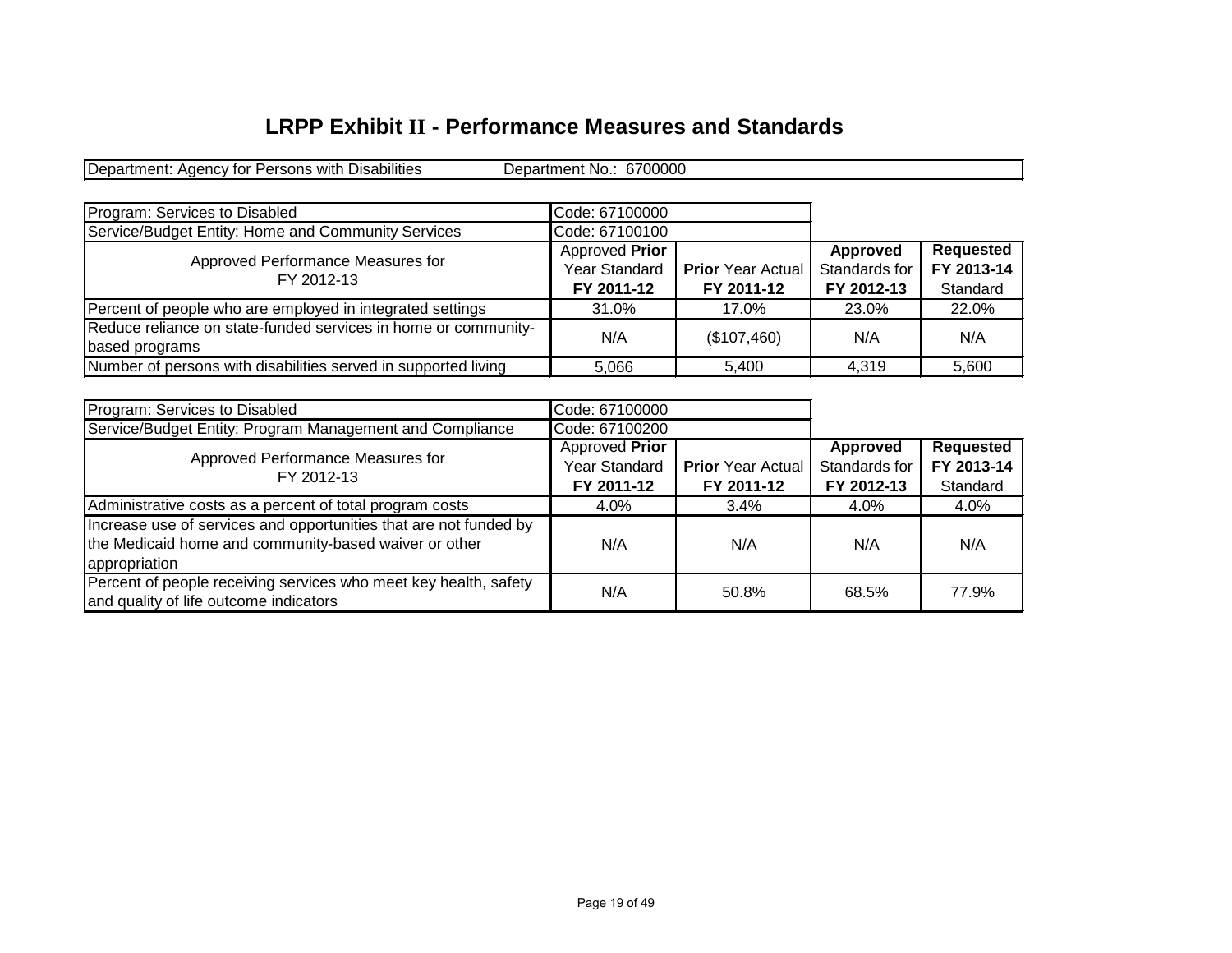| Program: Services to Disabled                                                                                                                          | Code: 67100000                                |                                        |                                         |                                            |
|--------------------------------------------------------------------------------------------------------------------------------------------------------|-----------------------------------------------|----------------------------------------|-----------------------------------------|--------------------------------------------|
| Service/Budget Entity: Developmental Services Public Facilities                                                                                        | Code: 67100300                                |                                        |                                         |                                            |
| Approved Performance Measures for<br>FY 2012-13                                                                                                        | Approved Prior<br>Year Standard<br>FY 2011-12 | <b>Prior</b> Year Actual<br>FY 2011-12 | Approved<br>Standards for<br>FY 2012-13 | <b>Requested</b><br>FY 2013-14<br>Standard |
| Annual number of reportable incidents per 100 persons in DDCs                                                                                          | 21                                            | 8.6                                    | 20                                      | 20                                         |
| Number of adults found incompetent to proceed who are provided<br>competency training and custodial care in the Mentally Retarded<br>Defendant Program | 310                                           | 289                                    | 390                                     | 310                                        |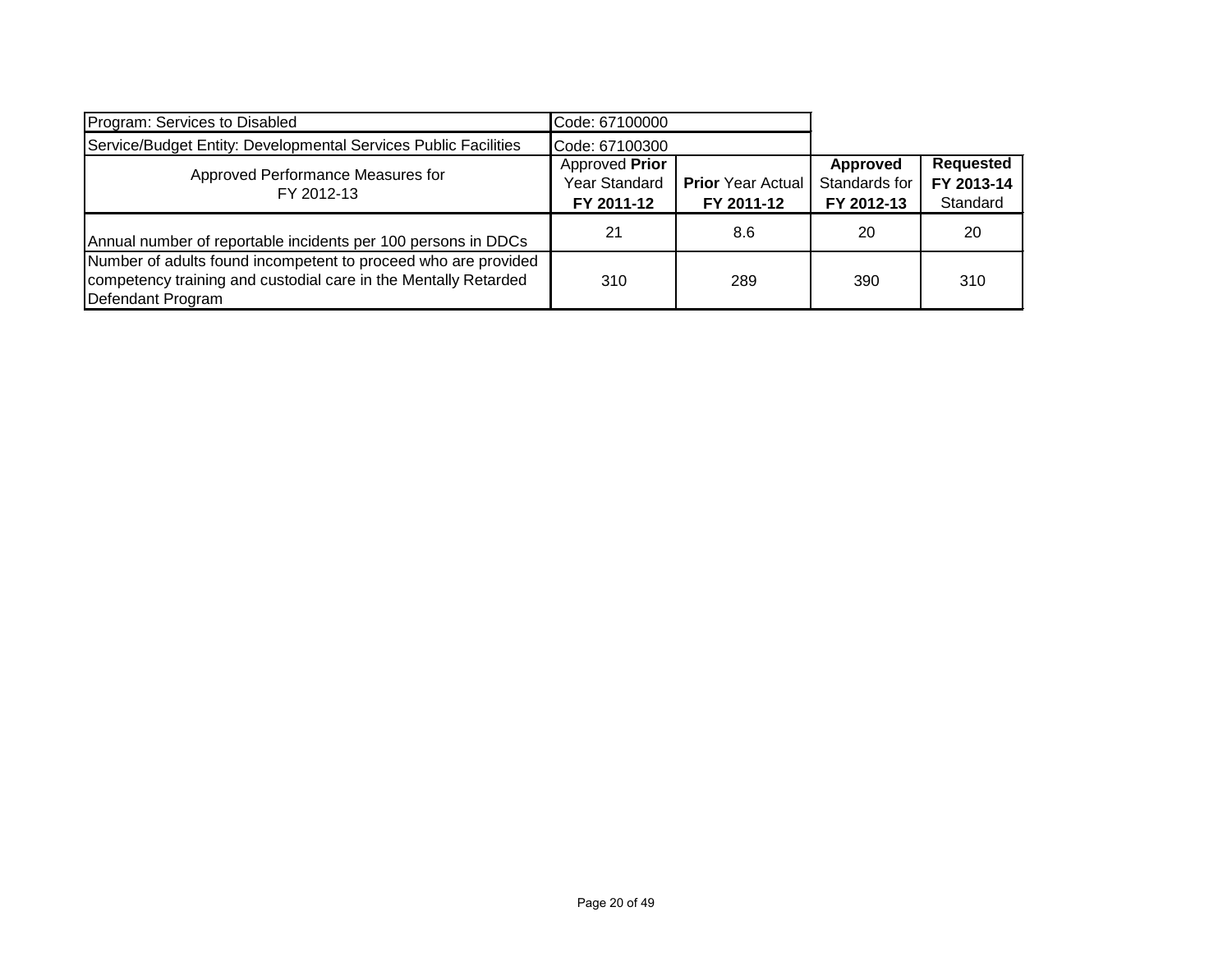

# **Assessment of Performance for Approved Performance Measures**

**LRPP Exhibit III**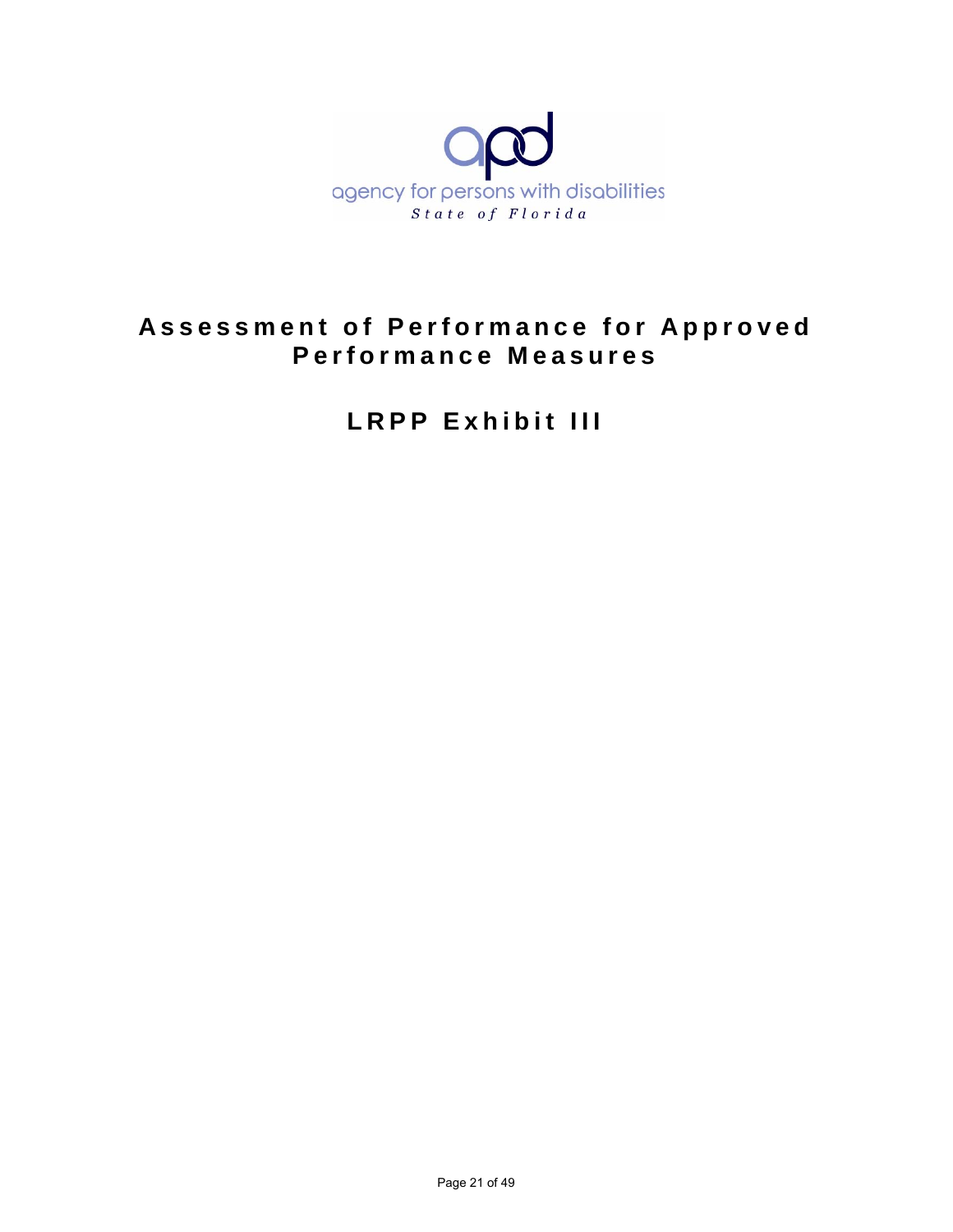|                                                                                                                                                                                                                                       | <b>LRPP Exhibit III: PERFORMANCE MEASURE ASSESSMENT</b>                                                                                                                                                                                                                                  |                                                                              |                                 |
|---------------------------------------------------------------------------------------------------------------------------------------------------------------------------------------------------------------------------------------|------------------------------------------------------------------------------------------------------------------------------------------------------------------------------------------------------------------------------------------------------------------------------------------|------------------------------------------------------------------------------|---------------------------------|
| Department:<br>Program:<br><b>Service/Budget Entity:</b><br>Measure:                                                                                                                                                                  | <b>Agency for Persons with Disabilities</b><br>Services to Disabled<br>67100100                                                                                                                                                                                                          | Percent of people who are employed in integrated settings                    |                                 |
| <b>Action:</b><br>Adjustment of GAA Performance Standards<br>$\Box$                                                                                                                                                                   | $\boxtimes$ Performance Assessment of Outcome Measure<br>Performance Assessment of Output Measure                                                                                                                                                                                        | <b>Revision of Measure</b><br>Deletion of Measure                            |                                 |
| <b>Approved Standard</b>                                                                                                                                                                                                              | <b>Actual Performance</b><br><b>Results</b>                                                                                                                                                                                                                                              | <b>Difference</b><br>(Over/Under)                                            | Percentage<br><b>Difference</b> |
| 31%                                                                                                                                                                                                                                   | 17%                                                                                                                                                                                                                                                                                      | 14% under                                                                    | $-45%$                          |
| <b>Factors Accounting for the Difference:</b><br>Internal Factors (check all that apply):<br>$\Box$ Personnel Factors<br>$\boxtimes$ Competing Priorities<br>$\boxtimes$ Previous Estimate Incorrect<br><b>Explanation:</b><br>staff. | While competing priorities has been extensive, the primary factor for the drop in achievement is an<br>inexact estimate of previous level of achievement. Training is needed for APD as well as service provider                                                                         | <b>Staff Capacity</b><br>$\boxtimes$ Level of Training<br>Other (Identify)   |                                 |
| External Factors (check all that apply):<br>Resources Unavailable<br>Legal/Legislative Change<br><b>Target Population Change</b>                                                                                                      | □. This Program/Service Cannot Fix The Problem<br>□ Current Laws Are Working Against The Agency Mission<br>Explanation: Technology for data collection, tracking and reporting is not available. In addition,<br>accountability by providers in furnishing data has been unreliable.     | <b>Technological Problems</b><br><b>Natural Disaster</b><br>Other (Identify) |                                 |
| $\boxtimes$ Training<br>$\Box$ Personnel<br><b>Recommendations:</b><br>local, regional and state levels.<br>Office of Policy and Budget - July 2012                                                                                   | Management Efforts to Address Differences/Problems (check all that apply):<br>Ensure (a) providers are held accountable for reporting employment outcome data, and (b) the APD<br>Enterprise System includes automation needed for providers to submit data directly and for analysis at | $\boxtimes$ Technology<br>Other (Identify)                                   |                                 |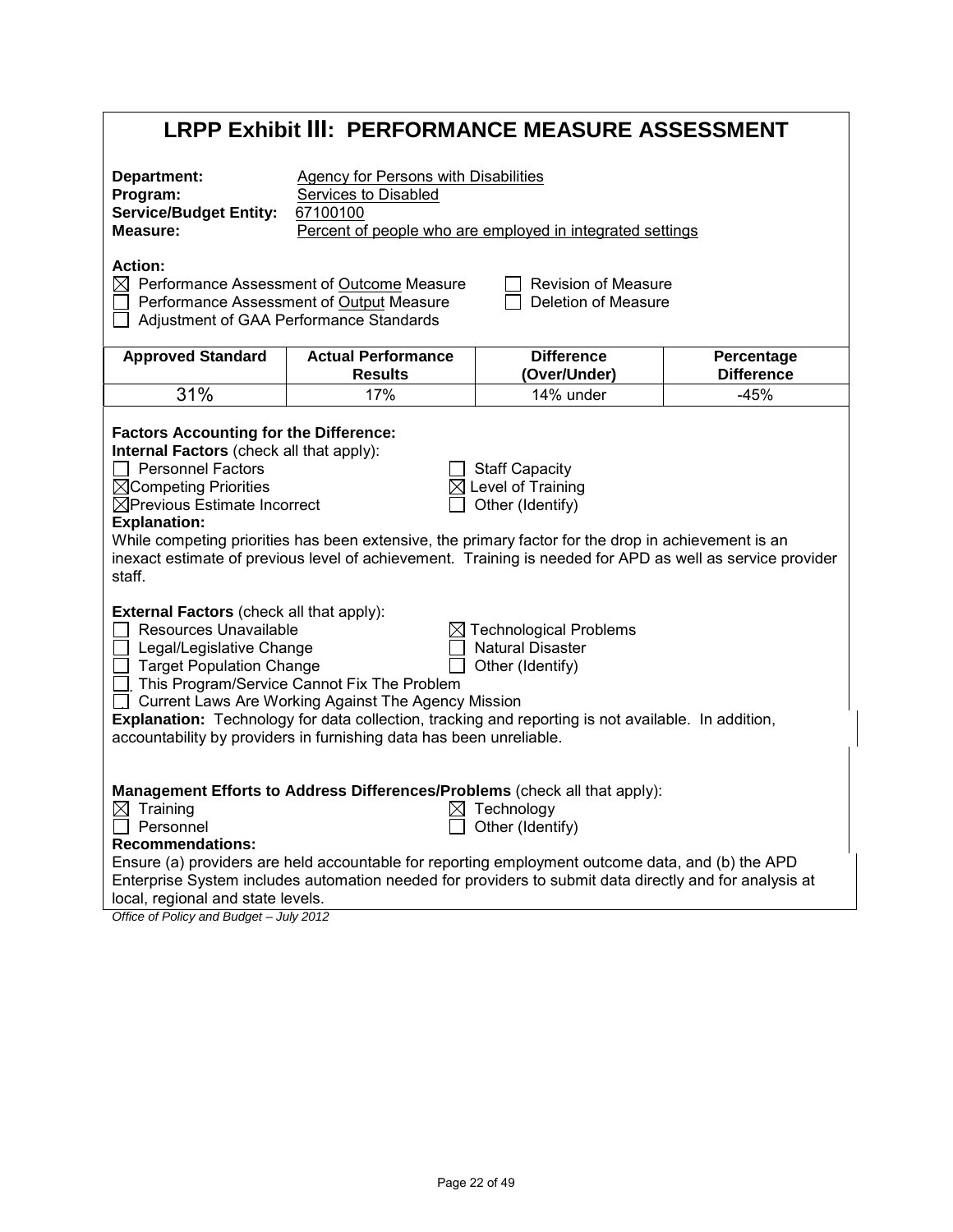# **LRPP Exhibit III: PERFORMANCE MEASURE ASSESSMENT**

| Department:<br>Program:<br><b>Service/Budget Entity:</b><br>Measure:                                                                                                                                                                                                                                                                                  | <b>Agency for Persons with Disabilities</b><br>Services to Disabled<br>67100100<br>community-based programs                                                                  | Reduce reliance on state-funded services in home or                                                                                                        |                                 |
|-------------------------------------------------------------------------------------------------------------------------------------------------------------------------------------------------------------------------------------------------------------------------------------------------------------------------------------------------------|------------------------------------------------------------------------------------------------------------------------------------------------------------------------------|------------------------------------------------------------------------------------------------------------------------------------------------------------|---------------------------------|
| <b>Action:</b>                                                                                                                                                                                                                                                                                                                                        | $\boxtimes$ Performance Assessment of Outcome Measure<br>Performance Assessment of Output Measure<br>Adjustment of GAA Performance Standards                                 | <b>Revision of Measure</b><br>Deletion of Measure<br>$\bowtie$                                                                                             |                                 |
| <b>Approved Standard</b>                                                                                                                                                                                                                                                                                                                              | <b>Actual Performance</b><br><b>Results</b>                                                                                                                                  | <b>Difference</b><br>(Over/Under)                                                                                                                          | Percentage<br><b>Difference</b> |
| N/A                                                                                                                                                                                                                                                                                                                                                   | (107, 460)                                                                                                                                                                   | N/A                                                                                                                                                        | N/A                             |
| <b>Factors Accounting for the Difference:</b><br>Internal Factors (check all that apply):<br><b>Personnel Factors</b><br><b>Competing Priorities</b><br>Previous Estimate Incorrect<br><b>External Factors (check all that apply):</b><br>Resources Unavailable<br>Legal/Legislative Change<br><b>Target Population Change</b><br><b>Explanation:</b> | <b>Explanation:</b> This outcome is being captured in another measure.<br>This Program/Service Cannot Fix The Problem<br>Current Laws Are Working Against The Agency Mission | <b>Staff Capacity</b><br>Level of Training<br>$\boxtimes$ Other (Identify)<br><b>Technological Problems</b><br><b>Natural Disaster</b><br>Other (Identify) |                                 |
| Training<br>Personnel                                                                                                                                                                                                                                                                                                                                 | <b>Recommendations:</b> Requesting deletion of this measure.                                                                                                                 | Management Efforts to Address Differences/Problems (check all that apply):<br>Technology<br>Other (Identify)                                               |                                 |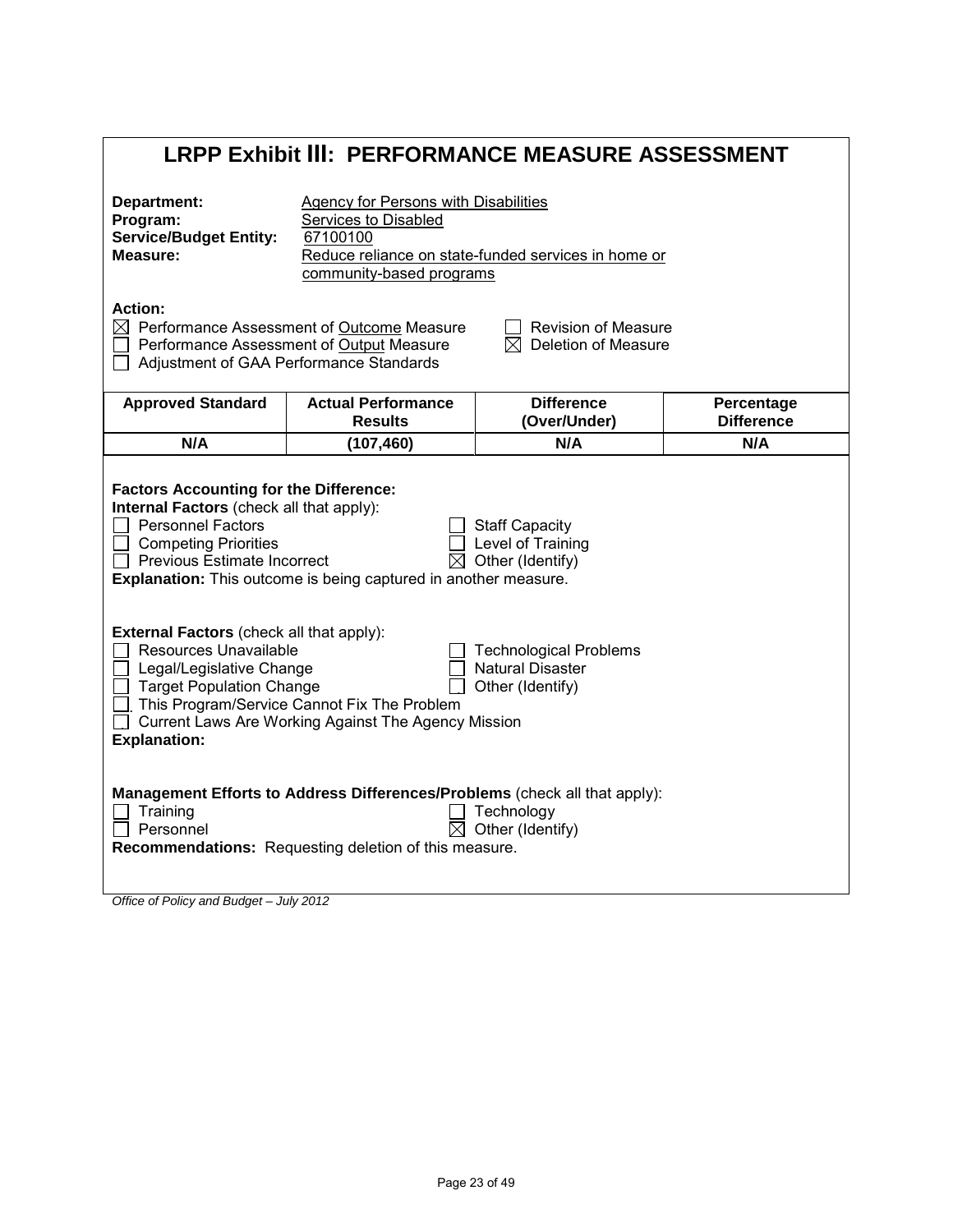|                                                                                                                                                                                                           |                                                                                                                                 | <b>LRPP Exhibit III: PERFORMANCE MEASURE ASSESSMENT</b>                                                                                                                                                                                                                                                                                                                                                     |                                 |
|-----------------------------------------------------------------------------------------------------------------------------------------------------------------------------------------------------------|---------------------------------------------------------------------------------------------------------------------------------|-------------------------------------------------------------------------------------------------------------------------------------------------------------------------------------------------------------------------------------------------------------------------------------------------------------------------------------------------------------------------------------------------------------|---------------------------------|
| Department:<br>Program:<br><b>Service/Budget Entity:</b><br>Measure:                                                                                                                                      | <b>Agency for Persons with Disabilities</b><br>Services to Disabled<br>67100100<br>Number of persons served in supported living |                                                                                                                                                                                                                                                                                                                                                                                                             |                                 |
| <b>Action:</b><br>$\boxtimes$ Performance Assessment of Output Measure                                                                                                                                    | Performance Assessment of Outcome Measure<br>Adjustment of GAA Performance Standards                                            | <b>Revision of Measure</b><br>Deletion of Measure                                                                                                                                                                                                                                                                                                                                                           |                                 |
| <b>Approved Standard</b>                                                                                                                                                                                  | <b>Actual Performance</b><br><b>Results</b>                                                                                     | <b>Difference</b><br>(Over/Under)                                                                                                                                                                                                                                                                                                                                                                           | Percentage<br><b>Difference</b> |
| 5,066                                                                                                                                                                                                     | 5,400                                                                                                                           | <b>334 over</b>                                                                                                                                                                                                                                                                                                                                                                                             | 6.6%                            |
| <b>Factors Accounting for the Difference:</b><br>Internal Factors (check all that apply):<br><b>Personnel Factors</b><br><b>Competing Priorities</b><br>$\Box$<br>$\boxtimes$ Previous Estimate Incorrect |                                                                                                                                 | <b>Staff Capacity</b><br>Level of Training<br>$\boxtimes$ Other (Identify)<br>Explanation: Supported Living (SL) continues to be the fastest growing residential option in Florida<br>outside of family home. Individuals residing in SL have the opportunity to select from a variety of supports<br>and services made available thru HCBS waivers to live as independently as possible in their own home. |                                 |
| <b>External Factors (check all that apply):</b><br>Resources Unavailable<br>Legal/Legislative Change<br><b>Target Population Change</b>                                                                   | This Program/Service Cannot Fix The Problem<br>Current Laws Are Working Against The Agency Mission                              | <b>Technological Problems</b><br><b>Natural Disaster</b><br>$\boxtimes$ Other (Identify)<br>Explanation: Major barrier is affordable housing units. Limited IFS dollars to assist in monthly stipends.                                                                                                                                                                                                      |                                 |
| $\Box$ Training<br>Personnel<br>Recommendations: Exceeded expectations.<br>Office of Policy and Budget - July 2012                                                                                        |                                                                                                                                 | Management Efforts to Address Differences/Problems (check all that apply):<br>Technology<br>Other (Identify)<br>Continue working with Florida Housing in developing more affordable housing options.                                                                                                                                                                                                        |                                 |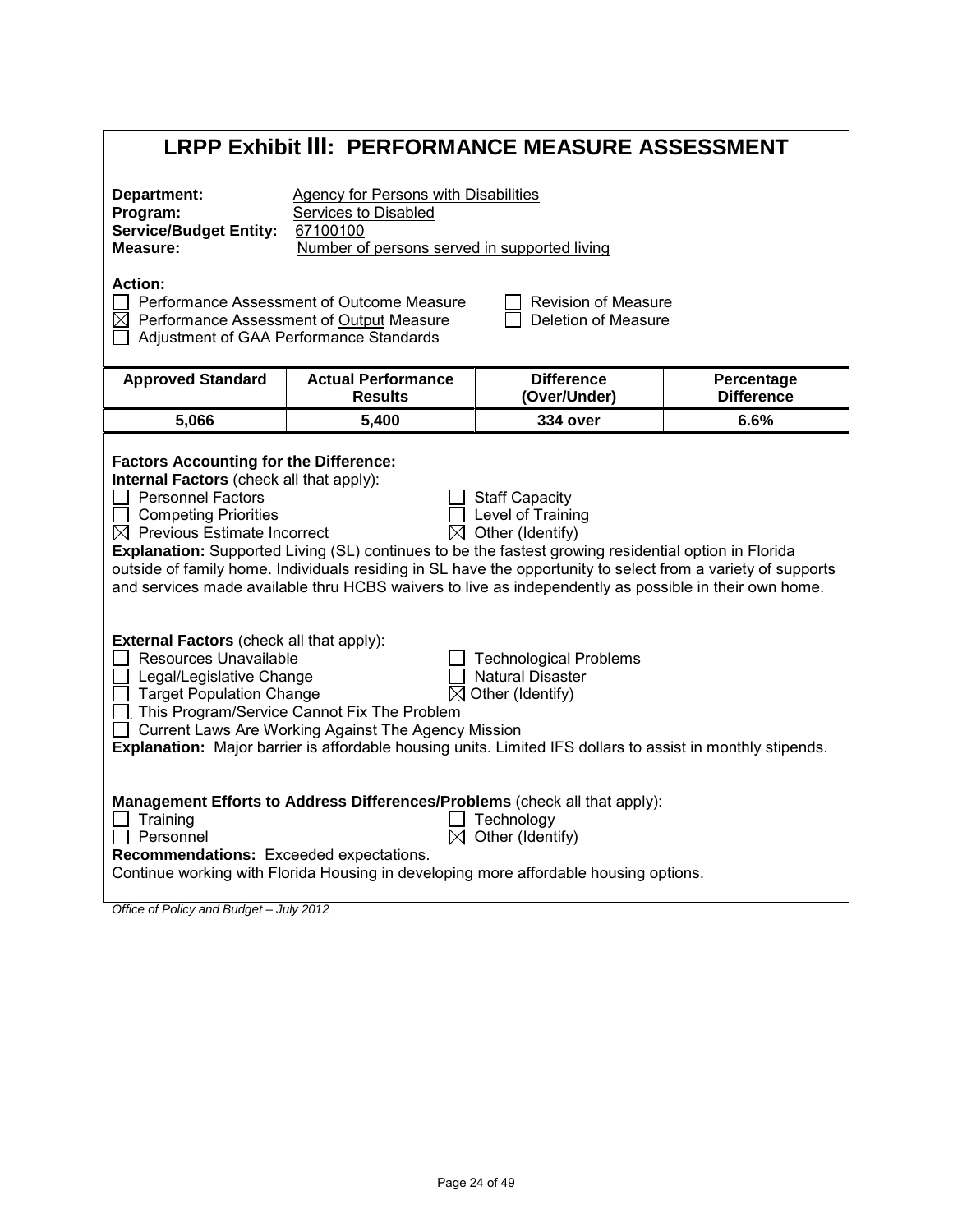|                                                                                                                                                                                                                                                                                                                                                                                               |                                                                                                                                              | <b>LRPP Exhibit III: PERFORMANCE MEASURE ASSESSMENT</b>                                                                                                                                                                                     |                                 |
|-----------------------------------------------------------------------------------------------------------------------------------------------------------------------------------------------------------------------------------------------------------------------------------------------------------------------------------------------------------------------------------------------|----------------------------------------------------------------------------------------------------------------------------------------------|---------------------------------------------------------------------------------------------------------------------------------------------------------------------------------------------------------------------------------------------|---------------------------------|
| Department:<br>Program:<br><b>Service/Budget Entity:</b><br>Measure:                                                                                                                                                                                                                                                                                                                          | <b>Agency for Persons with Disabilities</b><br>Services to Disabled<br>67100200                                                              | Administrative costs as a percent of total program costs                                                                                                                                                                                    |                                 |
| <b>Action:</b>                                                                                                                                                                                                                                                                                                                                                                                | $\boxtimes$ Performance Assessment of Outcome Measure<br>Performance Assessment of Output Measure<br>Adjustment of GAA Performance Standards | <b>Revision of Measure</b><br>Deletion of Measure                                                                                                                                                                                           |                                 |
| <b>Approved Standard</b>                                                                                                                                                                                                                                                                                                                                                                      | <b>Actual Performance</b><br><b>Results</b>                                                                                                  | <b>Difference</b><br>(Over/Under)                                                                                                                                                                                                           | Percentage<br><b>Difference</b> |
| 4.0%                                                                                                                                                                                                                                                                                                                                                                                          | 3.4%                                                                                                                                         | (0.6)%                                                                                                                                                                                                                                      | (0.6)%                          |
| <b>Factors Accounting for the Difference:</b><br>Internal Factors (check all that apply):<br><b>Personnel Factors</b><br>$\Box$ Competing Priorities<br>$\Box$ Previous Estimate Incorrect<br><b>Explanation:</b><br><b>External Factors (check all that apply):</b><br>Resources Unavailable<br>Legal/Legislative Change<br>Target Population Change<br>Appropriations Act for APD programs. | M<br>□ This Program/Service Cannot Fix The Problem<br>Current Laws Are Working Against The Agency Mission                                    | <b>Staff Capacity</b><br>Level of Training<br>Other (Identify)<br><b>Technological Problems</b><br><b>Natural Disaster</b><br>Other (Identify)<br>Explanation: Performance results were influenced by appropriations in the 2011-12 General |                                 |
| Training<br>Personnel<br>action is needed.                                                                                                                                                                                                                                                                                                                                                    |                                                                                                                                              | Management Efforts to Address Differences/Problems (check all that apply):<br>Technology<br>$\boxtimes$ Other (Identify)<br>Recommendations: Performance for this measure exceeded the approved standard. Therefore, no                     |                                 |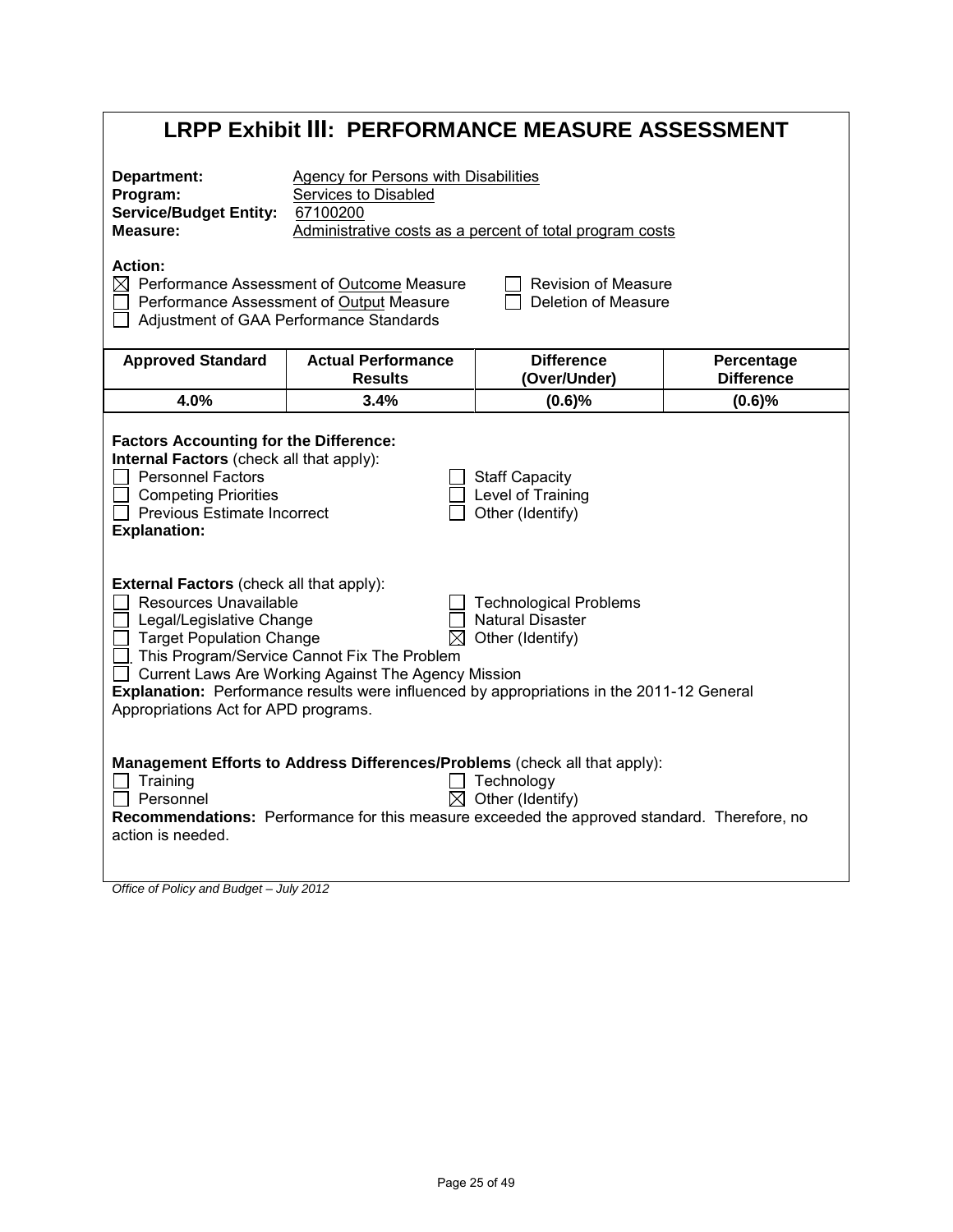| <b>LRPP Exhibit III: PERFORMANCE MEASURE ASSESSMENT</b>                                                                                                                                                                                                                                                                                                                                                                                                                                                                                                                                                                                          |                                                                                                                  |                                                                                                                                                                                                                                                                                                                                       |                   |
|--------------------------------------------------------------------------------------------------------------------------------------------------------------------------------------------------------------------------------------------------------------------------------------------------------------------------------------------------------------------------------------------------------------------------------------------------------------------------------------------------------------------------------------------------------------------------------------------------------------------------------------------------|------------------------------------------------------------------------------------------------------------------|---------------------------------------------------------------------------------------------------------------------------------------------------------------------------------------------------------------------------------------------------------------------------------------------------------------------------------------|-------------------|
| Department:<br><b>Agency for Persons with Disabilities</b><br>Program:<br>Services to Disabled<br><b>Service/Budget Entity:</b><br>67100200<br>Measure:<br>Increase use of services and opportunities that are not funded by the Medicaid<br>community-based waiver or other appropriation<br>home and<br><b>Action:</b><br>$\boxtimes$ Performance Assessment of Outcome Measure<br>$\boxtimes$ Revision of Measure                                                                                                                                                                                                                             |                                                                                                                  |                                                                                                                                                                                                                                                                                                                                       |                   |
| $\Box$<br><b>Approved Standard</b>                                                                                                                                                                                                                                                                                                                                                                                                                                                                                                                                                                                                               | Performance Assessment of Output Measure<br>Adjustment of GAA Performance Standards<br><b>Actual Performance</b> | Deletion of Measure<br><b>Difference</b>                                                                                                                                                                                                                                                                                              | Percentage        |
|                                                                                                                                                                                                                                                                                                                                                                                                                                                                                                                                                                                                                                                  | <b>Results</b>                                                                                                   | (Over/Under)                                                                                                                                                                                                                                                                                                                          | <b>Difference</b> |
| N/A                                                                                                                                                                                                                                                                                                                                                                                                                                                                                                                                                                                                                                              | N/A                                                                                                              | N/A                                                                                                                                                                                                                                                                                                                                   | N/A               |
| <b>Factors Accounting for the Difference:</b><br>Internal Factors (check all that apply):<br><b>Personnel Factors</b><br><b>Staff Capacity</b><br>Level of Training<br><b>Competing Priorities</b><br>$\boxtimes$ Other (Identify)<br>$\Box$ Previous Estimate Incorrect<br><b>Explanation:</b><br><b>External Factors (check all that apply):</b><br>$\boxtimes$ Resources Unavailable<br><b>Technological Problems</b><br><b>Natural Disaster</b><br>$\Box$ Legal/Legislative Change<br>□ Target Population Change<br>Other (Identify)<br>□ This Program/Service Cannot Fix The Problem<br>Current Laws Are Working Against The Agency Mission |                                                                                                                  |                                                                                                                                                                                                                                                                                                                                       |                   |
| <b>Explanation:</b>                                                                                                                                                                                                                                                                                                                                                                                                                                                                                                                                                                                                                              |                                                                                                                  | APD does not currently have a system available to capture the data for this measure.<br>Management Efforts to Address Differences/Problems (check all that apply):                                                                                                                                                                    |                   |
| $\boxtimes$ Training<br>$\boxtimes$ Personnel<br><b>Recommendations:</b><br>Office of Policy and Budget - July 2012                                                                                                                                                                                                                                                                                                                                                                                                                                                                                                                              |                                                                                                                  | $\boxtimes$ Technology<br>Other (Identify)<br>The Agency is working to develop a systematic means of collection for this data<br>source including the existing Allocation, Budget and Contract Control system (ABC). Staff will be<br>responsible for collecting and updating information of the usage of non-waiver funded services. |                   |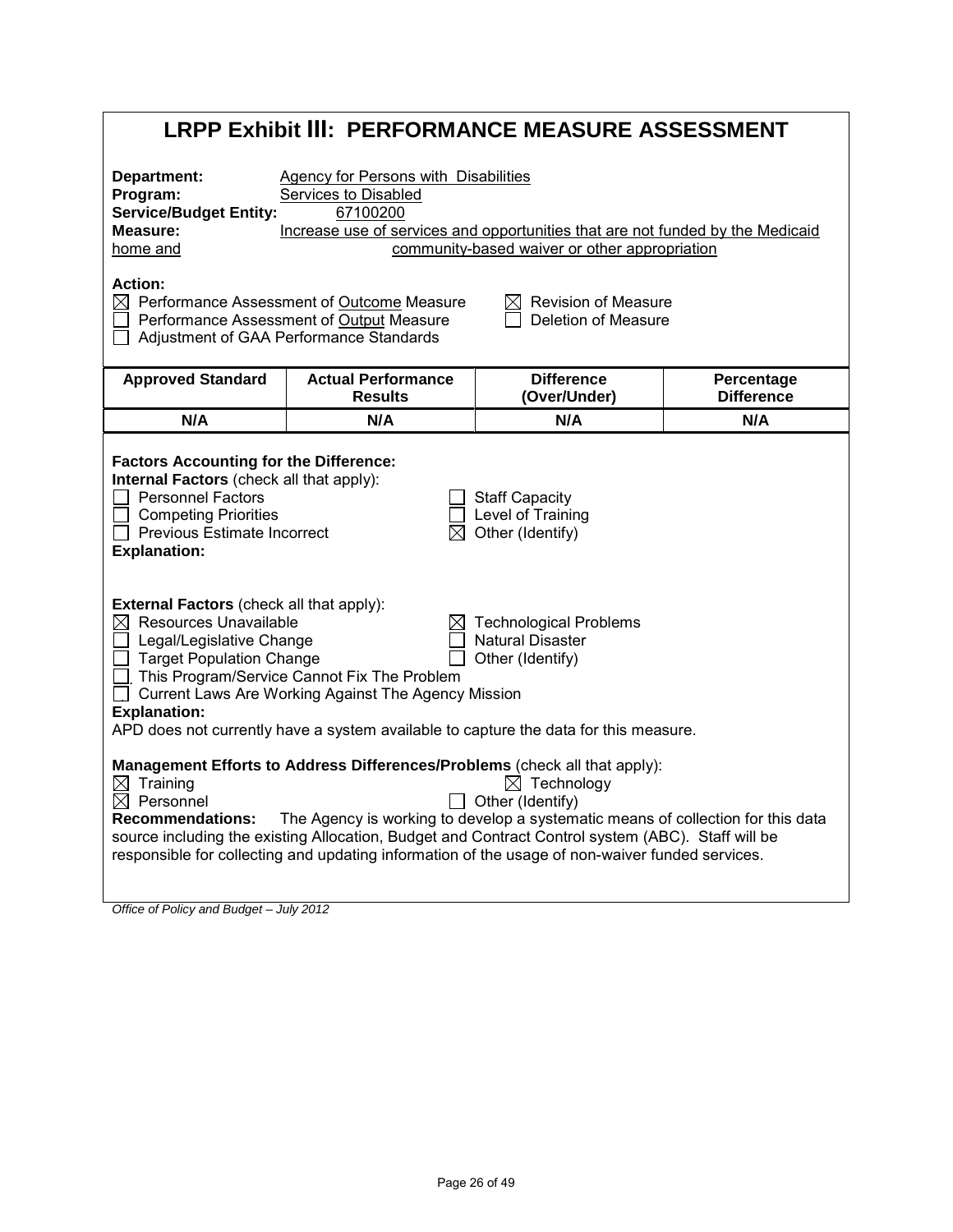|                                                                                                                                                                                                                                                                                                                                                                                                              | <b>LRPP Exhibit III: PERFORMANCE MEASURE ASSESSMENT</b>                                                                                                                  |                                                                                          |                                 |
|--------------------------------------------------------------------------------------------------------------------------------------------------------------------------------------------------------------------------------------------------------------------------------------------------------------------------------------------------------------------------------------------------------------|--------------------------------------------------------------------------------------------------------------------------------------------------------------------------|------------------------------------------------------------------------------------------|---------------------------------|
| Department:<br>Program:<br>Service/Budget Entity: 67100200<br>Measure:                                                                                                                                                                                                                                                                                                                                       | <b>Agency for Persons with Disabilities</b><br>Services to Disabled<br>safety and quality of life outcome indicators                                                     | Percent of people receiving services who meet key health,                                |                                 |
| <b>Action:</b>                                                                                                                                                                                                                                                                                                                                                                                               | $\boxtimes$ Performance Assessment of Outcome Measure<br>Performance Assessment of Output Measure<br>Adjustment of GAA Performance Standards                             | <b>Revision of Measure</b><br>Deletion of Measure                                        |                                 |
| <b>Approved Standard</b>                                                                                                                                                                                                                                                                                                                                                                                     | <b>Actual Performance</b><br><b>Results</b>                                                                                                                              | <b>Difference</b><br>(Over/Under)                                                        | Percentage<br><b>Difference</b> |
| N/A                                                                                                                                                                                                                                                                                                                                                                                                          | 50.8%                                                                                                                                                                    | N/A                                                                                      | N/A                             |
| <b>Factors Accounting for the Difference:</b><br>Internal Factors (check all that apply):<br><b>Personnel Factors</b><br><b>Staff Capacity</b><br>Level of Training<br><b>Competing Priorities</b><br>Other (Identify)<br>$\Box$ Previous Estimate Incorrect<br><b>Explanation:</b><br>FY 2011/2012 was to establish a baseline, no difference to report.<br><b>External Factors (check all that apply):</b> |                                                                                                                                                                          |                                                                                          |                                 |
| Resources Unavailable<br>Legal/Legislative Change<br><b>Target Population Change</b><br><b>Explanation:</b>                                                                                                                                                                                                                                                                                                  | This Program/Service Cannot Fix The Problem<br>Current Laws Are Working Against The Agency Mission<br>FY 2011/2012 was to establish a baseline, no difference to report. | <b>Technological Problems</b><br><b>Natural Disaster</b><br>$\boxtimes$ Other (Identify) |                                 |
| Training<br>$\Box$ Personnel<br><b>Recommendations:</b><br>N/A<br>Office of Dolinicand Pudget lubi 2012                                                                                                                                                                                                                                                                                                      | Management Efforts to Address Differences/Problems (check all that apply):                                                                                               | Technology<br>$\boxtimes$ Other (Identify)                                               |                                 |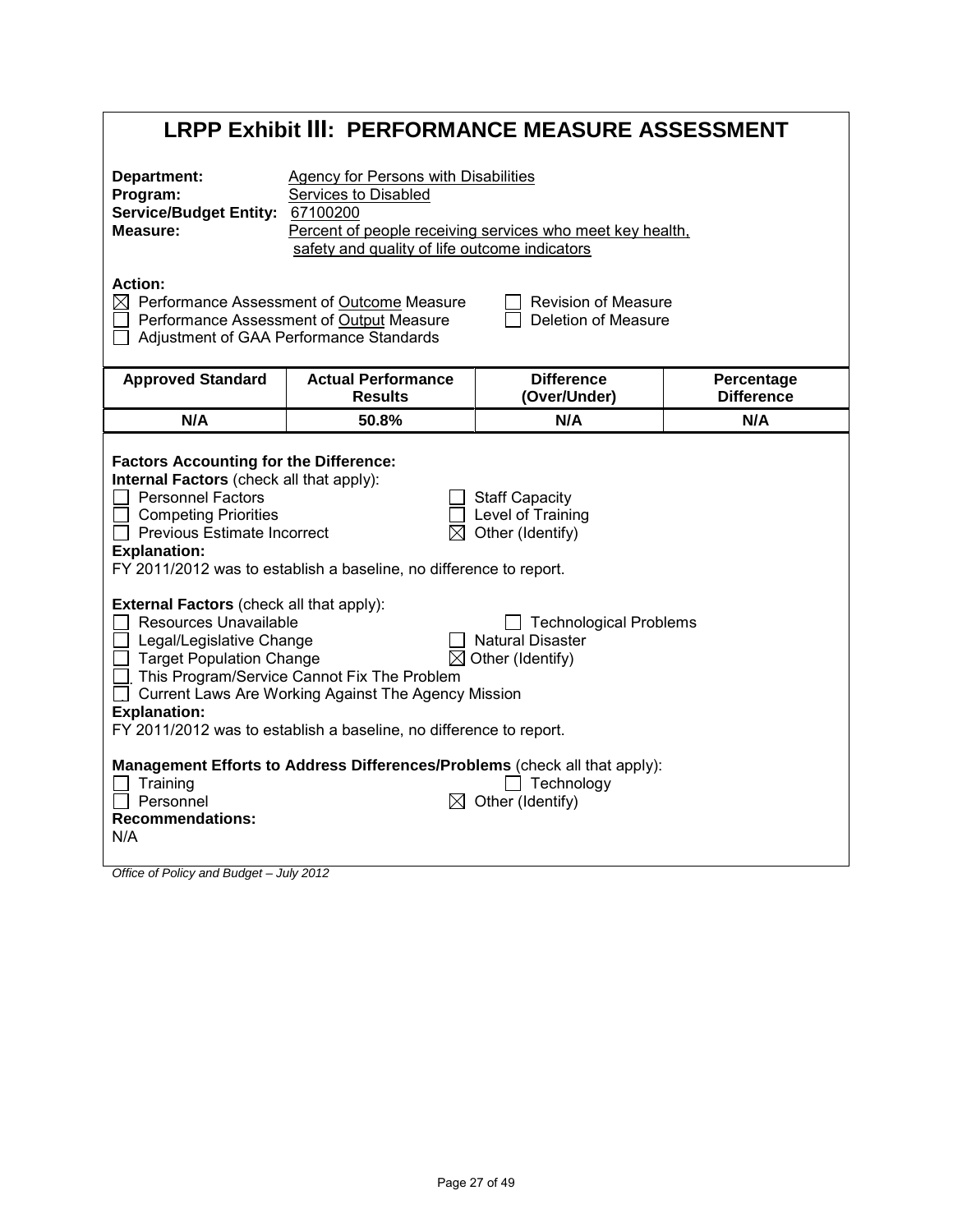|                                                                                                                                                                                                                                                                                                                                                                                            |                                                                                                                                  | LRPP Exhibit III: PERFORMANCE MEASURE ASSESSMENT                                                                                                                                                                                                                                                                                                                                                                                                                                                                                                                                                                                                                                                                                                                                                                                                                                                                                                                                                                                                                                                                                                                                                      |                                 |
|--------------------------------------------------------------------------------------------------------------------------------------------------------------------------------------------------------------------------------------------------------------------------------------------------------------------------------------------------------------------------------------------|----------------------------------------------------------------------------------------------------------------------------------|-------------------------------------------------------------------------------------------------------------------------------------------------------------------------------------------------------------------------------------------------------------------------------------------------------------------------------------------------------------------------------------------------------------------------------------------------------------------------------------------------------------------------------------------------------------------------------------------------------------------------------------------------------------------------------------------------------------------------------------------------------------------------------------------------------------------------------------------------------------------------------------------------------------------------------------------------------------------------------------------------------------------------------------------------------------------------------------------------------------------------------------------------------------------------------------------------------|---------------------------------|
| Department:<br>Program:<br>Service/Budget Entity: 67100300<br>Measure:                                                                                                                                                                                                                                                                                                                     | <b>Agency for Persons with Disabilities</b><br><b>Services to Disabled</b>                                                       | Annual number of reportable incidents per 100 persons in DDCs                                                                                                                                                                                                                                                                                                                                                                                                                                                                                                                                                                                                                                                                                                                                                                                                                                                                                                                                                                                                                                                                                                                                         |                                 |
| <b>Action:</b>                                                                                                                                                                                                                                                                                                                                                                             | Performance Assessment of Outcome Measure<br>Performance Assessment of Output Measure<br>Adjustment of GAA Performance Standards | <b>Revision of Measure</b><br>Deletion of Measure                                                                                                                                                                                                                                                                                                                                                                                                                                                                                                                                                                                                                                                                                                                                                                                                                                                                                                                                                                                                                                                                                                                                                     |                                 |
| <b>Approved Standard</b>                                                                                                                                                                                                                                                                                                                                                                   | <b>Actual Performance</b><br><b>Results</b>                                                                                      | <b>Difference</b><br>(Over/Under)                                                                                                                                                                                                                                                                                                                                                                                                                                                                                                                                                                                                                                                                                                                                                                                                                                                                                                                                                                                                                                                                                                                                                                     | Percentage<br><b>Difference</b> |
| 30                                                                                                                                                                                                                                                                                                                                                                                         | 8.6                                                                                                                              | 21.4 under                                                                                                                                                                                                                                                                                                                                                                                                                                                                                                                                                                                                                                                                                                                                                                                                                                                                                                                                                                                                                                                                                                                                                                                            | 71%                             |
| <b>Factors Accounting for the Difference:</b><br>Internal Factors (check all that apply):<br><b>Personnel Factors</b><br><b>Competing Priorities</b><br><b>Previous Estimate Incorrect</b><br><b>Explanation:</b><br><b>External Factors (check all that apply):</b><br><b>Resources Unavailable</b><br>Legal/Legislative Change<br><b>Target Population Change</b><br><b>Explanation:</b> | $\Box$ This Program/Service Cannot Fix The Problem<br>Current Laws Are Working Against The Agency Mission                        | <b>Staff Capacity</b><br>Level of Training<br>Other (Identify)<br><b>Technological Problems</b><br><b>Natural Disaster</b><br>Other (Identify)                                                                                                                                                                                                                                                                                                                                                                                                                                                                                                                                                                                                                                                                                                                                                                                                                                                                                                                                                                                                                                                        |                                 |
| Training<br>Personnel<br><b>Recommendations:</b>                                                                                                                                                                                                                                                                                                                                           |                                                                                                                                  | Management Efforts to Address Differences/Problems (check all that apply):<br>Technology<br>Other (Identify)<br>This was a new measure for the FY 2011-2012 LRPP in that the APD Developmental Disability Centers<br>policy changed with regard to Incident Reporting as was outlined in the measure change explanation<br>submitted last year. The measure previously counted only Significant Reportable Incidents and was<br>modified per APD Policy #10-005, 10-006 and 10-007 to capture all reportable incidents such that the<br>information could be used for trending and analysis to insure the health and safety of our residents and<br>staff. The agency would like to reduce the target number for the measure as we feel the benchmark was<br>too high at 30 incidents per 100 residents given the number came in at 8 per 100 residents. Therefore, we<br>would like to lower the benchmark to 20 Reportable Incidents per 100 residents for the second year of<br>this measure such that we can continually push to improve our performance as well as determine whether<br>the benchmark is in the appropriate range or if we had a year with an unusually low number of incidents. |                                 |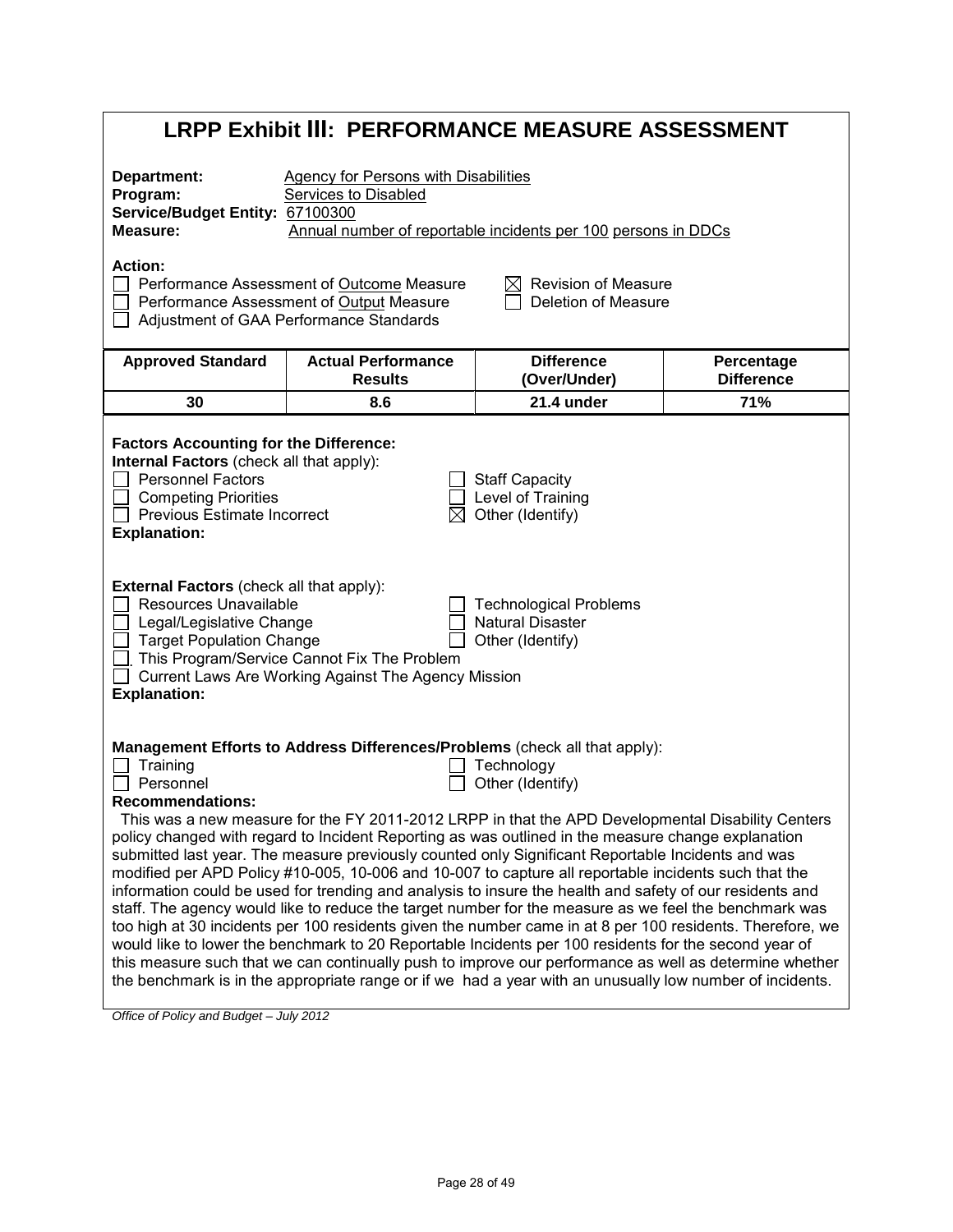# **LRPP Exhibit III: PERFORMANCE MEASURE ASSESSMENT**

| Department:<br>Program:<br><b>Service/Budget Entity:</b><br>Measure:                                                                                                                                                                                                                                                                                                                                                          | <b>Agency for Person with Disabilities</b><br>Services to Disabled<br>67100300<br>provided competency restoration services                                                                                                                                                                                                                                                                                                                                                                                                                                                                                                                                                                                                                              | Number of adults found incompetent to proceed who are                                                                                          |                                 |
|-------------------------------------------------------------------------------------------------------------------------------------------------------------------------------------------------------------------------------------------------------------------------------------------------------------------------------------------------------------------------------------------------------------------------------|---------------------------------------------------------------------------------------------------------------------------------------------------------------------------------------------------------------------------------------------------------------------------------------------------------------------------------------------------------------------------------------------------------------------------------------------------------------------------------------------------------------------------------------------------------------------------------------------------------------------------------------------------------------------------------------------------------------------------------------------------------|------------------------------------------------------------------------------------------------------------------------------------------------|---------------------------------|
| <b>Action:</b><br>$\boxtimes$ Performance Assessment of Output Measure                                                                                                                                                                                                                                                                                                                                                        | Performance Assessment of Outcome Measure<br>Adjustment of GAA Performance Standards                                                                                                                                                                                                                                                                                                                                                                                                                                                                                                                                                                                                                                                                    | <b>Revision of Measure</b><br><b>Deletion of Measure</b>                                                                                       |                                 |
| <b>Approved Standard</b>                                                                                                                                                                                                                                                                                                                                                                                                      | <b>Actual Performance</b><br><b>Results</b>                                                                                                                                                                                                                                                                                                                                                                                                                                                                                                                                                                                                                                                                                                             | <b>Difference</b><br>(Over/Under)                                                                                                              | Percentage<br><b>Difference</b> |
| 310                                                                                                                                                                                                                                                                                                                                                                                                                           | 289                                                                                                                                                                                                                                                                                                                                                                                                                                                                                                                                                                                                                                                                                                                                                     | 21 under                                                                                                                                       | 7%                              |
| <b>Factors Accounting for the Difference:</b><br>Internal Factors (check all that apply):<br><b>Personnel Factors</b><br><b>Competing Priorities</b><br>$\Box$ Previous Estimate Incorrect<br><b>Explanation:</b><br>description of what is being measured.<br><b>External Factors (check all that apply):</b><br>Resources Unavailable<br>Legal/Legislative Change<br><b>Target Population Change</b><br><b>Explanation:</b> | For the FY 2011-2012 the impact of competency training is one variable that diminishes this number as<br>defendants are prepared successfully to face their charges in court. In addition, the number of admissions<br>fell thus holding the number of people served down as well. However, given the dynamic nature of those<br>arrested and placed in the system we feel this measure should remain the same but the verbiage used to<br>describe the measure modified to "Number of Adults found incompetent to proceed who are provided<br>competency restoration services within the APD Forensic Services Program", which is a more precise<br>This Program/Service Cannot Fix The Problem<br>Current Laws Are Working Against The Agency Mission | <b>Staff Capacity</b><br>Level of Training<br>Other (Identify)<br><b>Technological Problems</b><br><b>Natural Disaster</b><br>Other (Identify) |                                 |
| Training<br>Personnel<br><b>Recommendations:</b>                                                                                                                                                                                                                                                                                                                                                                              | Management Efforts to Address Differences/Problems (check all that apply):<br>$\boxtimes$<br>Given the dynamic nature of the volume of those arrested and placed in the APD Forensic Services<br>Program for bothe secure and non-secure environments, we feel this measure should remain the same<br>but the verbiage used to describe the measure modified to "Number of Adults found incompetent to<br>proceed who are provided competency restoration services within the APD Forensic Services Program",<br>which is a more precise description of what is being measured.                                                                                                                                                                         | Technology<br>Other (Identify)                                                                                                                 |                                 |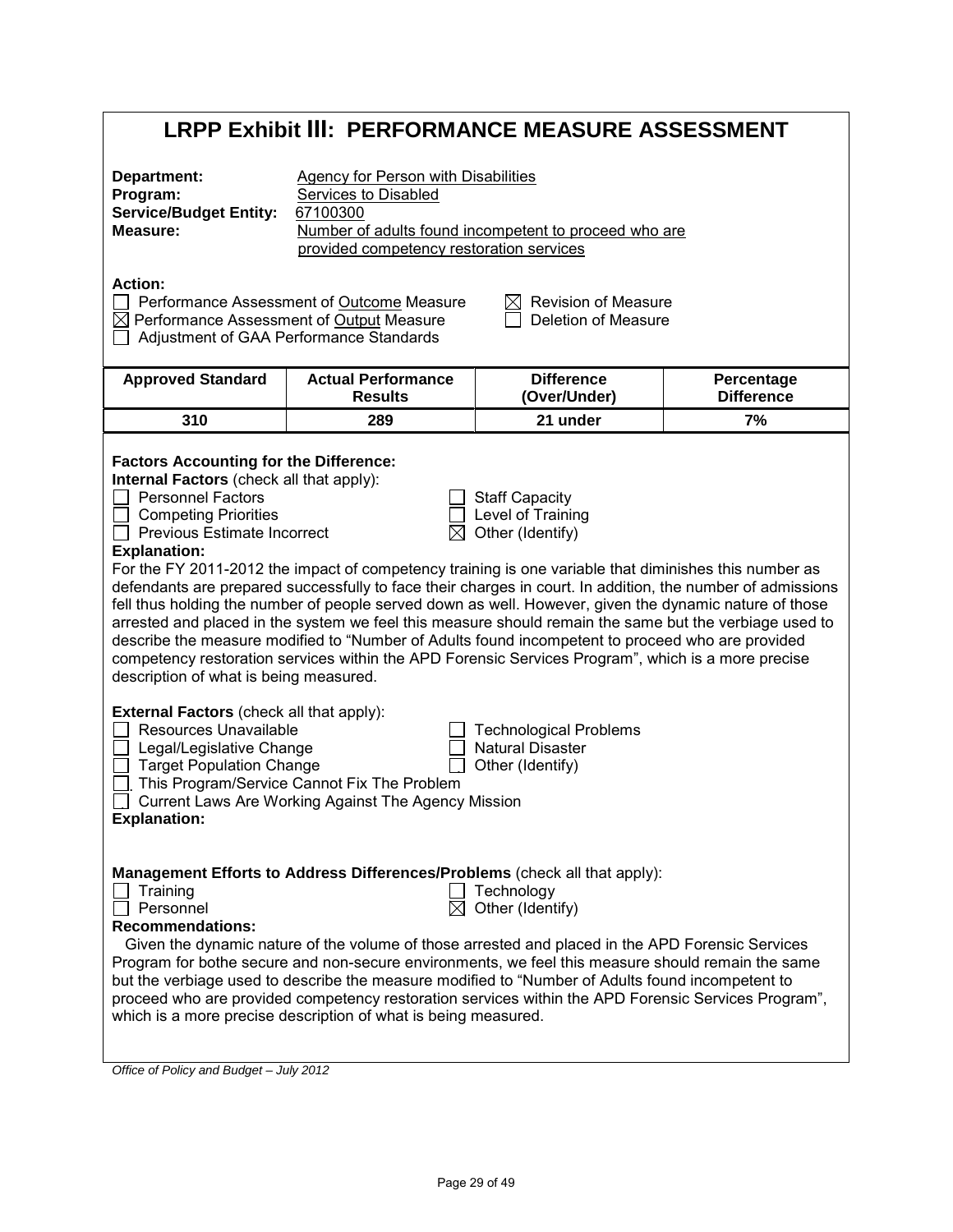

# **Performance Measure Validity and Reliability**

**LRPP Exhibit IV**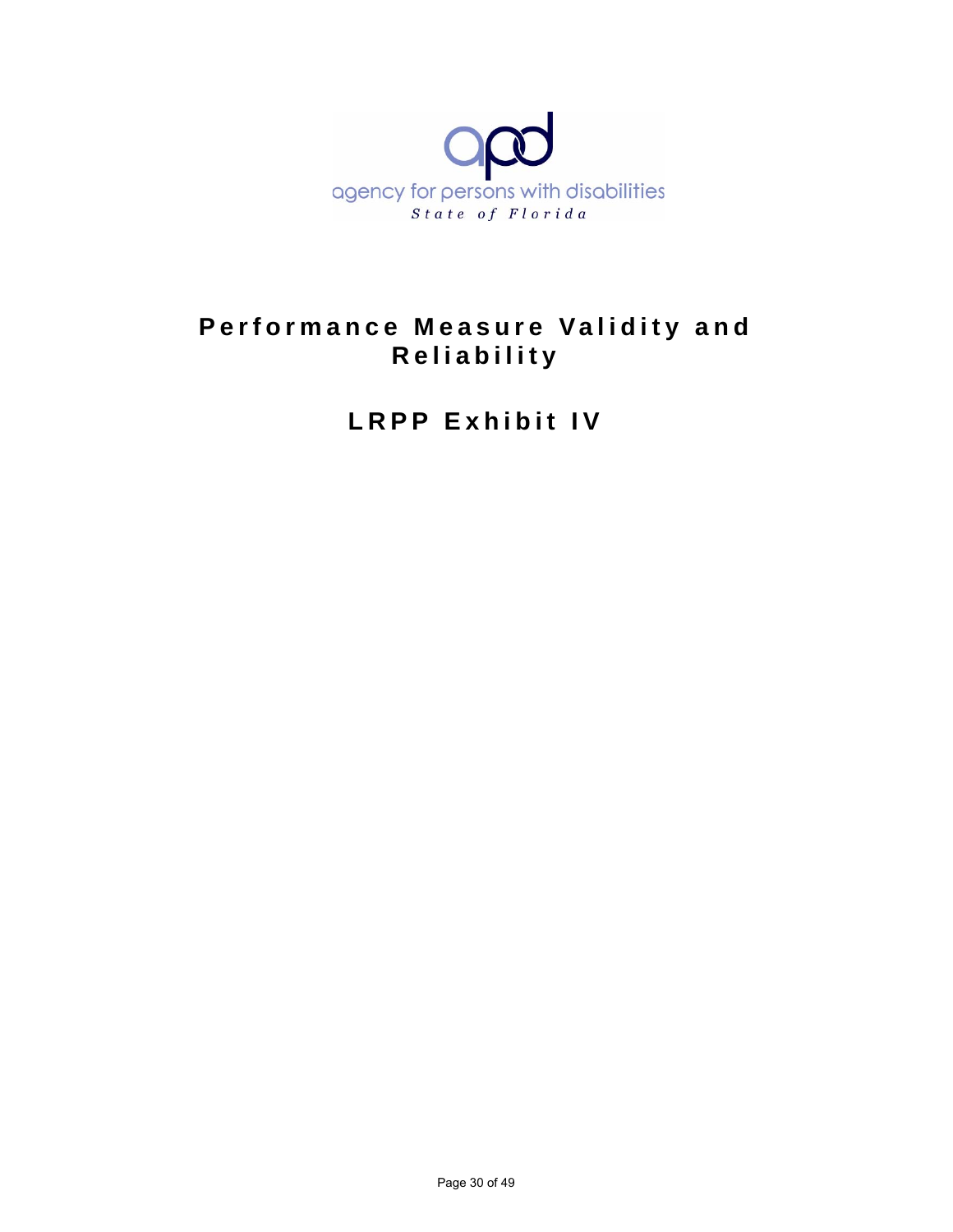| Department:                     | Agency for Persons with Disabilities             |
|---------------------------------|--------------------------------------------------|
| Program:                        | Services to Disabled                             |
| Service/Budget Entity: 67100100 |                                                  |
| Measure:                        | Percent of people who are employed in integrated |
|                                 | employment                                       |

**Action** (check one):

 $\boxtimes$  Requesting revision to approved performance measure.

Change in data sources or measurement methodologies.

Requesting new measure.

Backup for performance measure.

#### **Data Sources and Methodology:**

The data source is the APD Questionnaire for Situational Information (QSI), the ABC Data System, the Supported Employment Data Systems (SETS) and provider reporting on the number of people served by APD who are competitively employed. The proposed method of measurement is:

- Numerator: The number of people competitively employed,
- Denominator: The number of people competitively employed plus the number of people identified in the QSI who want to be employed.

#### **Validity:**

The proposed measure of integrated employment will be defined as those people competitively employed (at least minimum wage and working in the community workforce) and by the above methodology. The proposed revision will align this LRPP measure with the Agency's quarterly employment performance measure reported to the Governor.

#### **Reliability:**

QSI assessors are trained and certified based on reliable performance in application of the assessment and are recertified annually. Data from the ABC system is based on individual cost plans and valid paid claims. Data from SETS is based on provider self-reporting. An automated data base is under construction to ensure data from providers has greater reliability.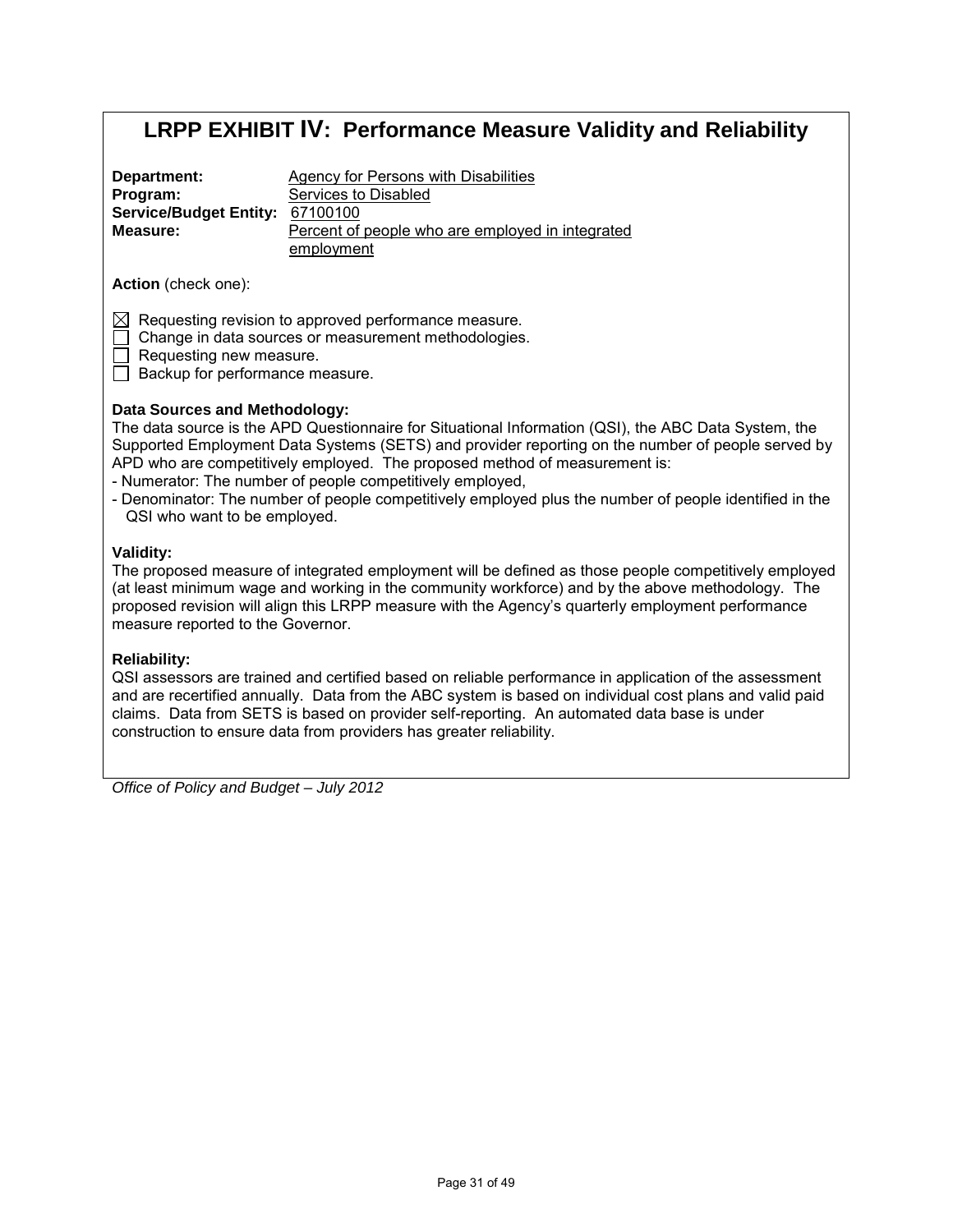|                                                                                                                                                                                        | <b>LRPP EXHIBIT IV: Performance Measure Validity and Reliability</b>                                                       |
|----------------------------------------------------------------------------------------------------------------------------------------------------------------------------------------|----------------------------------------------------------------------------------------------------------------------------|
| Department:<br>Program:<br>Service/Budget Entity: 67100100<br>Measure:                                                                                                                 | <b>Agency for Persons with Disabilities</b><br><b>Services to Disabled</b><br>Number of persons served in supported living |
| Action (check one):                                                                                                                                                                    |                                                                                                                            |
| Requesting revision to approved performance measure.<br>$\boxtimes$ Change in data sources or measurement methodologies.<br>Requesting new measure.<br>Backup for performance measure. |                                                                                                                            |
| Data Sources and Methodology:<br>Data Source: Allocation Budget Control System (ABC)                                                                                                   |                                                                                                                            |
| Transitional (12) componets for both waiver and IFS.                                                                                                                                   | Methodology: ABC Program Component Count to include Independent (01), Supported Living (11) and                            |
| a statistical sample.                                                                                                                                                                  | Validity: This change will improve the validity of the data by capturing the entire population as oppose to                |
| <b>Reliability:</b> Data sources are state owned and operated.                                                                                                                         |                                                                                                                            |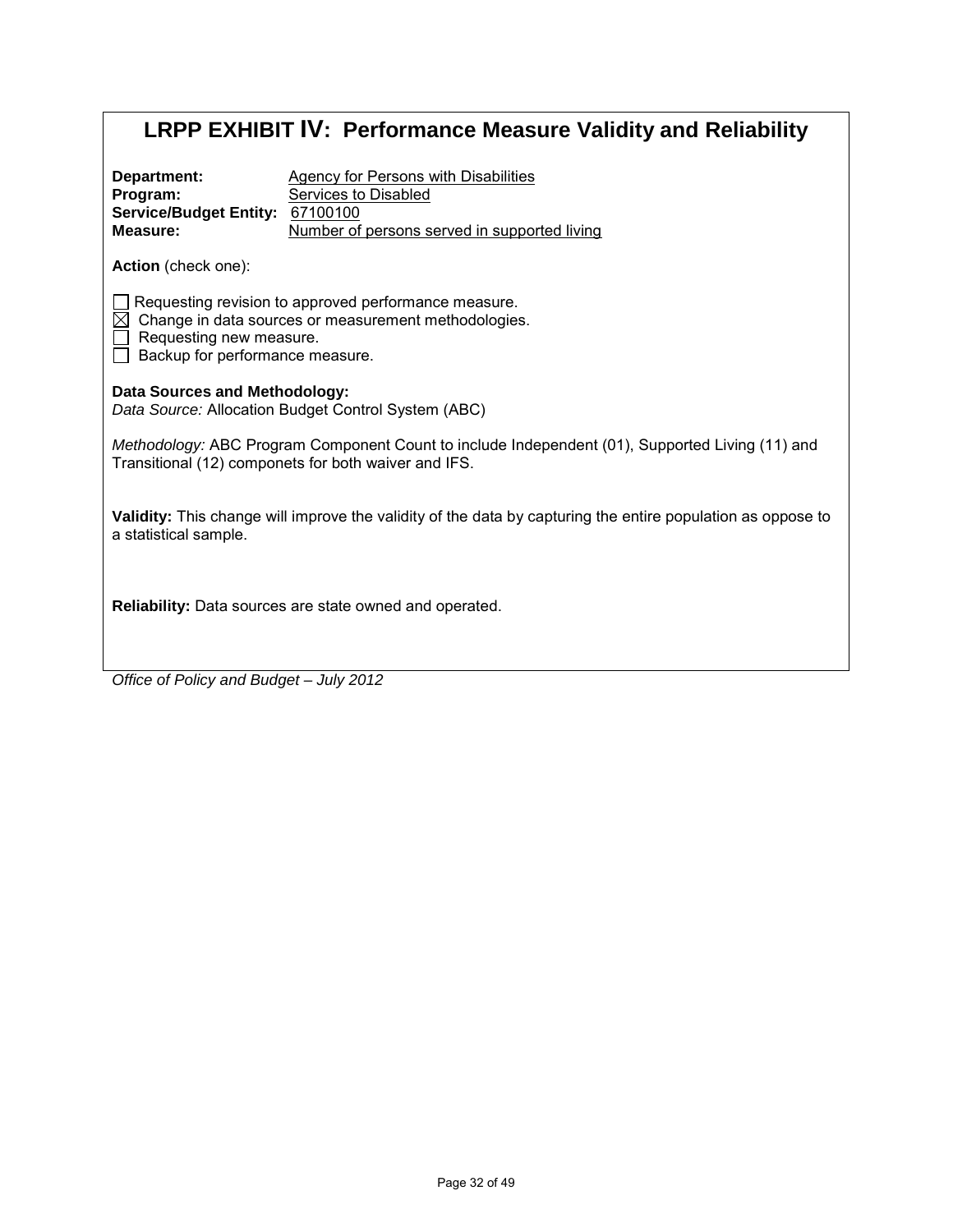| Department:                   | Agency for Persons with Disabilities                |
|-------------------------------|-----------------------------------------------------|
| Program:                      | Services to Disabled                                |
| <b>Service/Budget Entity:</b> | 67100100                                            |
| Measure:                      | Reduce reliance on state-funded services in home or |
|                               | community-based programs.                           |

**Action** (check one):

 $\Box$  Requesting revision to approved performance measure.

- Change in data sources or measurement methodologies.
- $\Box$  Requesting new measure.
- $\Box$  Backup for performance measure.
- $\boxtimes$  Requesting deletion.

**Data Sources and Methodology:** Upon further analysis, the Agency realizes the measure does not accurately reflect the cost of serving persons in the community versus serving people in institutions. The outcome this measure is seeking to address is better captured in "number of persons with disabilities served in supported living" and "increase use of services and opportunities that are not funded by the Medicaid home and community-based waiver or other appropriation." These measures show the number of people served in supported living, which tends to cost less than serving people in institutional settings, and the amount of non-waiver funded services used.

**Validity:**

**Reliability:**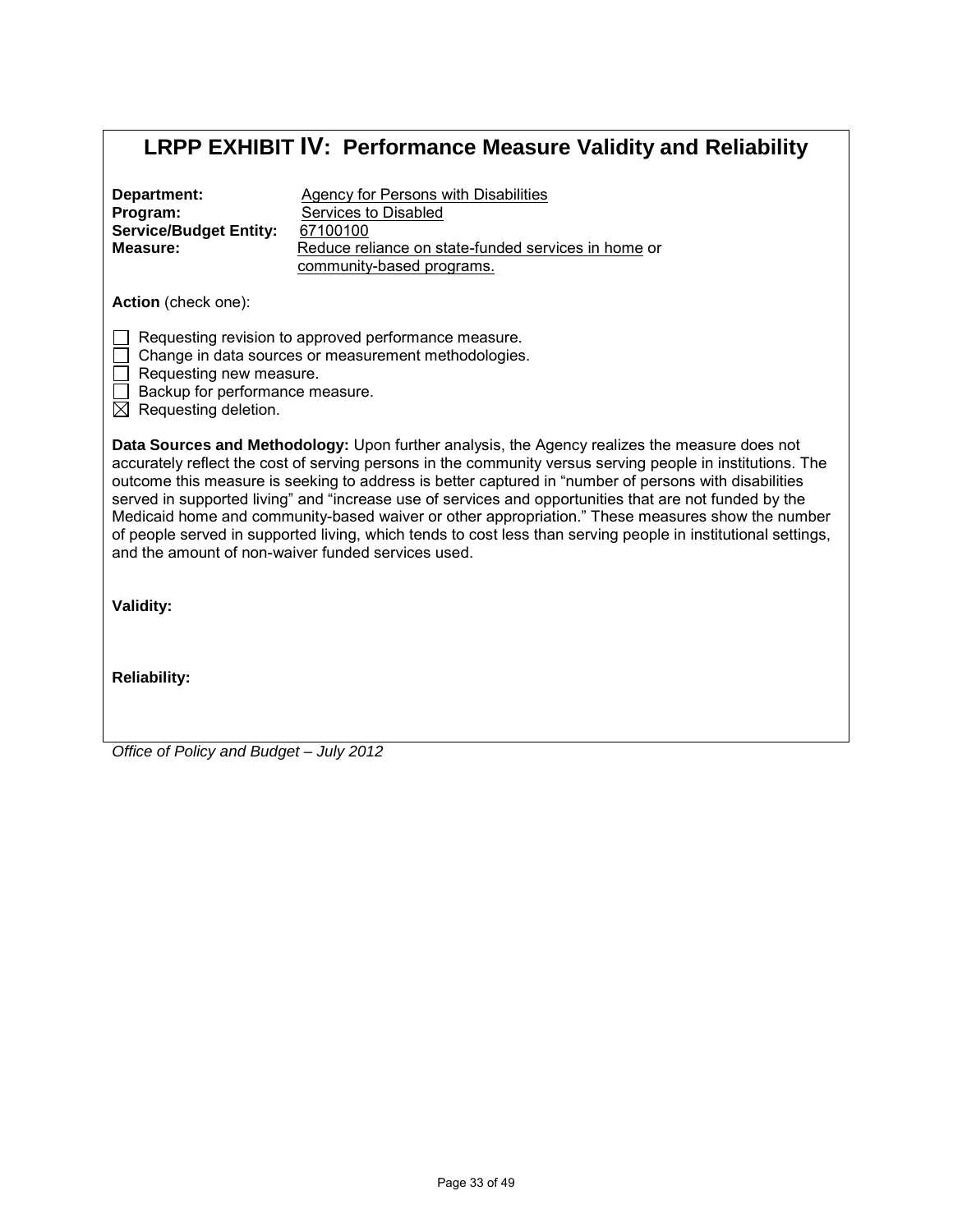| Department:                   |
|-------------------------------|
| Program:                      |
| <b>Service/Budget Entity:</b> |
| Measure:                      |

Agency for Persons with Disabilities Services to Disabled 67100200 Percent of people receiving service who meet key health, safety, and quality of life indicators.

**Action** (check one):

 $\boxtimes$  Requesting revision to approved performance measure.

 $\boxtimes$  Change in data sources or measurement methodologies.

Requesting new measure.

Backup for performance measure.

**Data Sources and Methodology:** The Agency is requesting to use the average of all seven indicators being met instead of only the top 3. The Agency is also requesting that the data source be changed to concrete data that will be obtained from an enterprise-wide quality management system. Individual customer satisfaction will also be incorporated in the final data analysis.

*Data Sources*: Quality management system and consumer interviews.

*Methodology:* This indicator assesses the quality of life of individuals served during a specific period of time. A baseline of 77.9% is indicated for FY 2011/2012. The methodology to be used will be in line with the Agency scorecard submitted to the governor's office. The Agency will determine key health and safety standards that incorporate National Core Indicators along with the Agency-identified standards.

**Validity:** The National Core Indicators were developed by the Human Services Research Institute (HSRI) and tested to demonstrate its validity and reliability for gathering information from people with developmental disabilities in Florida. At least 30 states have now adopted the NCI tool, allowing state-tostate comparisons. The Quality management system that will be implemented will be a system that has been successfully implemented in other states that serve individuals with developmental disabilities in addition best practices will be incorporated into the framework for the system.

**Reliability:** Training in proper use of the NCI tool for key staff involved in Florida's quality assurance processes was conducted by HSRI. The Quality Improvement Organization contracted in Florida for this purpose tests inter-rater reliability among reviewers regularly. Ongoing technical assistance and training is provided to ensure consistent interpretation and application of tools and is focused on improving reliability based on data from each review staff.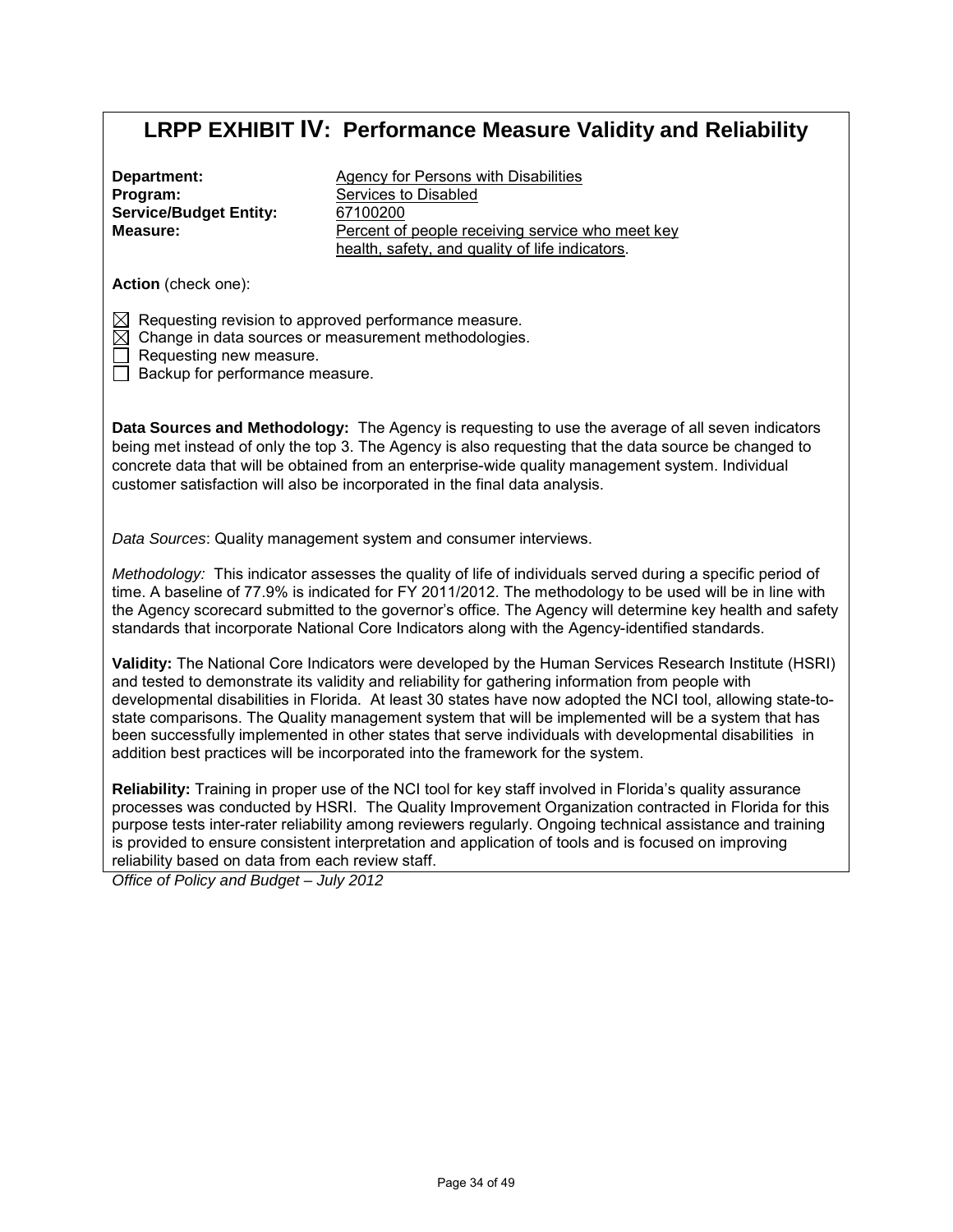| Department:                     | Agency for Persons with Disabilities                                     |
|---------------------------------|--------------------------------------------------------------------------|
| Program:                        | Services to the Disabled                                                 |
| Service/Budget Entity: 67100300 |                                                                          |
| Measure:                        | Annual number of Reportable Incidents per 100 persons in the state owned |
|                                 | <b>DDCs</b>                                                              |

**Action** (check one):

 $\boxtimes$  Requesting revision to approved performance measure.

Change in data sources or measurement methodologies.

Requesting new measure.

Backup for performance measure.

#### **Data Sources and Methodology:**

This was a new measure for the FY 2011-2012 LRPP in that the APD Developmental Disability Centers policy changed with regard to Incident Reporting as was outlined in the measure change explanation submitted last year. The measure previously counted only Significant Reportable Incidents and was modified per APD Policy #10-005, 10-006 and 10-007 to capture all reportable incidents such that the information could be used for trending and analysis to insure the health and safety of our residents and staff. The agency would like to reduce the target number for the measure as we feel the benchmark was to high at 30 incidents per 100 residents given the number came in at 8 per 100 residents. Therefore, we would like to lower the benchmark to 20 Reportable Incidents per 100 residents for the second year of this measure such that we can continually push to improve our performance as well as determine whether the benchmark is in the appropriate range and we just had a year with an unusually low number of incidents.

#### **Validity:**

This is a valid measure of the occurrence of Reportable incidents within APD facilities that present a potential danger to resident or staff health and safety. It is a key indicator of the types of incidents occurring within these environments as well as the frequency incidents occur such that management can modify operations to minimize potential risks.

#### **Reliability:**

Training on Incident Reporting is a part of every staff members' orientation and annual training within the agency and facilities, which includes the policy and procedure for addressing Reportable Incidents. This is a reliable measure of the implementation of this policy across all the APD facilities and the differentiation between incidents that require closer scrutiny apart from daily incidents which occur in this environment of care.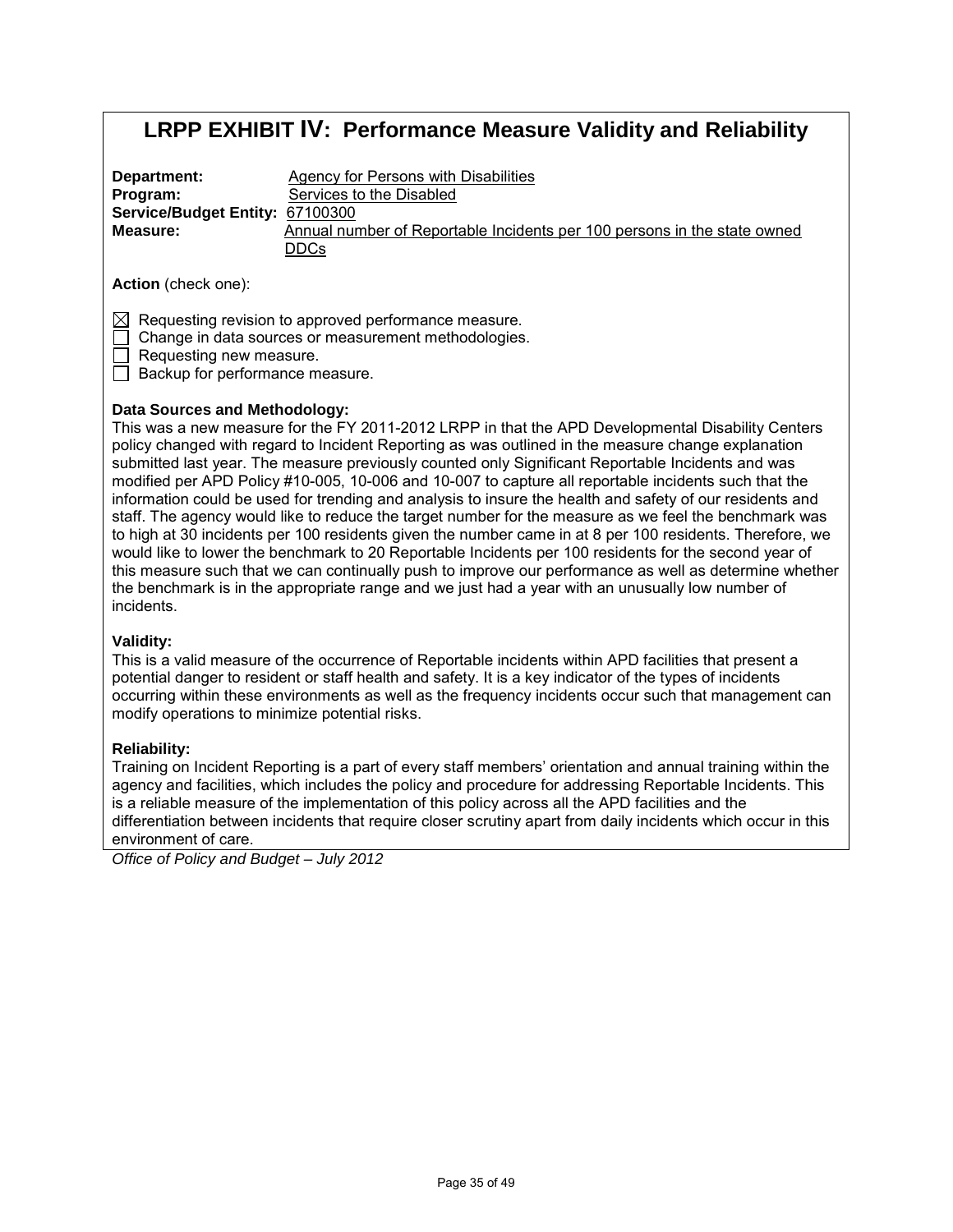**Department: Program:**  Agency for Persons with Disabilities **Service/Budget Entity:**  67100300 Services to the Disabled **Measure:**  Number of adults found incompetent to proceed who are provided competency training and custodial care in MRDP

**Action** (check one):

 $\boxtimes$  Requesting revision to approved performance measure.

Change in data sources or measurement methodologies.

Requesting new measure.

 $\Box$  Backup for performance measure.

#### **Data Sources and Methodology:**

Our goal will be to modify the verbiage of this measure to capture the true nature of the measure, the actual number of persons served by APD Forensic Services. Therefore this would change to "Number of adults found incompetent to proceed who are provided competency training and custodial care in the APD Forensic Services Program". This is a valid output measure of the program participants and cost per person for the APD Forensic Services Program, which is actually housed at MRDP, Sunland and Tacachale. The measure captures the actual number of unduplicated admissions to the agency secure and non-secure forensic environments. The measure counts the number of residents as of the first day of the fiscal year, and adds the total admissions over the course of the fiscal year to calculate the number served. This measure is used rather than a bed count. The measure includes the census of the secure and non-secure forensic programs at the Pathways, Seguin and Step-Out programs added to the MRDP total to capture all forensic environment residents. The methodology is ( census of the 3 forensic facilities as of July 1 + admissions through June 30 = total individuals served) and is a useful measure that can also be utilized for other analytical purposes.

#### **Validity:**

This is a valid measure of the actual number of individuals that are admitted and ordered by the courts to the APD Forensic Services program which includes secure and non-secure environments for those individuals found incompetent to proceed on felony criminal charges and unable to reside in a community based environment.

#### **Reliability:**

This is a reliable measure of the actual number of consumers served with the resources allocated to the APD Forensic Services Program that includes secure and non-secure residential custodial care.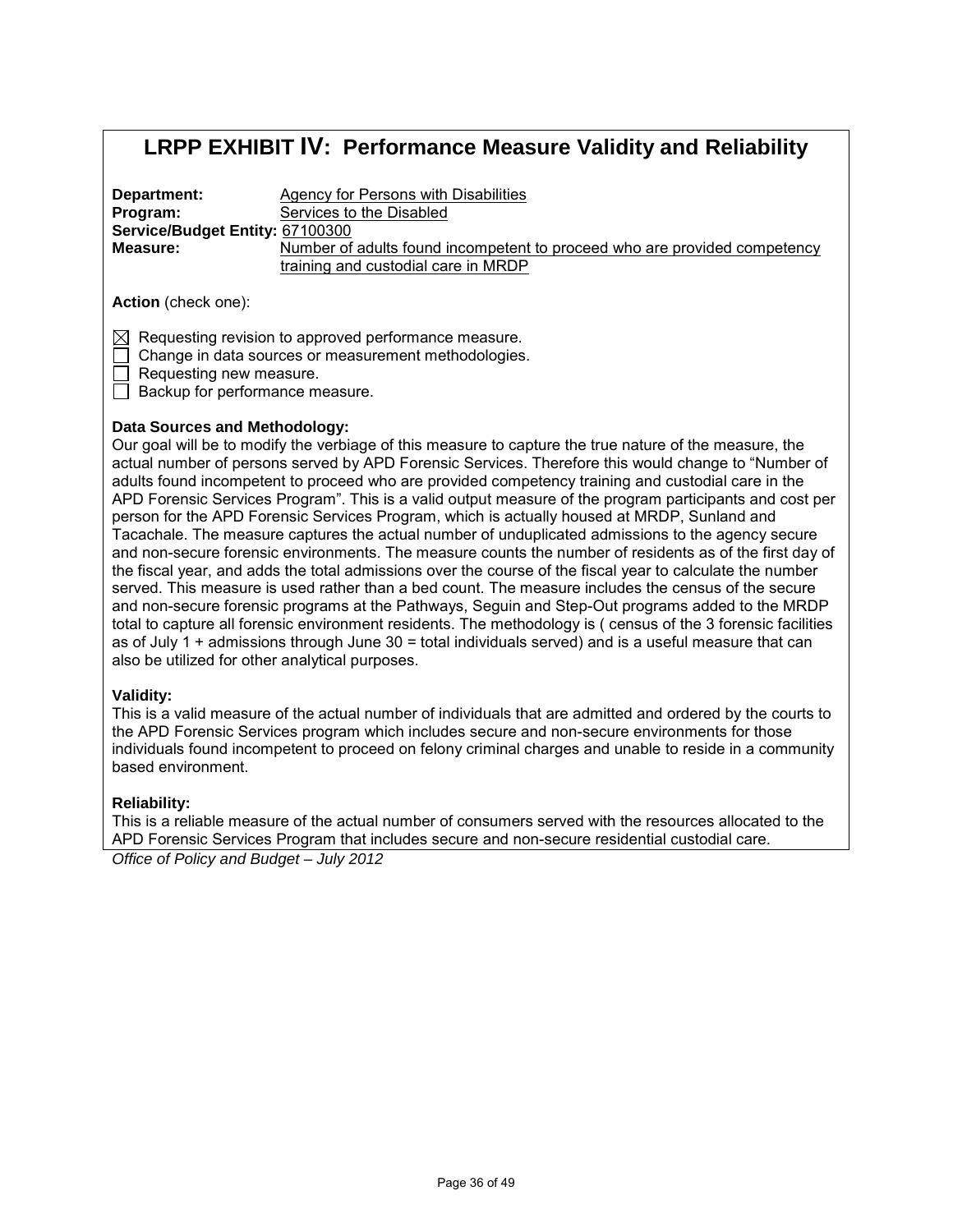

# **Associated Activities Contributing to Performance Measures**

**LRPP Exhibit V**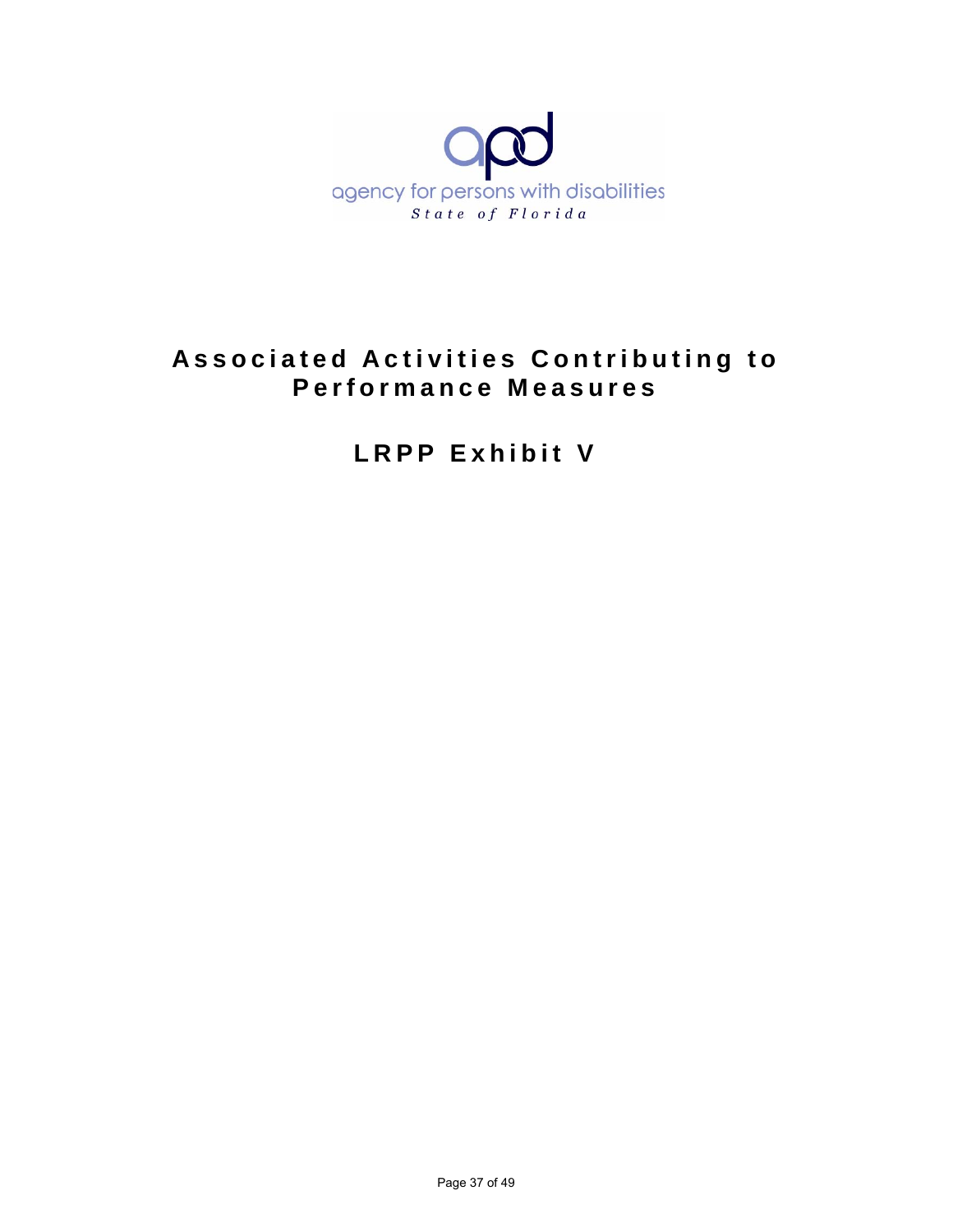| No.            | <b>Approved Performance Measure for</b><br>FY 2012-17                                                                                              | <b>Associated Activities Title</b>                                                                                                                                                                                                                                                                                                                                                                                                                                                                                                                                        |  |  |
|----------------|----------------------------------------------------------------------------------------------------------------------------------------------------|---------------------------------------------------------------------------------------------------------------------------------------------------------------------------------------------------------------------------------------------------------------------------------------------------------------------------------------------------------------------------------------------------------------------------------------------------------------------------------------------------------------------------------------------------------------------------|--|--|
| 1              | Percent of people who are employed<br>in integrated settings.                                                                                      | Adult Supported Employment, Children<br><b>Supported Employment</b>                                                                                                                                                                                                                                                                                                                                                                                                                                                                                                       |  |  |
| $\overline{2}$ | Reduce reliance on state-funded<br>services in home or community-based<br>programs.                                                                | Home and Community Services<br>Administration                                                                                                                                                                                                                                                                                                                                                                                                                                                                                                                             |  |  |
| 3              | Number of persons with disabilities<br>served in supported living                                                                                  | Adult Supported Living, Children<br><b>Supported Living</b>                                                                                                                                                                                                                                                                                                                                                                                                                                                                                                               |  |  |
| $\overline{4}$ | Increase use of services and<br>opportunities that are not dunded by<br>the Medicaid home and community-<br>based waiver or other appropriation.   | Home and Community Services<br>Administration                                                                                                                                                                                                                                                                                                                                                                                                                                                                                                                             |  |  |
| 5              | Percent of people receiving services<br>who meet key health, safety and<br>quality of life outcome indicators.                                     | Adult Day Living, Adult Day Service,<br>Adult Medical/Dental, Adult Respite<br>Services, Adult Residential Habilitation,<br><b>Adult Specialized Therapies/</b><br>Assessments, Adult Supported<br>Employment, Adult Supported Living,<br><b>Adult Transportation, Children Daily</b><br>Living, Children Day Training Services,<br>Children Medical/Dental, Children<br>Respite Services, Children Residential<br>Habilitation, Children Specialized<br>Therapies/ Assessments, Children<br>Support Employment, Children<br>Supported Living, Children<br>Transportation |  |  |
| 6              | Annual number of reportable incidents<br>per 100 persons in DDCs                                                                                   | Intermediate Care Facilities-<br><b>Developmentally Disabled</b>                                                                                                                                                                                                                                                                                                                                                                                                                                                                                                          |  |  |
| $\overline{7}$ | Number of adults found incompetent<br>to proceed who are provided<br>competency restoration services.<br>Office of Policy and Rudget $=$ July 2012 | <b>Forensic Care</b>                                                                                                                                                                                                                                                                                                                                                                                                                                                                                                                                                      |  |  |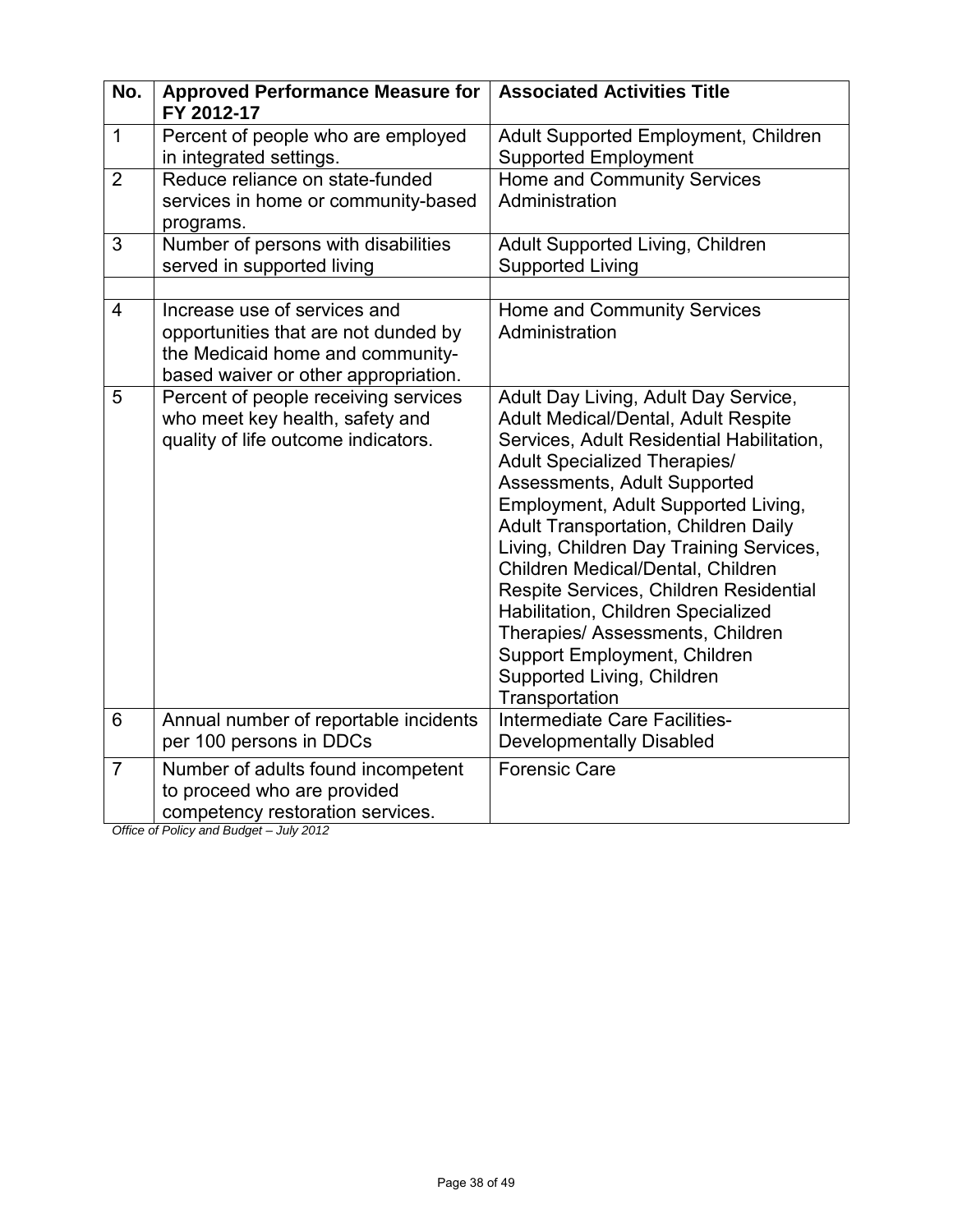| AGENCY FOR PERSONS WITH DISABILITIES                                                                                                                                                                                         |                           | FISCAL YEAR 2011-12                                       |                                 |          |  |
|------------------------------------------------------------------------------------------------------------------------------------------------------------------------------------------------------------------------------|---------------------------|-----------------------------------------------------------|---------------------------------|----------|--|
| <b>SECTION I: BUDGET</b>                                                                                                                                                                                                     |                           | <b>FIXED CAPITAL</b><br><b>OPERATING</b><br><b>OUTLAY</b> |                                 |          |  |
| TOTAL ALL FUNDS GENERAL APPROPRIATIONS ACT                                                                                                                                                                                   |                           |                                                           | 1,014,963,478                   | 0        |  |
| ADJUSTMENTS TO GENERAL APPROPRIATIONS ACT (Supplementals, Vetoes, Budget Amendments, etc.)<br>FINAL BUDGET FOR AGENCY                                                                                                        |                           |                                                           | 41,123,179<br>1,056,086,657     | 0<br>0   |  |
| SECTION II: ACTIVITIES * MEASURES                                                                                                                                                                                            | Number of<br><b>Units</b> | (1) Unit Cost                                             | (2) Expenditures<br>(Allocated) | (3) FCO  |  |
| Executive Direction, Administrative Support and Information Technology (2)                                                                                                                                                   |                           |                                                           |                                 | $\Omega$ |  |
| Home And Community Services Administration * Number of Medicaid Waiver clients enrolled<br>Support Coordination * Number of people receiving support coordination                                                            | 29,958<br>29,679          | 101.8'<br>1,348.5                                         | 3,049,932<br>40,023,003         |          |  |
| Private Intermediate Care Facilities For The Developmentally Disabled * Number of adults receiving services in Developmental Service Public Facilities                                                                       | 693                       | 138,298.3                                                 | 95,840,752                      |          |  |
| Program Management And Compliance * Based on Administrative Components of serving people in the Community and Institutional settings                                                                                         | 55,29                     | 418.14                                                    | 23.120.751                      |          |  |
| Adult Daily Living * Number of persons with disabilities served in Adult Daily Living                                                                                                                                        | 9,08                      | 7,311.03                                                  | 66,398,761                      |          |  |
| Adult Day Service * Number of persons with disabilities served in Adult Day Training Service                                                                                                                                 | 11,67                     | 2,693.78                                                  | 31,455,245                      |          |  |
| Adult Medical/Dental * Number of persons with disabilities served in Adult Medical/Dental<br>Adult Respite Services * Number of persons with disabilities served in Adult Respite Services                                   | 9,888<br>3,75             | 1,250.98<br>1,457.87                                      | 12,369,706<br>5,478,677         |          |  |
| Adult Residential Habilitation * Number of persons with disabilities served in Adult Residential Habilitation                                                                                                                | 7,805                     | 19,280.09                                                 | 150,481,069                     |          |  |
| Adult Specialized Therapies/Assessments * Number of persons with disabilities served in Adult Specialized Assessments, Therapies, Equipment and Supplies                                                                     | 6,016                     | 2,376.46                                                  | 14,296,765                      |          |  |
| Adult Supported Employment * Number of persons with disabilities served in Adult Supported Employment                                                                                                                        | 2,31                      | 1,628.28                                                  | 3,767,838                       |          |  |
| Adult Supported Living * Number of persons with disabilities served in Adult Supported Living and In Home Subsidies<br>Adult Transportation * Number of persons with disabilities served in Adult Transportation             | 8,01<br>9,57              | 6,715.84<br>1,333.8                                       | 53,814,013<br>12,771,371        |          |  |
| Children Daily Living * Number of persons with disabilities served in Children Daily Living                                                                                                                                  | 779                       | 10,491.75                                                 | 8,173,076                       |          |  |
| Children Day Services * Number of persons with disabilities served in Children Day Training Services                                                                                                                         |                           | 31,676.50                                                 | 63,353                          |          |  |
| Children Medical/Dental * Number of persons with disabilities served in Children Medical/Dental                                                                                                                              | 1,457                     | 490.15                                                    | 714,151                         |          |  |
| Children Respite Services * Number of persons with disabilities served in Children Respite Services                                                                                                                          | 1,472                     | 1,965.9                                                   | 2,893,91                        |          |  |
| Children Residential Habilitation * Number of persons with disabilities served in Children Residential Habilitation                                                                                                          | 434                       | 27,934.25                                                 | 12,123,463                      |          |  |
| Children Specialized Therapies/Assessments * Number of persons with disabilities served in Children Specialized Assessments, Therapies, Equipment and Supplies                                                               | 893                       | 1,845.00                                                  | 1,647,586                       |          |  |
| Children Support Employment * Number of persons with disabilities served in Children Supported Employment                                                                                                                    |                           | 549.0                                                     | 549                             |          |  |
| Children Supported Living * Number of persons with disabilities served in Children Supported Living and In Home Subsidies<br>Children Transportation * Number of persons with disabilities served in Children Transportation | 593<br>199                | 3,781.63<br>240.17                                        | 2,242,509<br>47,794             |          |  |
| Community Support Services * Number of persons served                                                                                                                                                                        | 1,149                     | 625.4                                                     | 718,634                         |          |  |
| Forensic Care * Number of adults found incompetent to proceed who are provided competency training and custodial care in the Mentally Retarded Defendant Program                                                             | 346                       | 72,522.69                                                 | 25,092,852                      |          |  |
|                                                                                                                                                                                                                              |                           |                                                           |                                 |          |  |
|                                                                                                                                                                                                                              |                           |                                                           |                                 |          |  |
|                                                                                                                                                                                                                              |                           |                                                           |                                 |          |  |
|                                                                                                                                                                                                                              |                           |                                                           |                                 |          |  |
|                                                                                                                                                                                                                              |                           |                                                           |                                 |          |  |
|                                                                                                                                                                                                                              |                           |                                                           |                                 |          |  |
|                                                                                                                                                                                                                              |                           |                                                           |                                 |          |  |
|                                                                                                                                                                                                                              |                           |                                                           |                                 |          |  |
|                                                                                                                                                                                                                              |                           |                                                           |                                 |          |  |
|                                                                                                                                                                                                                              |                           |                                                           |                                 |          |  |
|                                                                                                                                                                                                                              |                           |                                                           |                                 |          |  |
|                                                                                                                                                                                                                              |                           |                                                           |                                 |          |  |
|                                                                                                                                                                                                                              |                           |                                                           |                                 |          |  |
|                                                                                                                                                                                                                              |                           |                                                           |                                 |          |  |
|                                                                                                                                                                                                                              |                           |                                                           |                                 |          |  |
|                                                                                                                                                                                                                              |                           |                                                           |                                 |          |  |
|                                                                                                                                                                                                                              |                           |                                                           |                                 |          |  |
|                                                                                                                                                                                                                              |                           |                                                           |                                 |          |  |
|                                                                                                                                                                                                                              |                           |                                                           |                                 |          |  |
|                                                                                                                                                                                                                              |                           |                                                           |                                 |          |  |
|                                                                                                                                                                                                                              |                           |                                                           |                                 |          |  |
|                                                                                                                                                                                                                              |                           |                                                           |                                 |          |  |
|                                                                                                                                                                                                                              |                           |                                                           |                                 |          |  |
|                                                                                                                                                                                                                              |                           |                                                           |                                 |          |  |
|                                                                                                                                                                                                                              |                           |                                                           |                                 |          |  |
|                                                                                                                                                                                                                              |                           |                                                           |                                 |          |  |
| <b>TOTAL</b>                                                                                                                                                                                                                 |                           |                                                           | 566,585,764                     |          |  |
| <b>SECTION III: RECONCILIATION TO BUDGET</b>                                                                                                                                                                                 |                           |                                                           |                                 |          |  |
| <b>PASS THROUGHS</b>                                                                                                                                                                                                         |                           |                                                           |                                 |          |  |
| <b>TRANSFER - STATE AGENCIES</b>                                                                                                                                                                                             |                           |                                                           |                                 |          |  |
| AID TO LOCAL GOVERNMENTS<br>PAYMENT OF PENSIONS, BENEFITS AND CLAIMS                                                                                                                                                         |                           |                                                           |                                 |          |  |
| <b>OTHER</b>                                                                                                                                                                                                                 |                           |                                                           |                                 |          |  |
| <b>REVERSIONS</b>                                                                                                                                                                                                            |                           |                                                           | 489,498,919                     |          |  |
|                                                                                                                                                                                                                              |                           |                                                           |                                 |          |  |
| [4] TOTAL BUDGET FOR AGENCY (Total Activities + Pass Throughs + Reversions) - Should equal Section I above.<br>1,056,084,683<br>COUEDIJI E VI/EVLIDIT VII. AOENOV I EVEL TINIT OOST SUMMADV                                  |                           |                                                           |                                 |          |  |

### **SCHEDULE XI/EXHIBIT VI: AGENCY-LEVEL UNIT COST SUMMARY**

(1) Some activity unit costs may be overstated due to the allocation of double budgeted items.<br>(2) Expenditures associated with Executive Direction, Administrative Support and Information Technology have been allocated bas

(3) Information for FCO depicts amounts for current year appropriations only. Additional information and systems are needed to develop meaningful FCO unit costs.<br>(4) Final Budget for Agency and Total Budget for Agency may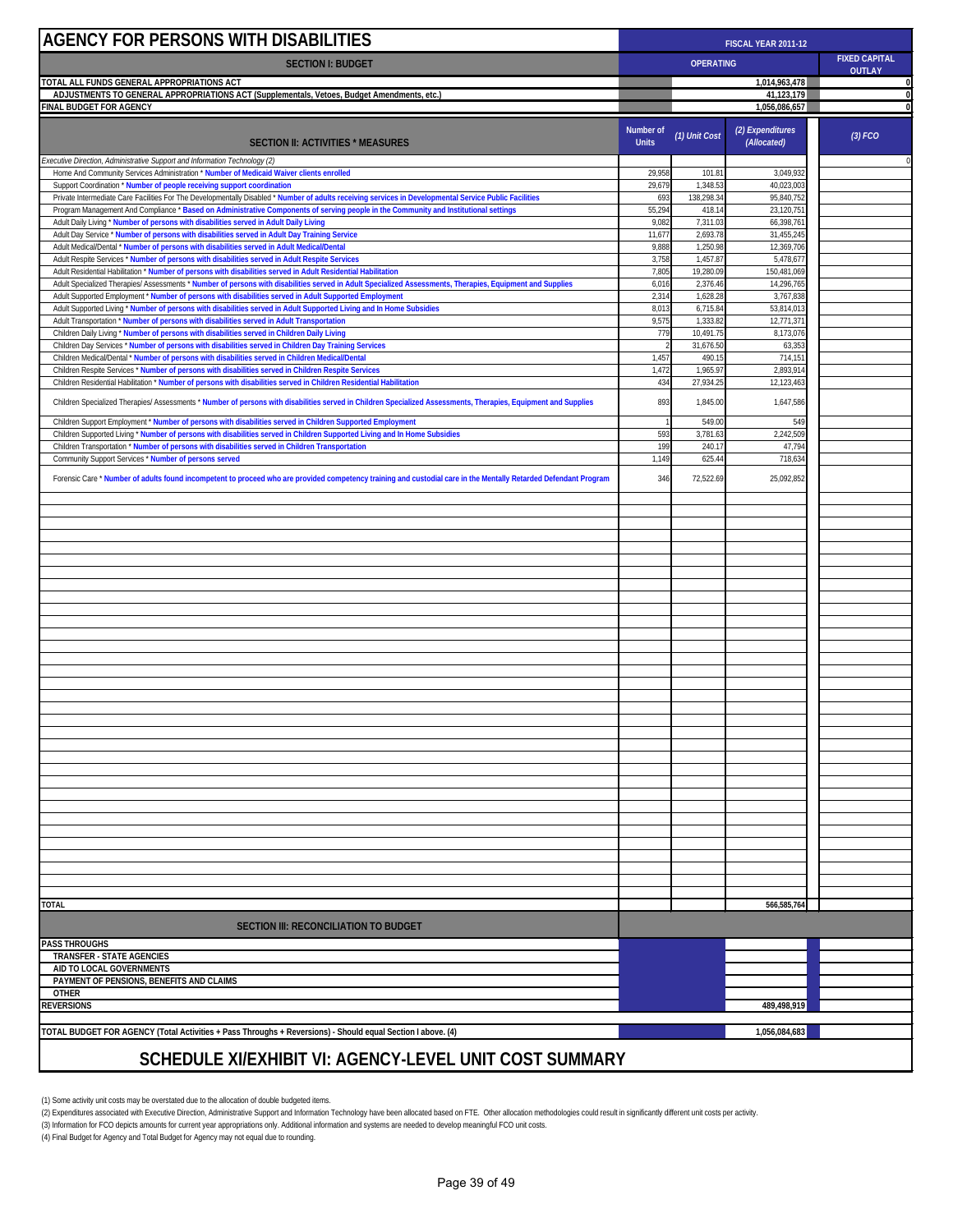

# **Agency Glossary of Terms and Acronyms**

- Allocation, Budget and Contract Control System (ABC)**:** An agency sub-system used to track specific consumer information and process invoices.
- Activity: A unit of work, which has identifiable starting and ending points, has purpose, consumes resources, and produces outputs. Unit cost information is determined by using the outputs of activities.
- Actual Expenditures: Includes prior year actual disbursements, payables, and encumbrances. The payables and encumbrances are certified forward at the end of the fiscal year. They may be disbursed between July 1 and September 30 of the subsequent fiscal year. Certified forward amounts are included in the year in which the funds are committed and not shown in the year the funds are disbursed.
- Adult Day Training (ADT): Daytime programs for adults with developmental disabilities to learn particular life skills and activities.
- AHCA**:** Agency for Health Care Administration
- APD**:** Agency for Persons with Disabilities
- APS: Adult Protective Services
- Appropriation Category: The lowest level line item of funding in the General Appropriations Act (GAA), which represents a major expenditure classification of the budget entity. Within budget entities, these categories may include: salaries and benefits, other personal services (OPS), expense, operating capital outlay (OCO), data processing services, fixed capital outlay, etc. These categories are listed and defined within this glossary.
- Autism: Pervasive, neurologically based developmental disability of extended duration which causes severe learning, communication and behavior disorders with age of onset during infancy or childhood. Individuals with autism exhibit impairment in reciprocal social interaction, impairment in verbal and nonverbal communication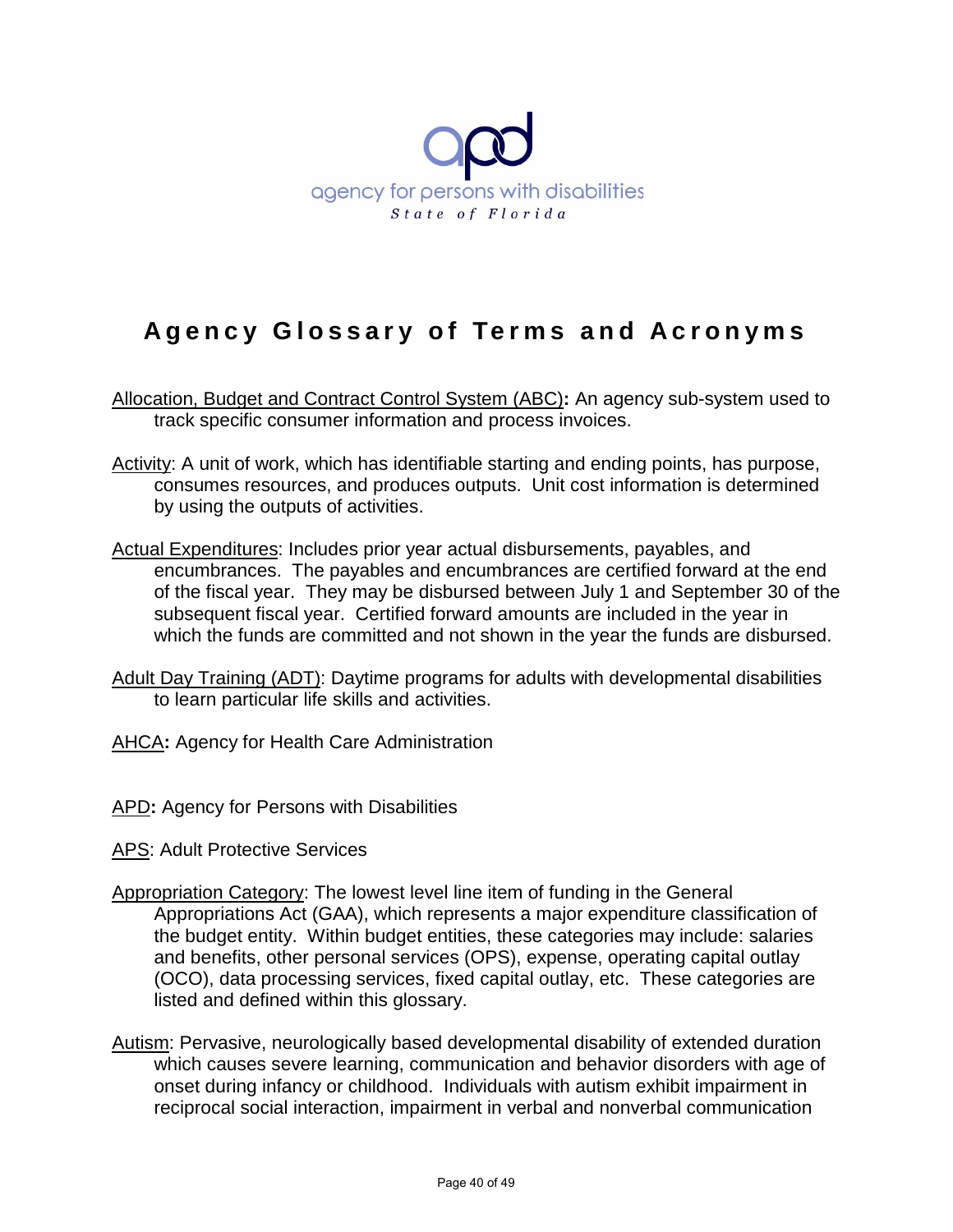and imaginative ability, and a markedly restricted repertoire of activities and interests.

- Baseline Data: Indicators of a state agency's current performance level, pursuant to guidelines established by the Executive Office of the Governor in consultation with the Florida Legislature.
- Budget Entity: A unit or function at the lowest level to which funds are specifically appropriated in the General Appropriations Act. "Budget entity" and "service" have the same meaning. A budget entity can be a department, division, program, or service and have one or more program components.
- Consumer Directed Care Plus (CDC+): A Medicaid State Plan Option Program that gives an eligible person the opportunity to hire workers and vendors to help with daily care needs, such as personal care, respite, and transportation. Workers may be family members or others familiar to the consumer. In order to be eligible for CDC+, an individual must be receiving services from APD through one of the four Medicaid waivers or tiers. CDC+ provides the opportunity to improve quality of life, by giving the power to the consumer to make choices about the kinds of supports and services that are needed. Together with the assistance of a trained CDC+ consultant, who is also a waiver support coordinator, the consumer and consultant help plan consumer supports, manage an established budget, and make decisions regarding care, and staff hiring.
- Cerebral Palsy (CP): A group of disabling symptoms of extended duration which results from damage to the developing brain that may occur before, during or after birth and that result in the loss of impairment of control over voluntary muscles. For the purposes of this definition, cerebral palsy does not include those symptoms or impairments resulting solely from a stroke.
- CIO: Chief Information Officer
- CIP: Capital Improvements Program Plan
- Client**:** Any person determined eligible by the agency for services as defined in Chapter 393, Florida Statutes (statute covering developmental disabilities).
- CMS**:** Centers for Medicare and Medicaid Services. CMS is the federal agency with oversight of Medicaid State Plan and Medicaid Waiver services.
- D3-A: A legislative budget request (LBR) exhibit, showing expenditures by budget entity, appropriation category and program component, and presents a narrative explanation and justification of specific issues for requested years.
- Data Processing Services: The electronic data processing services provided by or to state agencies or the judicial branch which include, but are not limited to, systems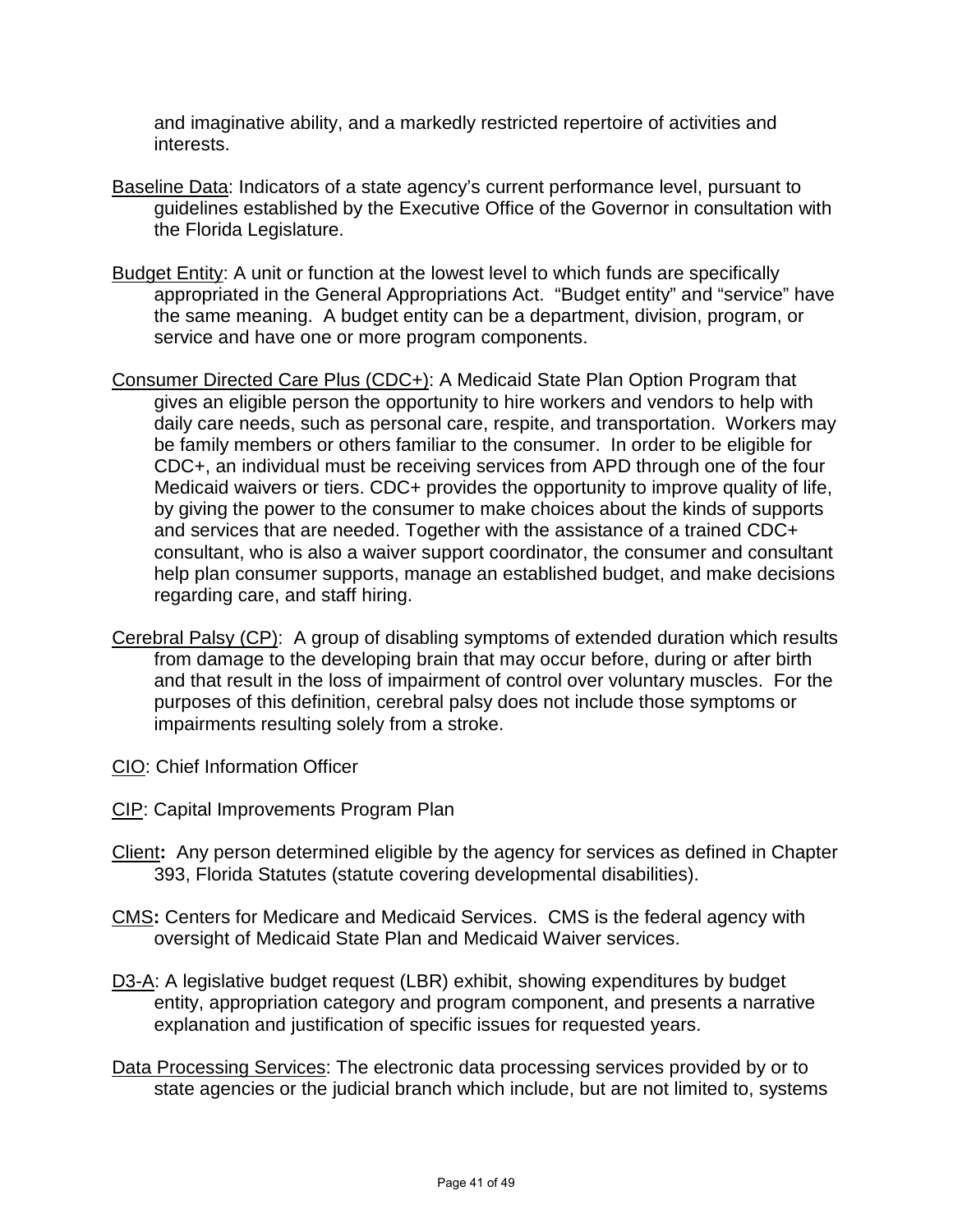design, software development, or time-sharing by other governmental units or budget entities.

- DCF: Florida Department of Children and Families
- Demand: The number of output units, which are eligible to benefit from a service or activity.
- Developmental Disability: A disorder or syndrome that is attributable to spina bifida, autism, cerebral palsy, Prader-Willi syndrome, Down syndrome, and mental retardation, that manifests before the age of 18, and that constitutes a substantial handicap that can be expected to continue indefinitely. (See individual definitions).
- Developmental Disabilities Centers (DDCs): State owned and operated facilities, formerly known as developmental disabilities institutions, for the treatment and care of individuals with developmental disabilities.

Down Syndrome: A disorder caused by the presence of an extra chromosome 21.

EOG: Executive Office of the Governor

- Estimated Expenditures: Includes the amount estimated to be expended during the current fiscal year. These amounts will be computer generated based on current year appropriations adjusted for vetoes and special appropriations bills.
- Expense: The usual, ordinary, and incidental expenditures by an agency or the judicial branch, including, but not limited to, such items as commodities and supplies of a consumable nature, current obligations, and fixed charges, and excluding expenditures classified as operating capital outlay. Payments to other funds or local, state, or federal agencies are included in this budget classification of expenditures.
- Family and Supported Living Waiver (FSL): A specific Medicaid waiver no longer in use by the agency. The FSL waiver was discontinued with the implementation of the 4 tier waiver system (see Waivers). Consumers previously receiving services under the FSL waiver are now being served under Tier 4.
- FFMIS: Florida Financial Management Information System
- Fixed Capital Outlay (FCO): Real property (land, buildings, fixtures, etc.), including additions, replacements, major repairs, and renovations which extend useful life, materially improve or change its functional use. Furniture and equipment necessary to furnish and operate a new or improved facility are included in the definition.

FLAIR: Florida Accounting Information Resource Subsystem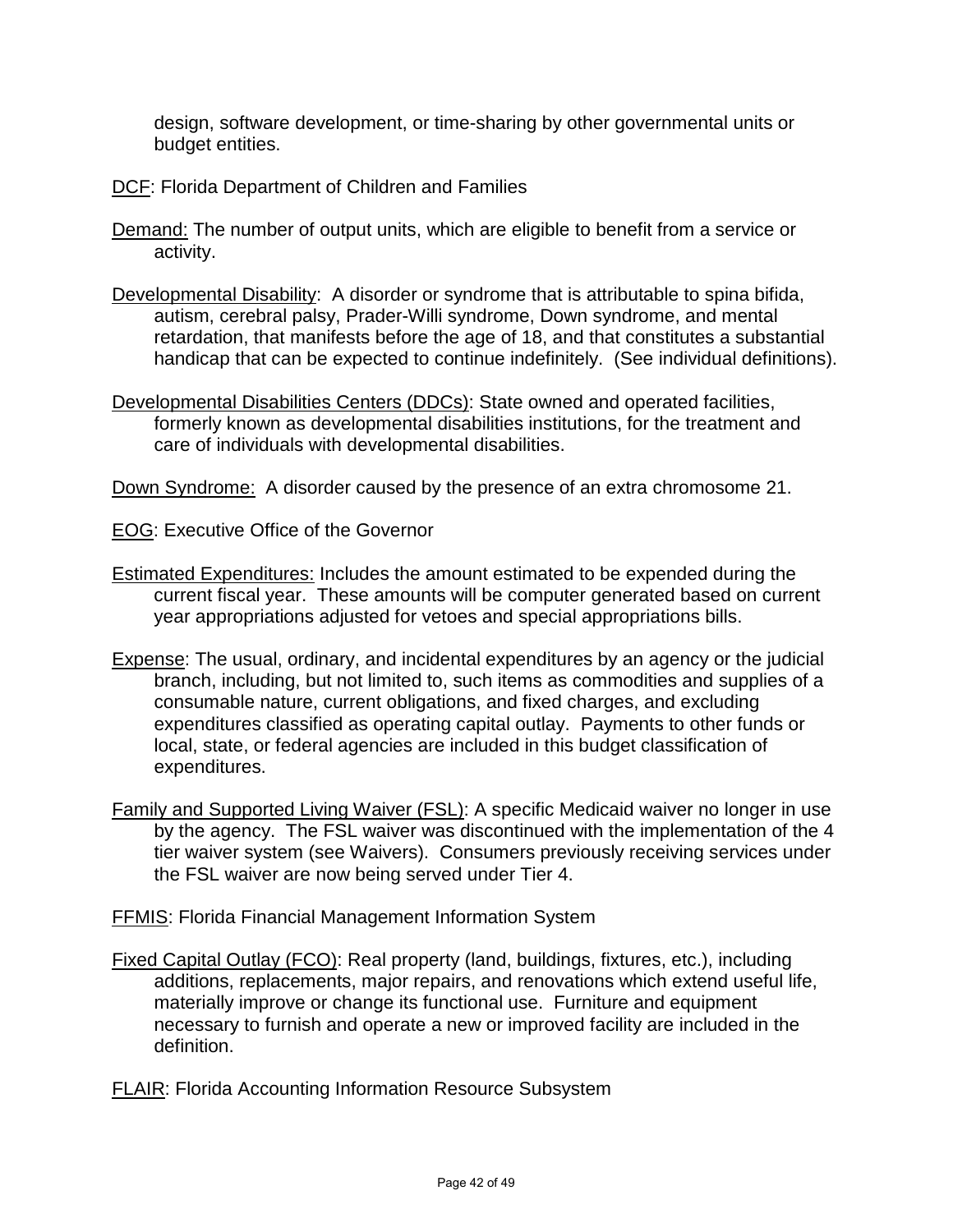- Forensic: Programs that are supported by state funds and provide a secure setting for persons who are alleged to have committed a felony and who are court ordered into such a facility (See MRDP).
- F.S.: Florida Statutes
- **FTE: Full-Time Equivalent**
- GAA: General Appropriations Act
- GR: General Revenue Fund
- Group Home Facility**:** A residential facility licensed under Chapter 393, F.S., which provides a family living environment including supervision and care necessary to meet the physical, emotional, and social needs of its residents.
- HCBS: Home and Community-Based Services
- iBudget (Individual Budgeting): Individual Budgeting is an agency initiative and current legislative requirement to enhance and improve the method by which a budget is derived for all individuals enrolled on the Home and Community-Based Services waivers and Consumer Directed Care Plus (CDC+) waivers (see Waiver). Individual budgeting is an approach to allocating funding within existing agency resources for those services used by a consumer with a developmental disability. A mathematical formula (also known as an algorithm) is developed through statistical analysis to equitably distribute available funds based on historical funding patterns. This formula considers individual consumer characteristics which are statistically proven to correlate with costs and generates a budget amount for each person prior to the support planning process.
- Intermediate Care Facility/Developmental Disabilities (ICF/DD): Residential facilities for the treatment and care of individuals with developmental disabilities.
- Indicator: A marker or sign expressed in a quantitative or qualitative statement used to gauge the nature, presence, or progress of a condition, entity, or activity. This term is used commonly as a synonym for the word "measure."
- Information Technology Resources: Includes data processing-related equipment, software, materials, services, telecommunications, personnel, facilities, maintenance and training.
- Input: See Performance Measure.
- IOE**:** Itemization of Expenditure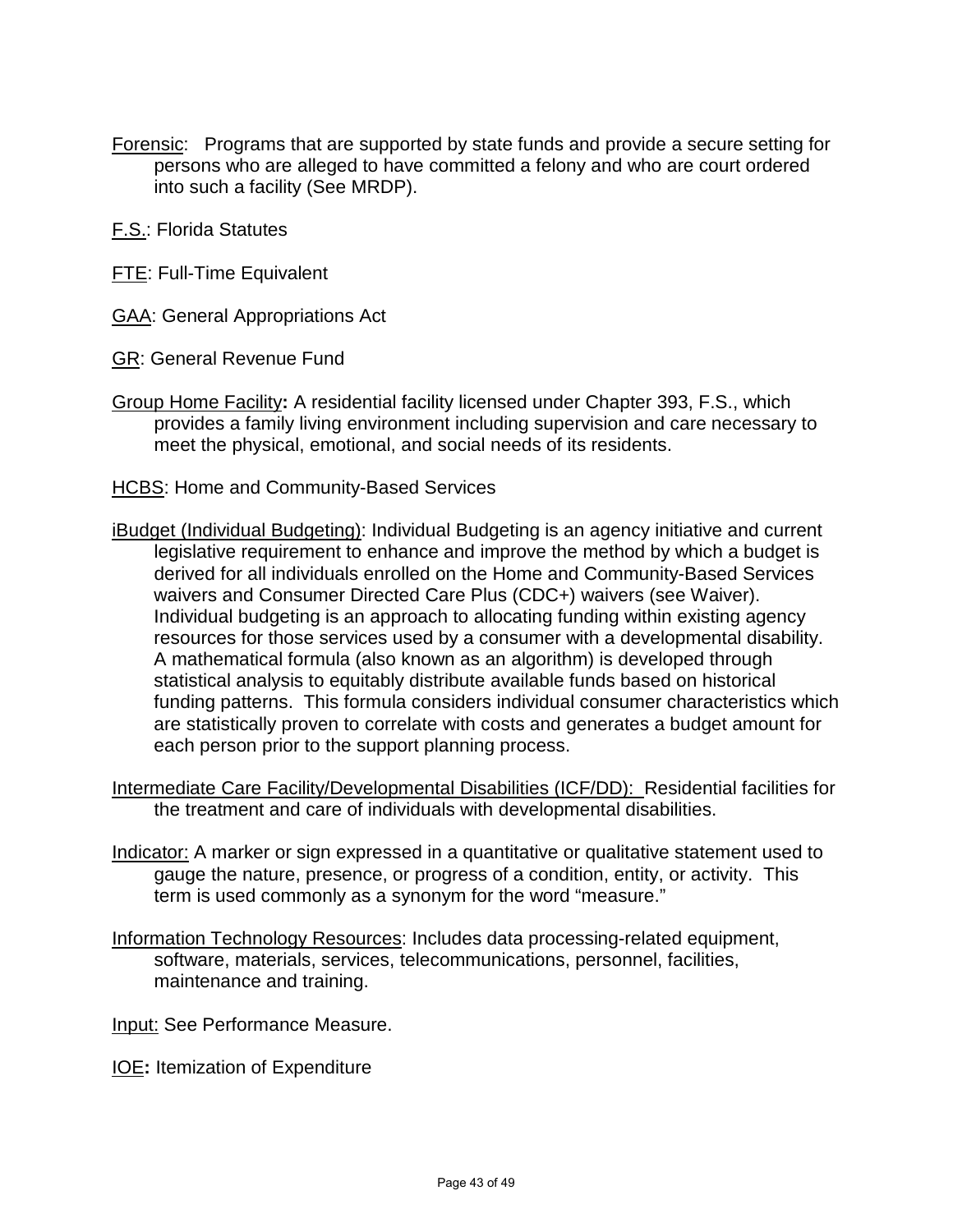IT: Information Technology

Judicial Branch: All officers, employees, and offices of the Supreme Court, district courts of appeal, circuit courts, county courts, and the Judicial Qualifications Commission.

LAN**:** Local Area Network

- LAS/PBS: Legislative Appropriations System/Planning and Budgeting Subsystem. The statewide appropriations and budgeting system owned and maintained by the Executive Office of the Governor.
- Legislative Budget Commission (LBC): A standing joint committee of the Legislature. The Commission was created to: review and approve/disapprove agency requests to amend original approved budgets; review agency spending plans; and take other actions related to the fiscal matters of the state, as authorized in statute. It is composed of 14 members appointed by the President of the Senate and by the Speaker of the House of Representatives to two-year terms.
- Legislative Budget Request (LBR): A request to the Legislature, filed pursuant to s. 216.023, F. S., or supplemental detailed requests filed with the Legislature, for the amounts of money an agency or branch of government believes will be needed to perform the functions that it is authorized, or it is requesting authorization by law, to perform.
- LENS: Learning, Exploring & Experiencing, Networking, Strategizing & Sharing workshops.
- L.O.F.: Laws of Florida
- Long-Range Program Plan (LRPP): A plan developed on an annual basis by each state agency that is policy-based, priority-driven, accountable, and developed through careful examination and justification of all programs and their associated costs. Each plan is developed by examining the needs of people served and proposing programs and associated costs to address those needs, as established by law, the agency mission, and legislative authorization. The plan provides the framework and context for preparing an agency's legislative budget request and includes performance indicators for evaluating the impact of programs and agency performance.
- Long Term Care: Those services provided on an ongoing basis to people with developmental disabilities in a residential setting such as a developmental disabilities center.

MAN: Metropolitan Area Network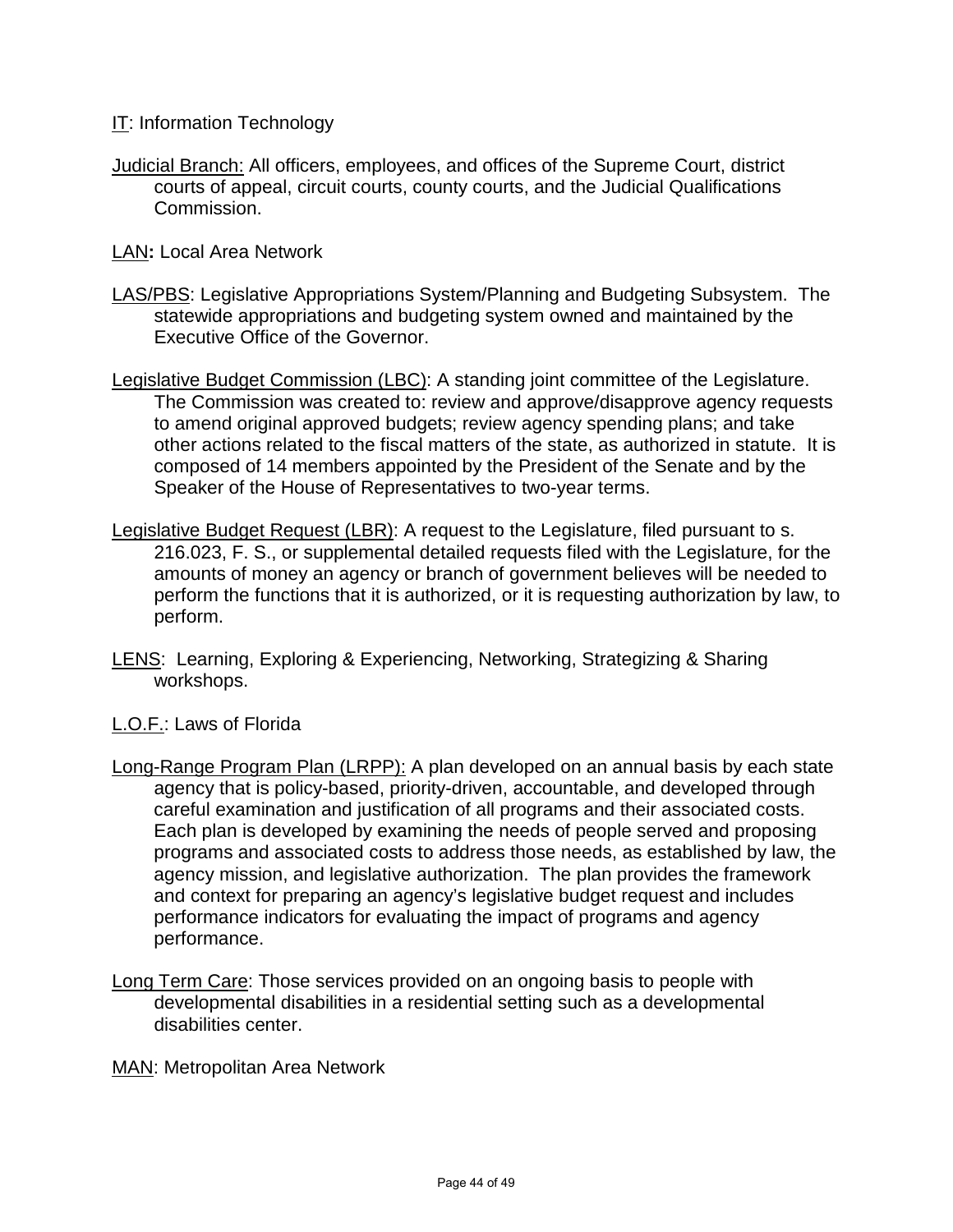#### MSP: Medicaid State Plan

Medicaid Waiver: See Waiver

- Mental Retardation: A term used when a person has certain limitations in mental functioning and in skills such as communicating, taking care of him or herself, and social skills. These limitations will cause a person to learn and develop more slowly. People with mental retardation may take longer to learn to speak, walk, and take care of their personal needs such as dressing or eating. They are likely to have trouble learning in school. They will learn, but it will take them longer. As defined in Chapter 393, F.S. Retardation is defined by a significantly sub average general intellectual functioning existing concurrently with deficits in adaptive behavior that manifests before the age of 18 and can reasonably be expected to continue indefinitely. Significantly sub average general intellectual function for the purposes of this definition means performance which is two or more standard deviations from the mean score on a standardized intelligence test specified in the rules of the agency. Adaptive behavior for the purpose of this definition means the effectiveness or degree with which an individual meets the standards of personal independence and social responsibility expected of his or her age, cultural group, and community.
- MRDP: Mentally Retarded Defendant Program (MRDP) is a secure residential facility providing competency training and testing for persons with developmental disabilities who are alleged to have committed a felony and who are court ordered into the facility. (See Forensic.)
- NASBO: National Association of State Budget Officers
- Narrative: Justification for each service and activity required at the program component detail level for the agency's budget request. Explanation, in many instances, will be required to provide a full understanding of how dollar requirements were computed.
- National Core Indicators (NCI): Nationally standardized performance indicators that include approximately 100 outcomes related to consumer, family, systemic, cost, and health and safety – outcomes that are important to understanding the overall health of public developmental disabilities agencies. Associated with each core indicator is a source from which the data is collected. Sources of information include consumer survey (e.g., empowerment and choice issues), family surveys (e.g., satisfaction with supports), provider survey (e.g., staff turnover), and state systems data (e.g., expenditures, mortality, etc.). (Source: Human Services Research Institute.) Florida has joined over 30 states that are using the National Core Indicators, gaining the capacity to compare Florida among other states and with national trends.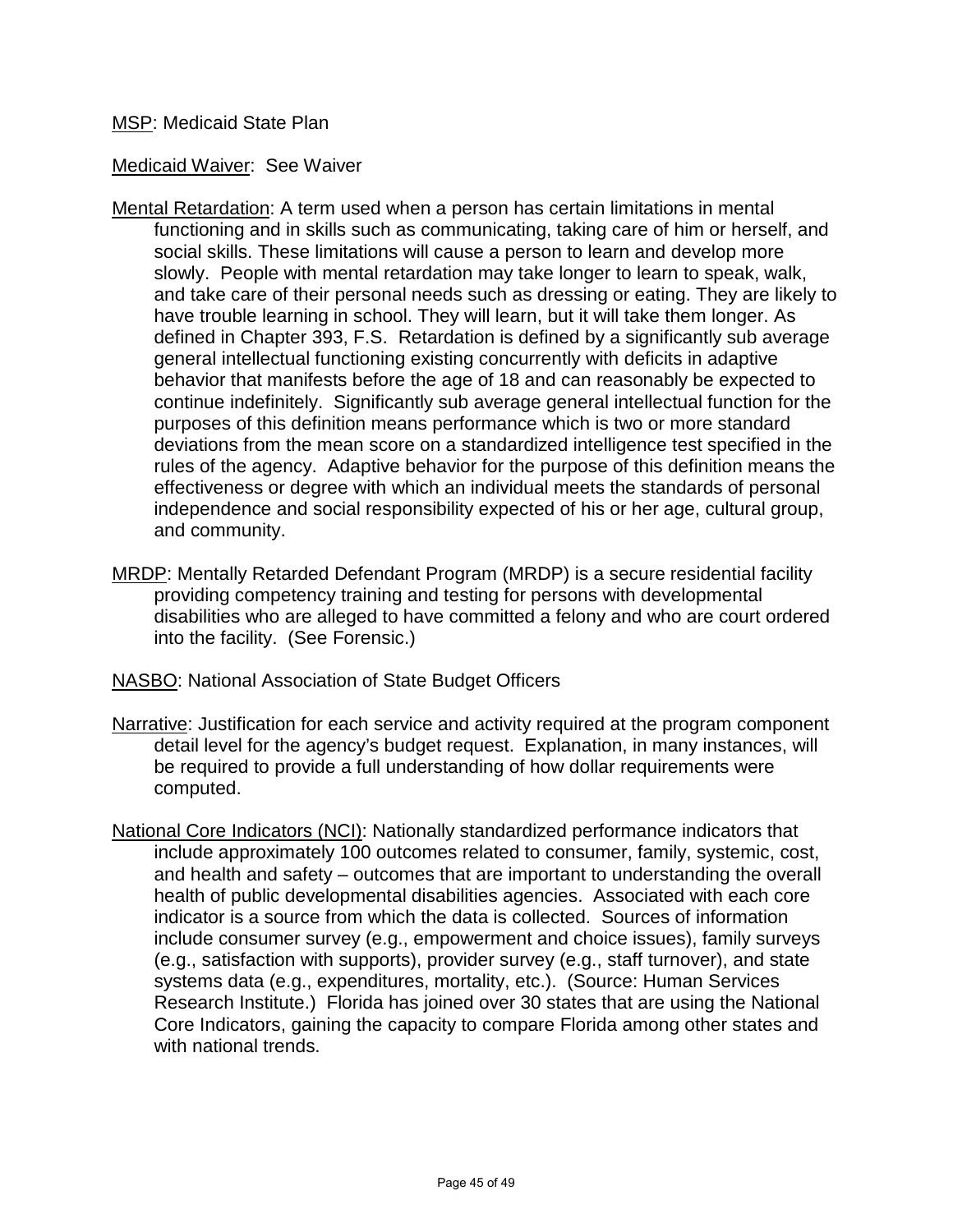- Nonrecurring: Expenditure or revenue limited to a fiscal year, or not expected to be needed or available after the current fiscal year.
- OPB: Office of Policy and Budget, Executive Office of the Governor
- Operating Capital Outlay (OCO): Equipment, fixtures and other tangible personal property of a non-consumable and nonexpendable nature, the value or cost of which is \$1,000 or more and the normal expected life of which is one year or more; hardback-covered bound books that are circulated to students or the general public, the value or cost of which is \$25 or more; and hardback-covered bound books the value or cost of which is \$250 or more.
- Other Personal Services (OPS): The compensation for services rendered by a person who is not a regular or full-time employee filling an established position. This shall include but not be limited to, temporary employees, student or graduate assistants, fellowships, part time academic employment, board members, consultants, and other services specifically budgeted by each agency in this category.

Outcome: See Performance Measure.

**Output: See Performance Measure.** 

- Outsourcing: The act of contracting with a vendor for the delivery of a service or item. There is a transfer of management responsibility for the delivery of resources and the performance of those resources. Outsourcing includes everything from contracting for minor administration tasks to contracting for major portions of activities or services, which support the agency mission.
- Pass Through: A situation in which funds flow through an agency's budget to other entities (e.g. local governments) without the agency having discretion on how the funds are spent. The activities (outputs) associated with the expenditure of the funds are not measured at the state level. NOTE: This definition of "pass through" applies ONLY for the purposes of long-range program planning.
- Performance Ledger: The official compilation of information about state agency performance-based programs and measures, including approved programs, approved outputs and outcomes, baseline data, approved standards for each performance measure and any approved adjustments thereto, as well as actual agency performance for each measure.
- Performance Measure: A quantitative or qualitative indicator used to assess state agency performance. Input means the quantities of resources used to produce goods or services and the demand for those goods and services. Outcome means an indicator of the actual impact or public benefit of a service. Output means the actual service or product delivered by a state agency.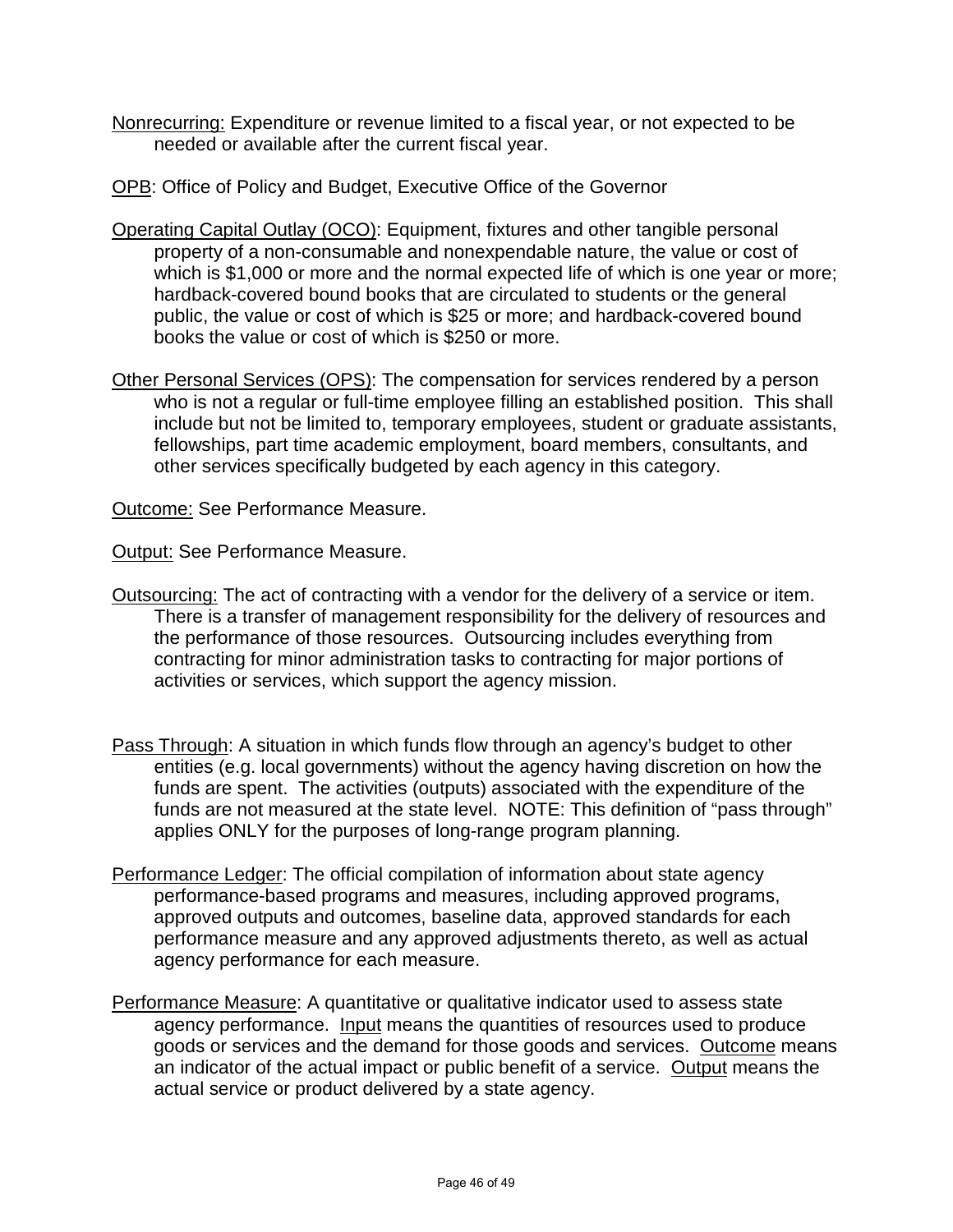- Personal Outcome Measures: The Personal Outcome Measures were developed by the Council on Quality and Leadership (CQL) in 1991. They were replaced by National Core Indicators (NCI) to measure Florida's performance against other states.
- Policy Area: A grouping of related activities that reflects major statewide priorities. Policy areas summarize data at a statewide level by using the first two digits of the ten-digit LAS/PBS program component code. Data collection will sum across state agencies when using this statewide code.
- Prader-Willi syndrome: A complex genetic condition that affects many parts of the body. In infancy, this condition is characterized by weak muscle tone, feeding difficulties, poor growth, and delayed development. Beginning in childhood, affected individuals develop an insatiable appetite and chronic overeating. As a result, most experience rapid weight gain leading to obesity. People with Prader-Willi syndrome, typically have mental retardation or learning disabilities and behavioral problems.
- Primary Service Outcome Measure: The service outcome measure, which is approved as the performance measure, which best reflects and measures the intended outcome of a service. Generally, there is only one primary service outcome measure for each agency service.
- Privatization**:** Occurs when the state relinquishes a function, service, or responsibility, or reduces its role in the delivery of a service or specific activity.
- Program**:** A set of services and activities undertaken in accordance with a plan of action organized to achieve agency mission, goals, and objectives based on legislative authorization. Programs are identified in the General Appropriations Act by a title that begins with the word "Program". In some instances, a program consists of several services, or in other cases the program represents one service. The LAS/PBS code is used for purposes of both program identification and service identification. "Service" is a "budget entity" for purposes of the LRPP.
- Program Purpose Statement: A brief description of approved program responsibilities and policy goals. The purpose statement relates directly to the agency mission and reflects essential services needed to accomplish the agency's mission.
- Program Component: An aggregation of generally related objectives. Because of their special character, related workload and interrelated output, these objectives could logically be considered an entity for purposes of organization, management, accounting, reporting, and budgeting.
- Questionnaire for Situational Information QSI: This questionnaire is the approved method or tool utilized by the agency for evidence-based client assessments. It is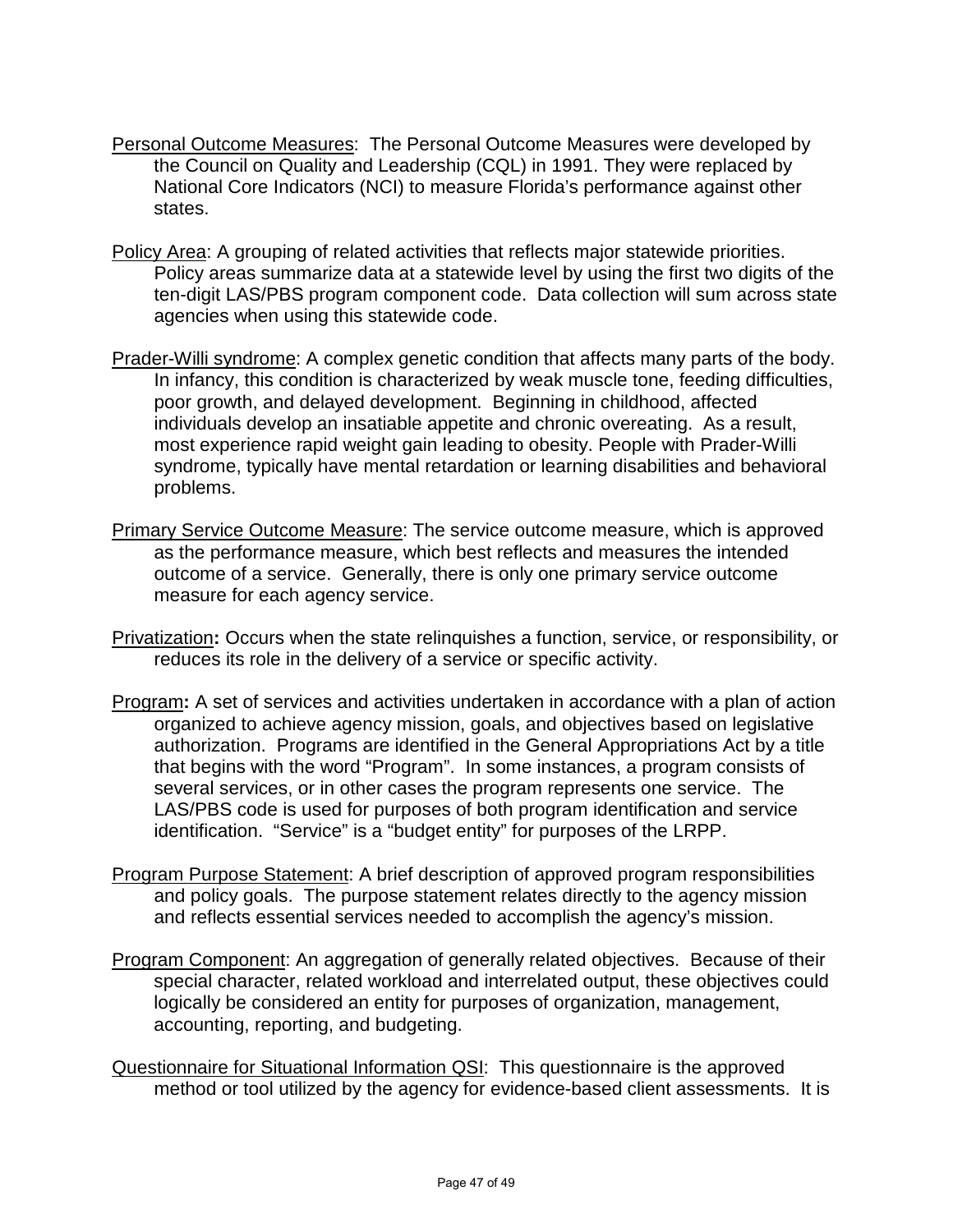designed to gather key information (physical, behavioral and functional areas) about an individual's life and need for supports from APD. The QSI is administered by APD employees who are certified in its use.

- Reliability: The extent to which the measuring procedure yields the same results on repeated trials, and data are complete and sufficiently error free for the intended use.
- Salary & Benefits: The cash compensation for services rendered to state employees for a specific period of time, and the corresponding state sponsored benefits (retirement, health insurance, etc.) or federally required taxes (Social Security, FICA, etc.) paid on behalf of the employee.

Service: See Budget Entity

- Spina Bifida: A birth defect (a congenital malformation) in which there is a bony defect in the vertebral column so that part of the spinal cord, which is normally protected within the vertebral column, is exposed. People with Spina bifida can have difficulty with bladder and bowel incontinence, cognitive (learning) problems and limited mobility. Spina bifida is caused by the failure of the neural tube to close during embryonic development. The neural tube is the embryonic structure that gives rise to the brain and spinal cord.
- SSI: Supplemental Security Income (through the Social Security Administration)

Standard: The level of performance of an outcome or output.

STO**:** State Technology Office

SWOT: Strengths, Weaknesses, Opportunities and Threats

TCS**:** Trends and Conditions Statement

TF: Trust Fund

Tier: A term used to describe specific waivers that consumers are assigned, based on criteria defining service needs.

**TRW: Technology Review Workgroup** 

- Unit Cost: The average total cost of producing a single component, item, service, or unit of output for a specific agency activity.
- Validity: The appropriateness of the measuring instrument in relation to the purpose for which it is used.